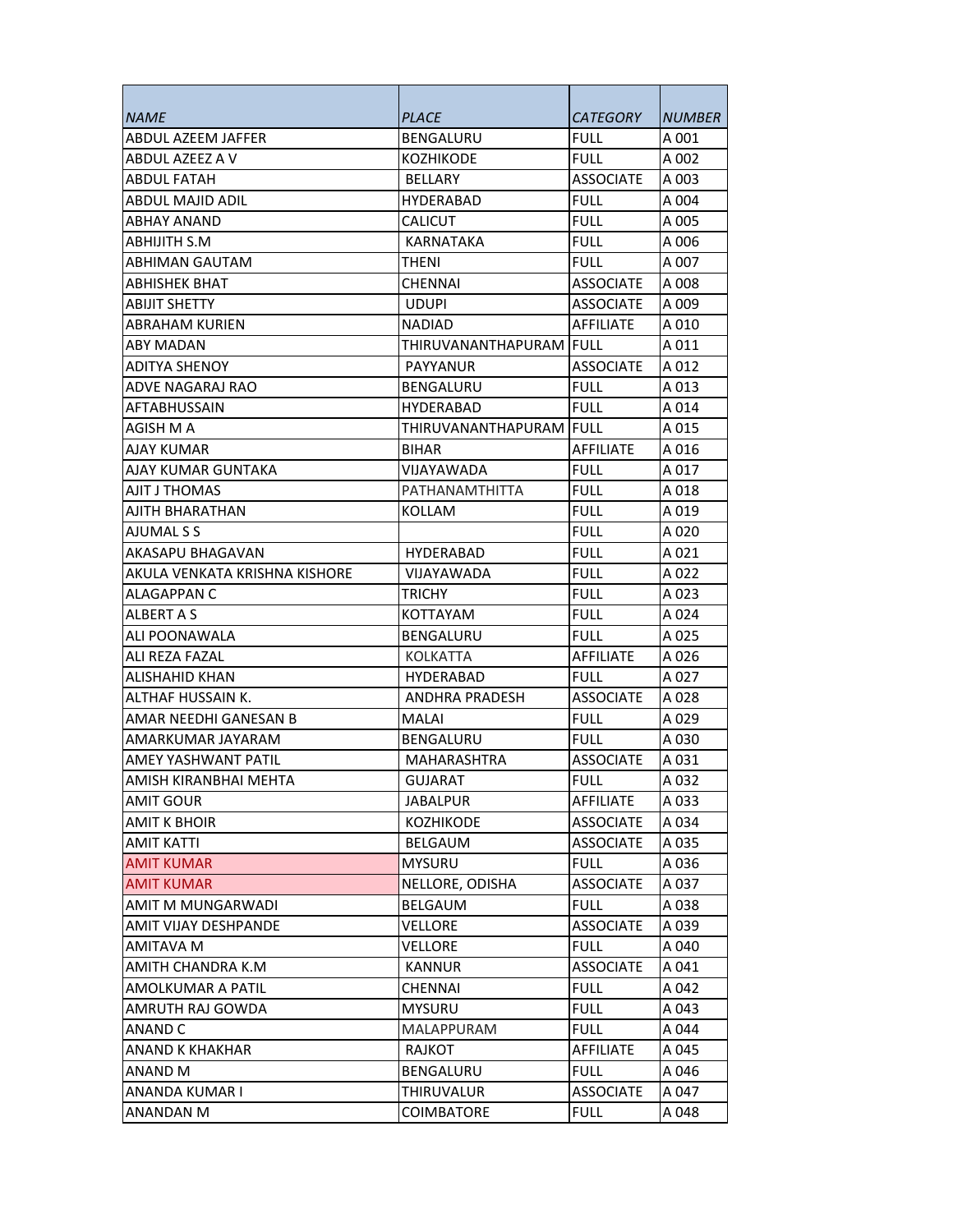| <b>ANANDAN N</b>               | CHENNAI                 | <b>FULL</b>      | A 049 |
|--------------------------------|-------------------------|------------------|-------|
| ANANT J KAMATH                 | <b>BENGALURU</b>        | <b>FULL</b>      | A 050 |
| <b>ANANTH KRISHNAN S</b>       | <b>CHENNAI</b>          | <b>FULL</b>      | A 051 |
| <b>ANIL R</b>                  | <b>GULBARGA</b>         | <b>FULL</b>      | A 052 |
| <b>ANIL SHARMA</b>             | <b>PUNJAB</b>           | <b>ASSOCIATE</b> | A 053 |
| <b>ANIL VARSHNEY</b>           | <b>NEW DELHI</b>        | AFFILIATE        | A 054 |
| ANIYAN K M                     | <b>KOZHIKODE</b>        | <b>FULL</b>      | A 055 |
| <b>ANOOP KRISHNAN K.K</b>      | <b>KOZHIKODE</b>        | <b>ASSOCIATE</b> | A 056 |
| <b>ANOOP SREEVALSAN</b>        | KANCHEEPURAM            | <b>FULL</b>      | A 057 |
| <b>ANTONY DEVASIA</b>          | VELLORE                 | <b>FULL</b>      | A 058 |
| <b>ANTONY P G</b>              | <b>THRISSUR</b>         | <b>FULL</b>      | A 059 |
| ANUJ DEEP DANGI                |                         | <b>FULL</b>      | A 060 |
| <b>ANUP S DESAI</b>            | <b>GULBARGA</b>         | <b>ASSOCIATE</b> | A 061 |
| <b>APPU THOMAS</b>             | KOTTAYAM                | <b>FULL</b>      | A 062 |
| ARABIND PANDA                  | VELLORE                 | <b>FULL</b>      | A 063 |
| ARASI K V                      | SALEM                   | <b>FULL</b>      | A 064 |
| <b>ARJUN SIVARAMAN</b>         | <b>KARUR</b>            | <b>FULL</b>      | A 065 |
| <b>ARUL M</b>                  | COIMBATORE              | <b>FULL</b>      | A 066 |
| ARUN B                         | THIRUVANANTHAPURAM FULL |                  | A 067 |
| <b>ARUN CHAWLA</b>             | <b>MANIPAL</b>          | <b>FULL</b>      | A 068 |
| <b>ARUN J P GEORGE</b>         | <b>VELLORE</b>          | <b>ASSOCIATE</b> | A 069 |
| <b>ARUN KARTHIK P</b>          | MAMAKKAL                | <b>FULL</b>      | A 070 |
| <b>ARUN KUMAR P</b>            | <b>CHENNAI</b>          | <b>FULL</b>      | A 071 |
| ARUN NARANSWAMY                | CHENNAI                 | <b>FULL</b>      | A 072 |
| <b>ARUN PRASAD K</b>           | <b>VELLORE</b>          | <b>FULL</b>      | A 073 |
| ARUNAGIRI                      | <b>GINGEE</b>           | <b>FULL</b>      | A 074 |
| ARUNKUMAR B                    | CHENNAI                 | <b>FULL</b>      | A 075 |
| ARUPATHARAJ JAYASEELAN         | CHIDAMBARANAR           | <b>FULL</b>      | A 076 |
| <b>ASHISH JINDAL</b>           | PANCHKULA               | <b>FULL</b>      | A 077 |
| <b>ASHISH KOURA</b>            | <b>JAIPUR</b>           | AFFILIATE        | A 078 |
| ASHISH KUMAR SHARMA            | <b>COIMBATORE</b>       | <b>ASSOCIATE</b> | A 079 |
| <b>ASHISH VICTOR CHOUDHRIE</b> | VELLORE                 | <b>ASSOCIATE</b> | A 080 |
| <b>ASHOK KUMAR BIRADAR</b>     | <b>BIJAUR</b>           | <b>FULL</b>      | A081  |
| <b>ASHOK KUMAR CL</b>          | CHENNAI                 | <b>FULL</b>      | A082  |
| <b>ASHOK PANDIT</b>            | MANGALORE               | <b>FULL</b>      | A 083 |
| ASHOK SAKTHIVEL                | <b>CHENNAI</b>          | <b>FULL</b>      | A 084 |
| <b>ASHUTOSH OMVATI BAGHEL</b>  | <b>MUMBAI</b>           | <b>ASSOCIATE</b> | A 085 |
| ASHWIN G.                      | <b>MANGALORE</b>        | <b>ASSOCIATE</b> | A 086 |
| ASHWIN MALLYA K                | <b>BENGALURU</b>        | <b>ASSOCIATE</b> | A 087 |
| ATHMALINGAM G                  | <b>CHENNAI</b>          | <b>FULL</b>      | A088  |
| <b>AUGUSTINE KOMARANCHATH</b>  | KOCHI                   | <b>FULL</b>      | A 089 |
| AURORO VIKRAM                  | <b>JAIPUR</b>           | AFFILIATE        | A 090 |
| <b>AVINASH BAPUSAHEB PATIL</b> | <b>KOLHAPUR</b>         | <b>ASSOCIATE</b> | A 091 |
| AVINASH RAI B                  | MANGALORE               | <b>FULL</b>      | A 092 |
| AVINASH TS                     | DAVANGERE               | <b>FULL</b>      | A 093 |
| <b>AVINASH UK</b>              | KARNATAKA               | <b>FULL</b>      | A 094 |
| <b>AVUDAIPPAN P</b>            | <b>TIRUNELVELI</b>      | <b>FULL</b>      | A 095 |
| AARON KUMAR JAIN               | <b>COIMBATORE</b>       | <b>ASSOCIATE</b> | A 096 |
| <b>ABHIJITH MARUTI MUSALE</b>  | BELAGAVI                | <b>ASSOCIATE</b> | A 097 |
| <b>AHMED MARZOOK</b>           | <b>TRICHY</b>           | <b>FULL</b>      | A 098 |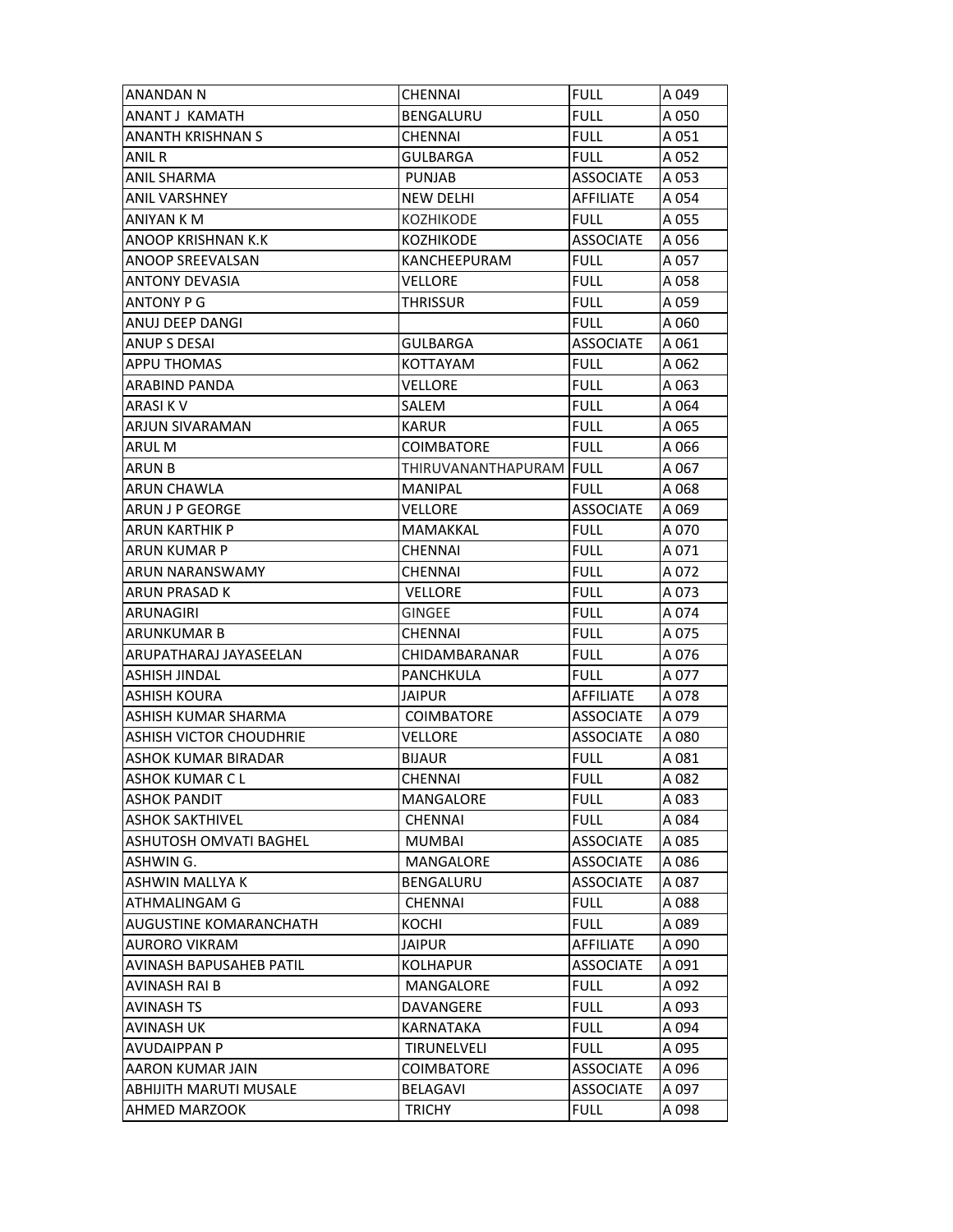| <b>ALTAF KHAN</b>          | MANGALURU                        | <b>ASSOCIATE</b> | A 099 |
|----------------------------|----------------------------------|------------------|-------|
| ALVIN JOSE P               | KOTTAYAM                         | <b>ASSOCIATE</b> | A 100 |
| <b>AMIT MISTHRA</b>        | <b>PUTHUCHERRY</b>               | <b>ASSOCIATE</b> | A 101 |
|                            |                                  |                  |       |
| <b>ANUP G.R</b>            | THIRUVANANTHAPURAM <b>İ</b> FULL |                  | A 102 |
| <b>ARJUN N</b>             | <b>BANGALORE</b>                 | <b>ASSOCIATE</b> | A 103 |
| <b>ARJUN P.A</b>           | <b>KANCHIPURAM</b>               | <b>ASSOCIATE</b> | A 104 |
| <b>ARUN KUMAR S</b>        | CHENNAI                          | <b>ASSOCIATE</b> | A 105 |
| ARUN VIJAIYAN M V          | <b>KRISHNAGIRI</b>               | <b>ASSOCIATE</b> | A 106 |
| ARVIND NAYAK K             | <b>BANGALORE</b>                 | <b>ASSOCIATE</b> | A 107 |
| <b>ASEEM KAPADIA</b>       | MANIPAL                          | <b>ASSOCIATE</b> | A 108 |
| AVINASH R ODUGOUDAR        | <b>MANIPAL</b>                   | <b>ASSOCIATE</b> | A 109 |
| <b>AVNEET GUPTA</b>        | BANGALURU                        | <b>ASSOCIATE</b> | A 110 |
| ANAND R BAID               | MANGALURU                        | <b>ASSOCIATE</b> | A 111 |
| <b>ASHOK KUMAR SAINI</b>   | <b>BENGALURU</b>                 | <b>ASSOCIATE</b> | A 112 |
| <b>AMAR KUMAR</b>          | VELLORE                          | <b>ASSOCIATE</b> | A 113 |
| <b>ABHILASH S</b>          | <b>KOZHIKODE</b>                 | <b>ASSOCIATE</b> | A 114 |
| AMIRTHA. B                 | CHENNAI                          | <b>ASSOCIATE</b> | A 115 |
| <b>AMIT KUMAR</b>          | MANGALURU                        | ASSOCIATE        | A 116 |
| <b>ARAVINDH R</b>          | <b>CHENNAI</b>                   | <b>ASSOCIATE</b> | A 117 |
| <b>ARULKUMAR E</b>         | <b>CHENNAI</b>                   | <b>ASSOCIATE</b> | A 118 |
| ANUPAM CHOUDHARY           | <b>UDUPI</b>                     | <b>ASSOCIATE</b> | A 119 |
| AJAY D BHANDARKAR          | VADODARA                         | AFFILIATE        | A 120 |
| <b>ARVIND KUMAR</b>        | <b>BELLARY</b>                   | <b>ASSOCIATE</b> | A 121 |
| <b>ANUP KRISHNAN</b>       | KOCHI                            | <b>ASSOCIATE</b> | A 122 |
| <b>ABHILASH CHERIYAN</b>   | <b>VELLORE</b>                   | <b>ASSOCIATE</b> | A 123 |
| ADITH CHINNASWAMI          | <b>CHENNAI</b>                   | <b>ASSOCIATE</b> | A 124 |
| ARJUN PRAKASH JAGARLAMUDI  |                                  | <b>ASSOCIATE</b> | A 125 |
| <b>ANANT KUMAR</b>         |                                  | <b>ASSOCIATE</b> | A 126 |
| ARUN P R                   |                                  | <b>ASSOCIATE</b> | A 127 |
| <b>ANUJ LAIN</b>           |                                  | <b>ASSOCIATE</b> | A 128 |
| AKSHAY MAHESH KRIPLANI     |                                  | <b>ASSOCIATE</b> | A 129 |
| <b>ANAND K</b>             |                                  | <b>ASSOCIATE</b> | A 130 |
| <b>ANUJ ARORA</b>          |                                  | <b>ASSOCIATE</b> | A 131 |
| ABHISHEK MUKESH KUMAR SHAH |                                  | <b>ASSOCIATE</b> | A 132 |
| <b>AQUINAS B</b>           |                                  | <b>ASSOCIATE</b> | A 133 |
| <b>AKSHEY BATTA</b>        |                                  | <b>ASSOCIATE</b> | A 134 |
| AKKINAPALLI SANTHOSH KUMAR |                                  | <b>ASSOCIATE</b> | A 135 |
| V. ARUL                    |                                  | <b>ASSOCIATE</b> | A 136 |
| <b>ANURAG DUBEY</b>        |                                  | <b>ASSOCIATE</b> | A 137 |
| <b>ANANADAN</b>            | <b>COIMBATORE</b>                | <b>FULL</b>      | A 138 |
| ABISHAI JEBARAJ            | VIJAYAPURA                       | <b>ASSOCIATE</b> | A 139 |
| ABZAL                      |                                  |                  |       |
| DHAFEDHAR BASHA            | CHITTOR                          | <b>FULL</b>      | A 140 |
| <b>ANKIT SINGLA</b>        | <b>BANGALORE</b>                 | <b>ASSOCIATE</b> | A 141 |
| ANU RAMESH                 | <b>CHENNAI</b>                   | <b>ASSOCIATE</b> | A 142 |
| ANVESH.A                   | <b>BANGALORE</b>                 | <b>ASSOCIATE</b> | A 143 |
| <b>ARUN</b>                | <b>CHENNAI</b>                   | <b>ASSOCIATE</b> | A 144 |
| <b>ASHA VALENTINE</b>      | <b>KILPAUK</b>                   | <b>ASSOCIATE</b> | A 145 |
| <b>ASHWIN SHEKHAR</b>      | ANDHRA PRADESH                   | <b>ASSOCIATE</b> | A 146 |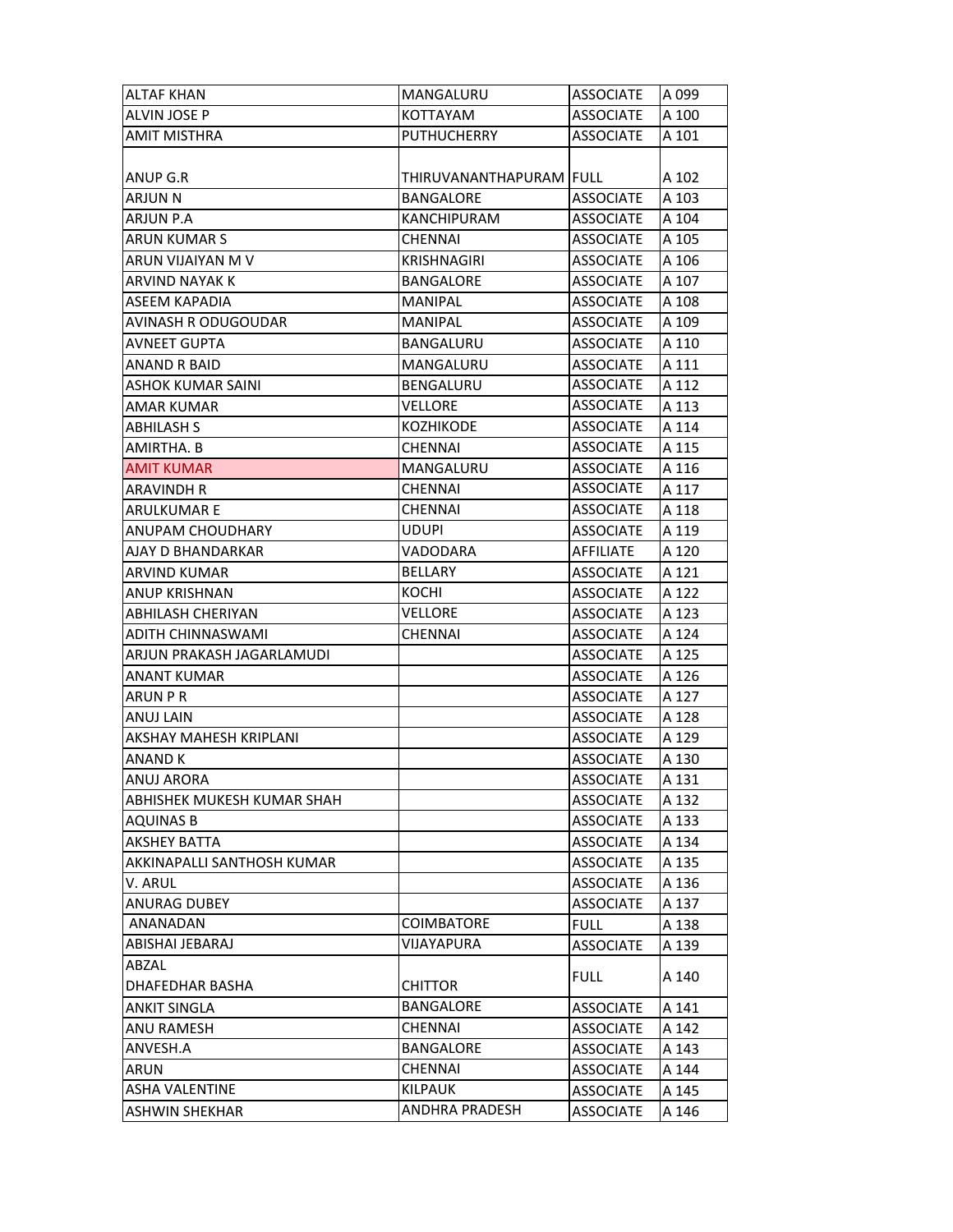| <b>ASHWIN V</b>                 | <b>TAMILNADU</b>          | <b>ASSOCIATE</b> | A 147       |
|---------------------------------|---------------------------|------------------|-------------|
| <b>AVINASH R.O</b>              | KMC, MANIPAL              | <b>FULL</b>      | A 148       |
| Abhik Debnath                   | Vellore                   | <b>ASSOCIATE</b> | A 149       |
| Abhinav Balaji                  | Mangaluru                 | <b>ASSOCIATE</b> | A 150       |
| Anwar Aslam                     | Kottayam                  | <b>ASSOCIATE</b> | A 151       |
| Aravind S Ganapath              | Trivandrum                | <b>ASSOCIATE</b> | A 152       |
| J Arjun Prakash                 | Guntur                    | <b>ASSOCIATE</b> | A 153       |
| Ashish Kumar Singh              | Tirupathi                 | <b>ASSOCIATE</b> | A 154       |
| <b>AASHVI SINGH</b>             |                           | <b>ASSOCIATE</b> | A 155       |
| ABHEESH VARMA HEGDE             |                           | <b>ASSOCIATE</b> | A 156       |
| <b>ABHINAY JOGULA</b>           |                           | <b>ASSOCIATE</b> | A 157       |
| <b>ANAND BALAJI</b>             |                           | <b>ASSOCIATE</b> | A 158       |
| <b>ANIL KB</b>                  |                           | <b>ASSOCIATE</b> | A 159       |
| ANKITKUMAR SHARMA               |                           | <b>ASSOCIATE</b> | A 160       |
| ANSHUMAN SINGH                  |                           | <b>ASSOCIATE</b> | A 161       |
| <b>ARUN DEEPAK</b>              |                           | <b>ASSOCIATE</b> | A 162       |
| <b>ASHISH KUMAR SIMGH</b>       |                           | <b>ASSOCIATE</b> | A 163       |
| ASIF IQBAL I.K                  |                           | <b>ASSOCIATE</b> | A 164       |
| ATIF ABDULLAH                   |                           | <b>ASSOCIATE</b> | A 165       |
| <b>BABBAR DEVENDRA S N</b>      | <b>KOZHIKODE</b>          | <b>ASSOCIATE</b> | B 001       |
| <b>BABULAL CHOUDHARI</b>        | BENGALURU                 | <b>FULL</b>      | B 002       |
| <b>BABY N MATHEW</b>            | <b>KOLLAM</b>             | <b>FULL</b>      | B 003       |
| <b>BADRAKUMAR C</b>             | <b>NADIAD</b>             | <b>AFFLIATE</b>  | <b>B004</b> |
| <b>BALAGOPAL NAIR T</b>         | KOCHI                     | <b>FULL</b>      | <b>B005</b> |
| <b>BALAJI A R</b>               | <b>CHENNAI</b>            | <b>FULL</b>      | <b>B006</b> |
| <b>BALAKRISHNAN N M</b>         |                           | <b>FULL</b>      | B 007       |
| <b>BALAPRASANNA A</b>           | TINDIVANAM                | <b>ASSOCIATE</b> | <b>B008</b> |
| <b>BALASUBRAMANIAN S</b>        | THANJAVUR                 | <b>FULL</b>      | <b>B009</b> |
| <b>BALASUBRAMANIAN S</b>        | VIRODHNAGAR               | <b>FULL</b>      | <b>B010</b> |
| <b>BARANI KUMAR P.B</b>         | <b>ERODE</b>              | <b>FULL</b>      | B 011       |
| <b>BARANIS</b>                  | <b>NAMAKKAL</b>           | <b>ASSOCIATE</b> | B 012       |
| <b>BASAVA RAJ K</b>             | <b>BALLARY</b>            | <b>FULL</b>      | B 013       |
| <b>BASHIR AHAMED</b>            |                           | FULL             | B014        |
| <b>BASKARAN P</b>               | CHENNAI                   | <b>ASSOCIATE</b> | B 015       |
| <b>BENEDICT PAUL SAMUEL R</b>   | VELLORE                   | <b>ASSOCIATE</b> | B 016       |
| <b>BENJAMIN I C</b>             | KOCHI                     | <b>FULL</b>      | B 017       |
| <b>BETHU SURESH</b>             | CHENJI PLAZA, K.T ROAD    | <b>FULL</b>      | B 018       |
| <b>BHAGAVANA</b>                |                           | <b>FULL</b>      | B 019       |
| <b>BHAGVAN REDDY V</b>          | <b>BAGH AMBERPET</b>      | <b>FULL</b>      | B 020       |
| <b>BHALA GURU IYYAN A</b>       | <b>COIMBATORE</b>         | <b>FULL</b>      | B 021       |
| <b>BHARAT KSHATRI</b>           | HUBLI                     | <b>ASSOCIATE</b> | B 022       |
| <b>BHARGAVA REDDY K V</b>       | <b>NELLORE</b>            | <b>ASSOCIATE</b> | B 023       |
| <b>BHARGAVA REDDY S</b>         | <b>SECUNDERABAD</b>       | <b>FULL</b>      | B 024       |
| <b>BHARGAVA VARDHAN REDDY K</b> | TIRUPATI                  | <b>FULL</b>      | B 025       |
| <b>BHARGAVIR</b>                | <b>MYLOPORE</b>           | <b>ASSOCIATE</b> | B 026       |
| <b>BHASKAR REDDY P</b>          | KORLAGUNTA ROAD TIRUIFULL |                  | B 027       |
| BHAT H S (LATE)                 |                           | <b>FULL</b>      | B 028       |
| <b>BHAT V N</b>                 | MANGALORE                 | <b>FULL</b>      | B 029       |
|                                 |                           |                  |             |
| <b>BHAVANI SHANKAR G</b>        | ANANTAPUR                 | <b>ASSOCIATE</b> | <b>B030</b> |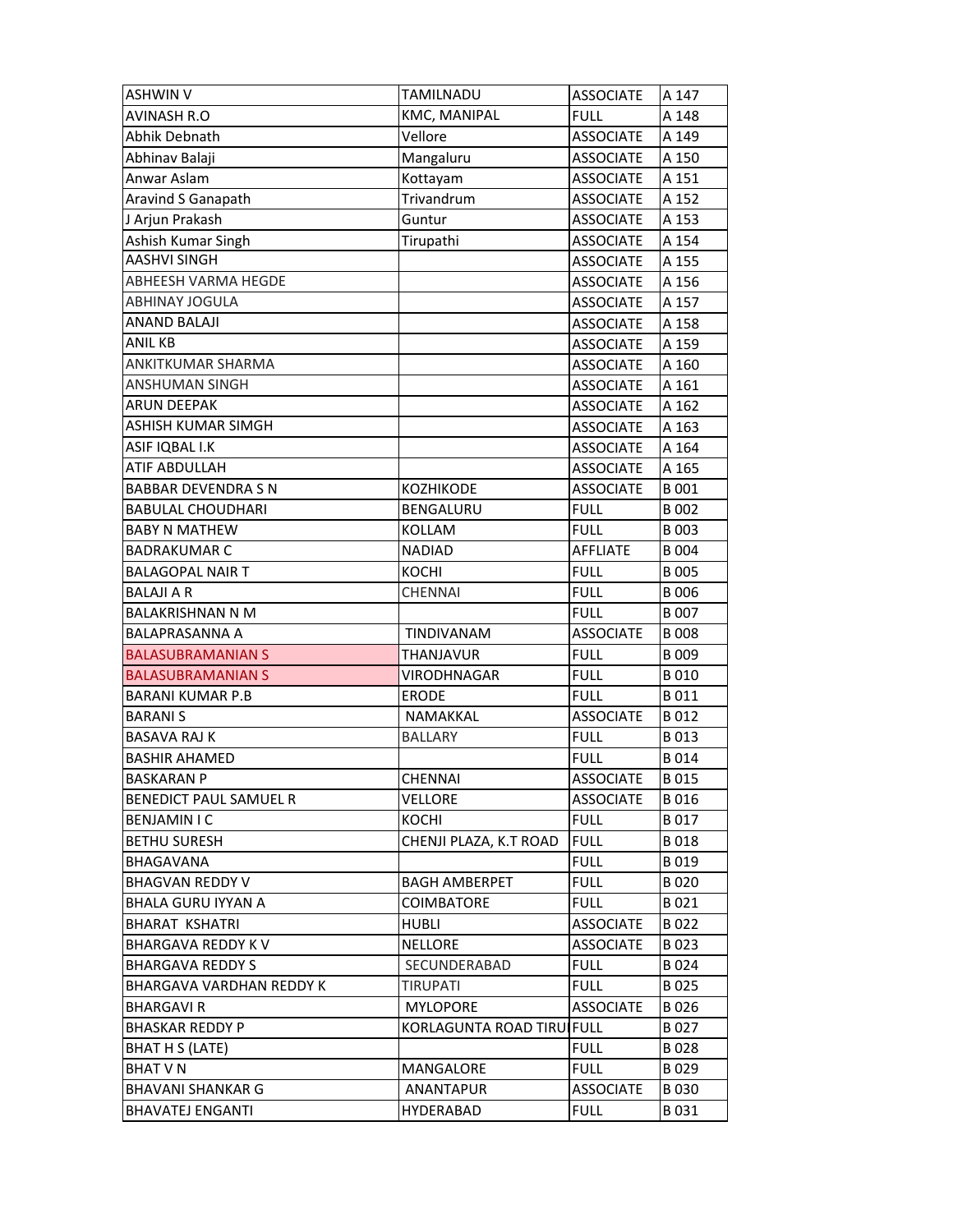| <b>BHIM SEN BANSAL</b>           | <b>CHENNAI</b>          | <b>FULL</b>      | B032             |
|----------------------------------|-------------------------|------------------|------------------|
| <b>BIJU K R</b>                  | PALAKKADU               | <b>FULL</b>      | B033             |
| <b>BIJU SUKUMARAN PILLAI</b>     | <b>COCHIN</b>           | <b>FULL</b>      | B034             |
| <b>BOBBY JOHN</b>                | <b>CHALAKUDY</b>        | <b>ASSOCIATE</b> | B 035            |
| <b>BOBBY VISWAROOP S</b>         | <b>COIMBATORE</b>       | <b>FULL</b>      | B036             |
| <b>BRAHADEESWARAN S</b>          | <b>THANJAVUR</b>        | <b>ASSOCIATE</b> | B 037            |
| <b>BRENDAN HERMENIGILDO DIAS</b> | BANGALURU               | <b>FULL</b>      | <b>B038</b>      |
| BASAVARAJ UGRAN                  | BENGALURU               | <b>ASSOCIATE</b> | B 039            |
| <b>BYRAM RANADHEER</b>           | <b>NELLORE</b>          | <b>ASSOCIATE</b> | B 040            |
| P BANU TEJA REDDY                |                         | <b>ASSOCIATE</b> | B 041            |
| <b>Basil Mathew</b>              | Chennai                 | <b>ASSOCIATE</b> | B 042            |
| <b>BASUDEV KUMAR</b>             |                         | <b>ASSOCIATE</b> | B 043            |
| <b>BHARATH N</b>                 |                         | <b>ASSOCIATE</b> | B 044            |
| CHALAPATHIRAJU AMV               | WEST GODAVARI DIST      | <b>FULL</b>      | C <sub>001</sub> |
| CHANDAN PHUKAN                   | JORHAT                  | AFFILIATE        | C 002            |
| <b>CHANDRA MOHAN GODALA</b>      | <b>ANANTAPUR</b>        | <b>ASSOCIATE</b> | C <sub>003</sub> |
| CHANDRA MOHAN V                  | VELLORE                 | <b>FULL</b>      | C 004            |
| CHANDRA MOHAN V                  | <b>ANANTAPUR DIST</b>   | <b>FULL</b>      | C 005            |
| CHANDRA SEKHAR B V               | BENGALURU               | <b>FULL</b>      | C006             |
| <b>CHANDRA SINGH J</b>           | TIRUVANNAMALAI          | <b>FULL</b>      | C 007            |
| <b>CHANDRAT</b>                  | <b>CHENNAI</b>          | <b>FULL</b>      | C 008            |
| CHANDRASEKARAN D                 | <b>CHENNAI</b>          | <b>FULL</b>      | C 009            |
| CHANDRASENAN NAIR M R            | VARKALA                 | <b>FULL</b>      | C <sub>010</sub> |
| CHANDRASHEKAR C P M              | MADURAI                 | <b>FULL</b>      | C 011            |
| CHANDRASHEKAR C R                | BENGALURU               | <b>FULL</b>      | C 012            |
| CHANDRASHEKAR RAO V              | BENGALURU               | <b>FULL</b>      | C <sub>013</sub> |
| CHANDRASHEKAR SIDRAMAPPA RATKAL  | BENGALURU               | <b>FULL</b>      | C <sub>014</sub> |
| CHARAN KUMAR GV                  | <b>CHITTUOOR</b>        | <b>ASSOCIATE</b> | C <sub>015</sub> |
|                                  |                         |                  |                  |
| <b>CHENGAL ROY D</b>             | <b>VISHAKAPATNAM</b>    | <b>FULL</b>      | C 016            |
| CHENGALVARAYAN G                 | CHENNAI                 | <b>FULL</b>      | C <sub>017</sub> |
| <b>CHERAN GOVALAN</b>            | <b>CHENNAI</b>          | <b>ASSOCIATE</b> | C 018            |
| CHETHAN J V                      | CHICKA BALLAPUR         | <b>ASSOCIATE</b> | C 019            |
| <b>CHINNASWAMY C</b>             | CHENNAI                 | <b>FULL</b>      | C <sub>020</sub> |
| <b>CHITRATHARA K</b>             | THIRUVANANTHAPURAM FULL |                  | C <sub>021</sub> |
| <b>CORNERSTONE WANN V</b>        | SHILLONG                | AFFILIATE        | C <sub>022</sub> |
| <b>CHANDRAMURALI R</b>           | CHENNAI                 | <b>ASSOCIATE</b> | C 023            |
| CHELLAPANDIAN. R                 | CHENNAI                 |                  | C 024            |
| CHANAMOLU DIMPLE KUMAR           | NALGINDA                |                  | C <sub>025</sub> |
| CHETHAN V N                      | <b>UDUPI</b>            |                  | C <sub>026</sub> |
| CHANDRA SHEKHAR AGRAWAL          |                         | <b>ASSOCIATE</b> | C <sub>027</sub> |
| CHANDRA PRAKASH.B                |                         | <b>ASSOCIATE</b> | C <sub>028</sub> |
| CHITRA SUGATHAN SHEELA           |                         | <b>ASSOCIATE</b> | C 029            |
| DAMODARAN NAMBIAR                | KOCHI                   | <b>FULL</b>      | D 001            |
| DARWIN D THERATTIL               | THRISSUR                | <b>FULL</b>      | D 002            |
| <b>DATSON GEORGE P</b>           | ELAMAKULAM              | <b>FULL</b>      | D 003            |
| DAVID JOSEPH (LATE)              | THIRUVANANTHAPURAM FULL |                  | D 004            |
| DAYANAND                         | <b>MYSURU</b>           | <b>FULL</b>      | D 005            |
| DEEPAK CHANDRAN B                | THIRUVANANTHAPUAM       | <b>FULL</b>      | D 006            |
| DEEPAK DAVID                     | NAGERCOIL               | <b>FULL</b>      | D 007            |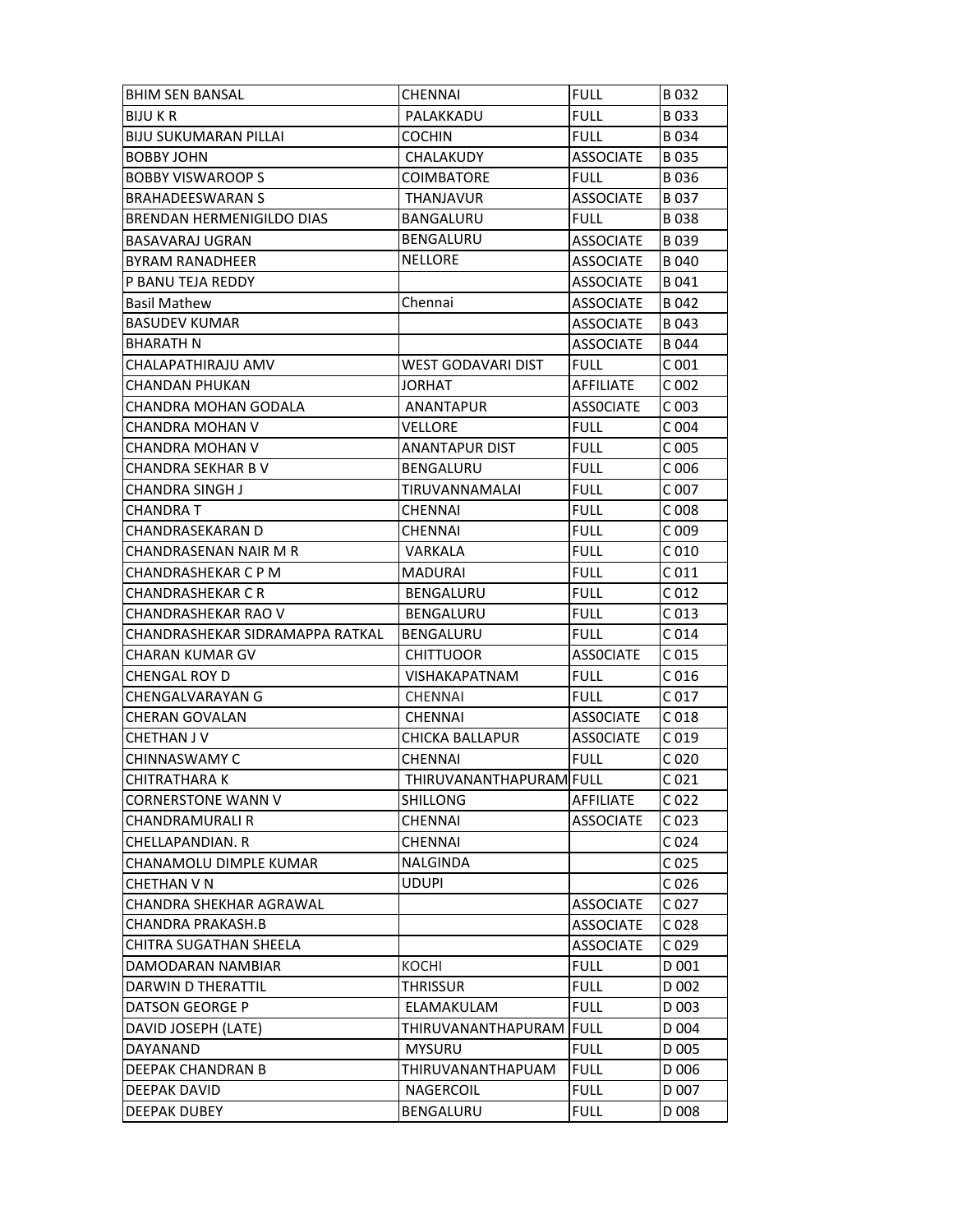| <b>DEEPAK GARG</b>                | SAMANA-PATIALA        | <b>ASSOCIATE</b> | D 009            |
|-----------------------------------|-----------------------|------------------|------------------|
| DEEPAK JANARDHANAN                | THRISSUR              | <b>FULL</b>      | D 010            |
| DEEPAK M                          | CHENNAI               | <b>FULL</b>      | D 011            |
| <b>DEEPAK RAJ</b>                 | <b>PUTTUR</b>         | <b>FULL</b>      | D 012            |
| DESAI AMITSINH PRABHATSINH        | <b>SURAT</b>          | <b>ASSOCIATE</b> | D 013            |
| DESAI MALLIKARJUNA GURAPPA (LATE) | BENGALURU             | <b>FULL</b>      | D 014            |
| <b>DESARI RAMESH</b>              | <b>TIRUPATI</b>       | <b>ASSOCIATE</b> | D 015            |
| <b>DESHPANDE H B</b>              | BENGALURU             | <b>FULL</b>      | D 016            |
| DEVAKANNAN G                      | CHENNAI               | <b>FULL</b>      | D 017            |
| DEVANATHAN K S                    | THIRUCHIRAPALLI       | <b>FULL</b>      | D 018            |
| DEVAPRASAD M G                    | RAVINDRA NAGAR        | <b>FULL</b>      | D 019            |
| DEVAPRASATH JAYASEKHARAN          | KANYAKUMARI           | <b>FULL</b>      | D 020            |
| DEVDAS MADHAVAN                   | <b>COIMBATORE</b>     | <b>FULL</b>      | D 021            |
| <b>DEVESH BANSAL</b>              | <b>SHIVPURI</b>       | <b>ASSOCIATE</b> | D <sub>022</sub> |
| DHANANJAY KONDIBA SATHE           | <b>KONRE NAGAR</b>    | <b>FULL</b>      | D 023            |
| <b>DHANAPAL V</b>                 | <b>CHENNAI</b>        | <b>FULL</b>      | D 024            |
| DHANARAJ P M                      | SALEM                 | <b>FULL</b>      | D025             |
| DHANYA KUMAR B                    | <b>SHIMOGA</b>        | <b>FULL</b>      | D026             |
| DHARMARAJAN K                     | THANJAVUR             | <b>FULL</b>      | D 027            |
| DHAYANAND GS                      | <b>MYSURU</b>         | <b>FULL</b>      | D 028            |
| DHEERAJ KASARANENI                | VIJAYAWADA            | <b>ASSOCIATE</b> | D <sub>029</sub> |
| DHINAKAR LOGESAN                  | <b>CHENNAI</b>        | <b>AFFILIATE</b> | D 030            |
| DILIP DHANPAL C                   | BENGALURU             | <b>FULL</b>      | D 031            |
| DILIP KUMAR MISHRA                | <b>MANIPAL</b>        | <b>FULL</b>      | D 032            |
| <b>DILIPS JAVALI</b>              | BENGALURU             | <b>FULL</b>      | D 033            |
| DINAKARAN C L                     | <b>COIMBATORE</b>     | <b>FULL</b>      | D 034            |
| DINESH VAIDYA                     | BENGALURU             | <b>FULL</b>      | D 035            |
| DINESHAN K M                      | KOZHIKODE             | <b>FULL</b>      | D036             |
| DORAIRAJAN L N                    | <b>PONDICHERRY</b>    | <b>FULL</b>      | D 037            |
| DORESWAMY K                       | BENGALURU             | <b>FULL</b>      | D 038            |
| DUMPALA HARIPRASADA RAO           | SECUNDERABAD          | <b>FULL</b>      | D <sub>039</sub> |
| <b>DURAISWAMY S</b>               | <b>CHENNAI</b>        | <b>FULL</b>      | D 040            |
| DUVVURI NARAYANA RAO              | TELANGANA             | <b>FULL</b>      | D 041            |
| <b>DAMANBIR SINGH CHAHAL</b>      | BANGALURU             | ASSOCIATE        | D 042            |
| DHAFEDHAR AFZAL BASHA             | HYDERABAD             | <b>ASSOCIATE</b> | D 043            |
| DHANASEKARAN D                    | <b>CHENNAI</b>        | <b>ASSOCIATE</b> | D 044            |
| DHINAKARAN P                      | CHENNAI               | <b>ASSOCIATE</b> | D 045            |
| <b>DEEP KUMAR JAIN</b>            | <b>MANIPAL</b>        | <b>ASSOCIATE</b> | D 046            |
| DANNY DARLINGTON. C               | <b>CHENNAI</b>        | <b>ASSOCIATE</b> | D 047            |
| DATTESWAR HOTA                    | <b>ODISHA</b>         | <b>AFFILIATE</b> | D 048            |
| <b>DEEPAK RAGOORI</b>             |                       | <b>ASSOCIATE</b> | D 049            |
| N DINESH KUMAR REDDY              | <b>ANDHRA PRADESH</b> | <b>ASSOCIATE</b> | D 050            |
| DARGA SHANTI LAXMI                |                       | <b>ASSOCIATE</b> | D 051            |
| DEEPAK DAVID                      |                       | <b>ASSOCIATE</b> | D 052            |
| C.DEV KRISHNA BHARATHI            |                       | <b>ASSOCIATE</b> | D 053            |
| <b>EASHWER GOUD K</b>             | TELANGANA             | <b>FULL</b>      | E 001            |
| <b>EASWARAN M</b>                 | <b>COIMBATORE</b>     | <b>FULL</b>      | E 002            |
| <b>ELANGOVAN S</b>                | <b>CHENNAI</b>        | <b>FULL</b>      | E 003            |
| <b>ELIAS SHARMA</b>               | JAMMU                 | <b>AFFILIATE</b> | E 004            |
| <b>EZHILSUNDAR V</b>              | CUDDALORE             | <b>FULL</b>      | E 005            |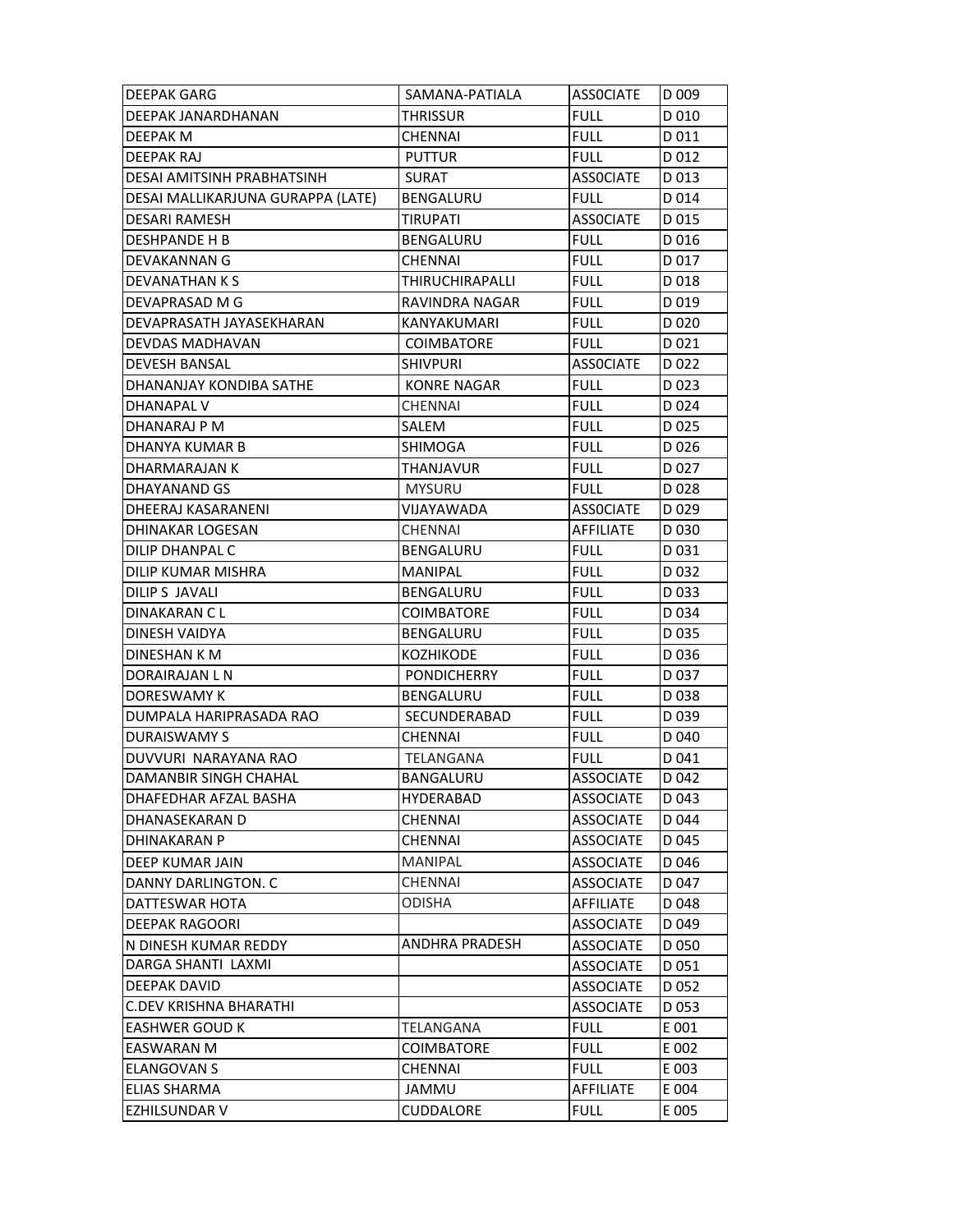| ERSHAD HUSSAIN BASHA          |                                | <b>ASSOCIATE</b> | E 006 |
|-------------------------------|--------------------------------|------------------|-------|
| <b>FAIZAL S</b>               | PALAKKAD                       | <b>FULL</b>      | F 001 |
| <b>FAZIL MARICKAR Y M</b>     | THIRUVANANTHAPURAM FULL        |                  | F 002 |
| FELIZ CARDOZA                 | KOZHIKODE                      | <b>FULL</b>      | F 003 |
| FEROZ MOHAMMED KHAN           | LUCKNOW                        | AFFILIATE        | F 004 |
| FRANCIS SRIDHAR KATUMALLA     | <b>VELLORE</b>                 | <b>ASSOCIATE</b> | F 005 |
| <b>FRANK DAVIS DANIEL</b>     | NAGERCOIL                      | <b>FULL</b>      | F 006 |
| <b>FREDERICK PAUL R</b>       | KOTTAYAM                       | <b>FULL</b>      | F 007 |
| FAHIM LIYAKAT HUSAIN RAJIWATE |                                | <b>ASSOCIATE</b> | F 008 |
| GAJANAN SHRIPAD BHAT          | BENGALURU                      | <b>FULL</b>      | G 001 |
| GAJENDRAN V                   | <b>BENGALURU</b>               | <b>FULL</b>      | G 002 |
| <b>GANARAJ LIONEL</b>         | <b>VELLORE</b>                 | <b>FULL</b>      | G 003 |
| GANESH GOPALAKRISHNAN         | <b>COIMBATORE</b>              | <b>FULL</b>      | G 004 |
| <b>GAURAV NAHAR</b>           | RATLAM                         | <b>ASSOCIATE</b> | G 005 |
| GAUTHAM GOPINATH              | <b>KANNUR</b>                  | <b>FULL</b>      | G 006 |
| <b>GEORGE C JOSEPH</b>        | KOTTAYAM                       | <b>FULL</b>      | G 007 |
| <b>GEORGE P ABRAHAM</b>       | KOCHI                          | <b>FULL</b>      | G 008 |
| <b>GHURUNATH T R</b>          | <b>CHENNAI</b>                 | <b>FULL</b>      | G 009 |
| GHURUNATH T R                 | VILLUPURAM                     | FULL             | G 010 |
| <b>GIDUTURI SRINIVASA RAO</b> | VIJAYAWADA                     | <b>FULL</b>      | G 011 |
| <b>GINI A K</b>               | THIRUVANANTHAPURAM FULL        |                  | G 012 |
| GINIL KUMAR                   | KANNUR                         | <b>FULL</b>      | G 013 |
| GIRIDHAR GOPAL GUPTA          | AURANGABAD                     | AFFILIATE        | G 014 |
| GIRIDHAR V                    | BENGALURU                      | <b>FULL</b>      | G 015 |
| <b>GIRIRAJ K VALA</b>         | MEHSANA                        | <b>ASSOCIATE</b> | G 016 |
| <b>GIRISH G NELVIGI</b>       | <b>BENGALURU</b>               | <b>FULL</b>      | G 017 |
| GIRISH H                      | <b>BENGALURU</b>               | <b>FULL</b>      | G 018 |
| GIRISHA T D                   | MYSURU                         | FULL             | G 019 |
| <b>GITEVENKAT ARJUN RAO</b>   |                                | AFFILIATE        | G 020 |
| GNANASEKARAN T                | SALEM                          | <b>FULL</b>      | G 021 |
| <b>GOKUL VIGNESH K</b>        | <b>COIMBATORE</b>              | <b>FULL</b>      | G 022 |
| <b>GOPAKAUMAR N</b>           | <b>THIRUVANANTHAPURAMIFULL</b> |                  | G 023 |
| GOPAKUMARA PILLAI R (LATE)    |                                | FULL             | G 024 |
| <b>GOPALAN M</b>              | MADURAI                        | <b>FULL</b>      | G 025 |
| <b>GOPINATHA MENON PK</b>     | THRISSUR                       | <b>FULL</b>      | G 026 |
| GORDHAN RAM CHOUDHARY         | KOZHIKODE                      | <b>ASSOCIATE</b> | G 027 |
| GOURAV GUPTA                  |                                | <b>FULL</b>      | G 028 |
| <b>GOUTHAM C</b>              | KANYAKUMARI                    | <b>FULL</b>      | G 029 |
| <b>GOVARDHAN REDDY</b>        | <b>BELLARY</b>                 | <b>FULL</b>      | G 030 |
| <b>GOVINDA RAAJU S</b>        | <b>CHENNAI</b>                 | <b>FULL</b>      | G 031 |
| GOVINDA REDY K G              | <b>KURNOOL</b>                 | <b>FULL</b>      | G 032 |
| GOVINDARAJAN R                | <b>TRICHY</b>                  | <b>FULL</b>      | G 033 |
| <b>GREGORY PATHROSE</b>       | <b>MUMBAI</b>                  | <b>FULL</b>      | G 034 |
| <b>GUDAMANOHAR</b>            | <b>VISAKHAPATNAM</b>           | <b>ASSOCIATE</b> | G 035 |
| GUNASEKHARAN M                | THANJAVUR                      | <b>FULL</b>      | G 036 |
| GUNTA RAMACHANDRAIAH          | RANGA REDDY                    | <b>FULL</b>      | G 037 |
| <b>GUPTA MVSN</b>             | <b>GUNTUR</b>                  | <b>FULL</b>      | G 038 |
| <b>GURNURKAR SHAM SUNDER</b>  | <b>MALAKPET</b>                | <b>FULL</b>      | G 039 |
| <b>GURU BALAJI S</b>          | <b>MADURAI</b>                 | <b>FULL</b>      | G 040 |
| <b>GURUCHARAN</b>             | MANGALORE                      | <b>ASSOCIATE</b> | G 041 |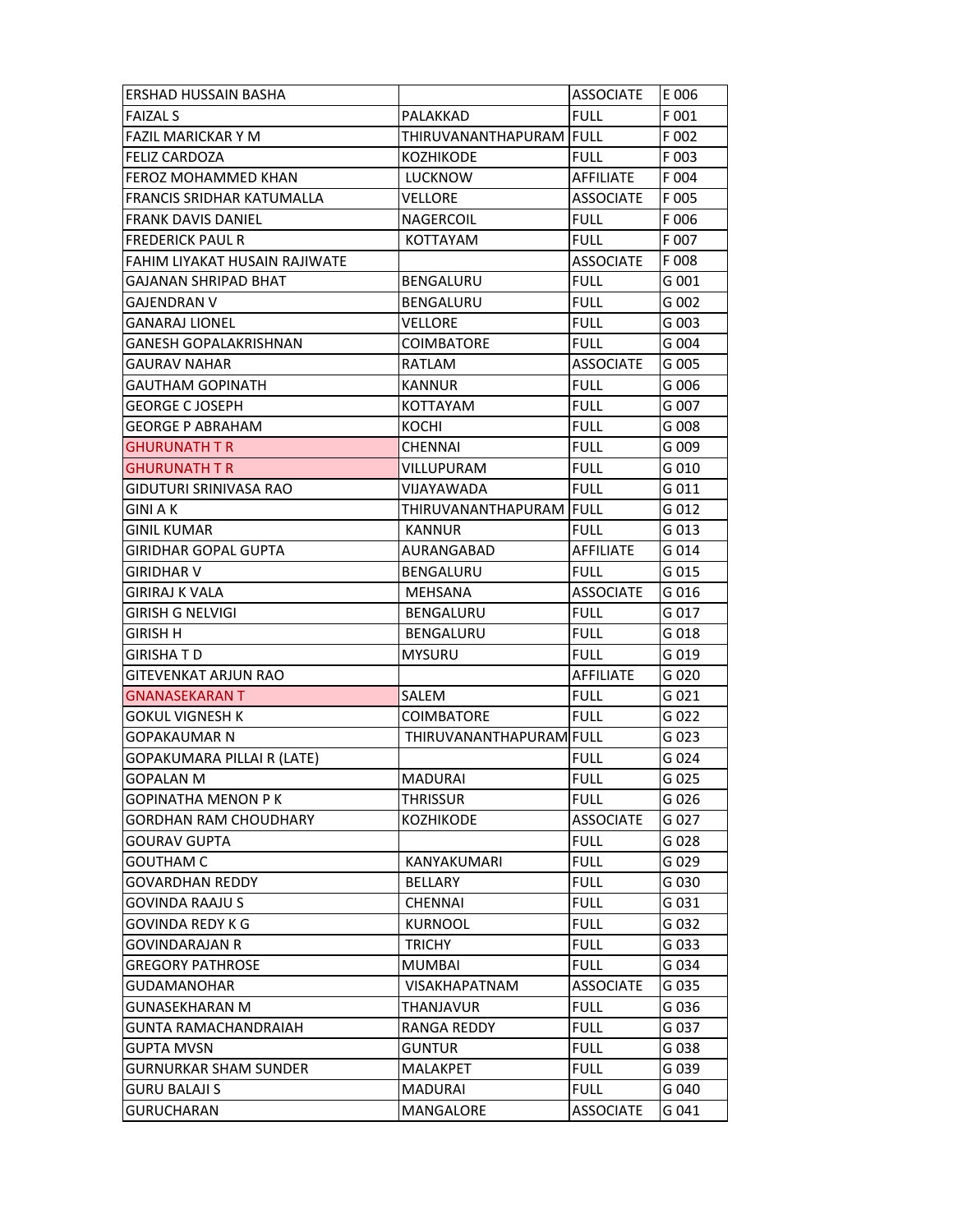| <b>GURURAJ R PADASALAGI</b>     | <b>BELLARY</b>     | <b>FULL</b>                          | G 042          |
|---------------------------------|--------------------|--------------------------------------|----------------|
| GUTTA SRINIVAS                  | <b>HYDERABAD</b>   | <b>FULL</b>                          | G 043          |
| <b>GAURAV KOCHHAR</b>           | BANGALURU          | <b>ASSOCIATE</b>                     | G 044          |
| <b>GAURAV MOHAN SALI</b>        | <b>KOCHI</b>       | <b>ASSOCIATE</b>                     | G 045          |
| <b>GNANA PRAKASH POLUMTLA</b>   | <b>GUNTUR</b>      | <b>ASSOCIATE</b>                     | G 046          |
| GOPI SARAVAN R                  | <b>KILPAUK</b>     | <b>ASSOCIATE</b>                     | G 047          |
| <b>GOTAM PIPARA</b>             | <b>BANGALORE</b>   | <b>ASSOCIATE</b>                     | G 048          |
| GOPINATH M                      | <b>ERODE</b>       | <b>FULL</b>                          | G 049          |
| <b>GAUTAM CHOPRA</b>            | <b>COIMBATORE</b>  | <b>ASSOCIATE</b>                     | G 050          |
| <b>GNANASEKARAN T</b>           | <b>MADURAI</b>     | FULL                                 | G 051          |
| GUNASEELAN. P                   | <b>CHENNAI</b>     | <b>ASSOCIATE</b>                     | G 052          |
| <b>GAURAV KAIRA</b>             |                    | <b>ASSOCIATE</b>                     | G 053          |
| GIRISH H M                      |                    | <b>ASSOCIATE</b>                     | G 054          |
| GANESH                          |                    |                                      |                |
| BALIRAM SONAWANE                | KOCHI              | <b>ASSOCIATE</b>                     | G 055          |
| <b>GAURAV</b>                   |                    |                                      |                |
| <b>SHARMA</b>                   | TELANGANA          | <b>ASSOCIATE</b>                     | G 056          |
| <b>GOWTHAM REDDY SATHI</b>      |                    | <b>ASSOCIATE</b>                     | G 057          |
| Gurvansh Singh                  | Manipal            | <b>ASSOCIATE</b>                     | G 058          |
| <b>GARAU CHINTAMAN KULKARNI</b> |                    | <b>ASSOCIATE</b>                     | G 059          |
| <b>HAMZA THAYYIL</b>            | <b>KOZHIKODE</b>   | <b>FULL</b>                          | H 001          |
| HANUMANTHARAJU B K              | BENGALURU          | <b>FULL</b>                          | H 002          |
| <b>HARI BABU K</b>              | <b>GUNTUR</b>      | <b>FULL</b>                          | H 003          |
| HARIGOVIND P                    | <b>KOZHIKODE</b>   | <b>FULL</b>                          | H 004          |
| HARINATHREDDY YEDDULLA          | <b>ANANTAPUR</b>   | <b>FULL</b>                          | H 005          |
|                                 |                    |                                      |                |
| <b>HARIS CH</b>                 | THIRUVANANTHAPURAM | <b>FULL</b>                          | H 006          |
| HARISH BHAT                     | CHENNAI            | <b>FULL</b>                          | H 007          |
| <b>HARRIS PAUL</b>              | <b>THRISSUR</b>    | <b>FULL</b>                          | H 008          |
| <b>HARRY SANTHASEELAN</b>       | <b>CHENNAI</b>     | <b>FULL</b>                          | H 009          |
| HARSHA VARDHAN A                | <b>KAKINADA</b>    | <b>ASSOCIATE</b>                     | H 010          |
| HARWINDER SINGH CHAUHAN         | DELHI 52           | <b>FULL</b>                          | H011           |
| <b>HASIT MEHTA R</b>            | <b>BENGALURU</b>   | <b>FULL</b>                          | H 012          |
| <b>HEMAN PRASAD E S</b>         | <b>HYDERABAD</b>   | <b>ASSOCIATE</b>                     | H 013          |
| HIDAYATHULLAH G                 |                    |                                      |                |
| HIMESH RAMESH GANDHI            | HYDERABAD<br>SURAT | <b>ASSOCIATE</b><br><b>ASSOCIATE</b> | H 014<br>H 015 |
| <b>HARISH KUMAR G</b>           | <b>MADURAI</b>     | <b>ASSOCIATE</b>                     | H 016          |
| HARSHA H.S.                     | <b>BENGALURU</b>   | <b>ASSOCIATE</b>                     | H 017          |
| HIMANSHU SHARMA                 |                    | <b>ASSOCIATE</b>                     | H018           |
| HEMNATH U.A.                    |                    | <b>ASSOCIATE</b>                     | H 019          |
| <b>HARSHAN T.R</b>              | <b>BANGALORE</b>   | <b>ASSOCIATE</b>                     | H 020          |
| <b>HARMANMEET SINGH</b>         |                    | <b>ASSOCIATE</b>                     | H021           |
| <b>HEMNAUTH</b>                 |                    | <b>ASSOCIATE</b>                     | H 022          |
| P.HARISH                        |                    | <b>ASSOCIATE</b>                     | H 023          |
| <b>ILAMPARUTHI C</b>            | <b>CHENNAI</b>     | <b>FULL</b>                          | 001            |
| <b>ILANGOVAN M</b>              | <b>CHENNAI</b>     | <b>FULL</b>                          | 1002           |
| <b>IMDAD ALI N</b>              | BELLARY            | <b>FULL</b>                          | l 003          |
| <b>INDUJA J</b>                 | <b>CHENNAI</b>     | <b>FULL</b>                          | <b>1004</b>    |
| IYAL AMUTHAN I C                | <b>CHENNAI</b>     | <b>FULL</b>                          | 1005           |
| <b>JADA SRIKANTH</b>            | VIZIANAGARAM       | <b>FULL</b>                          | J 001          |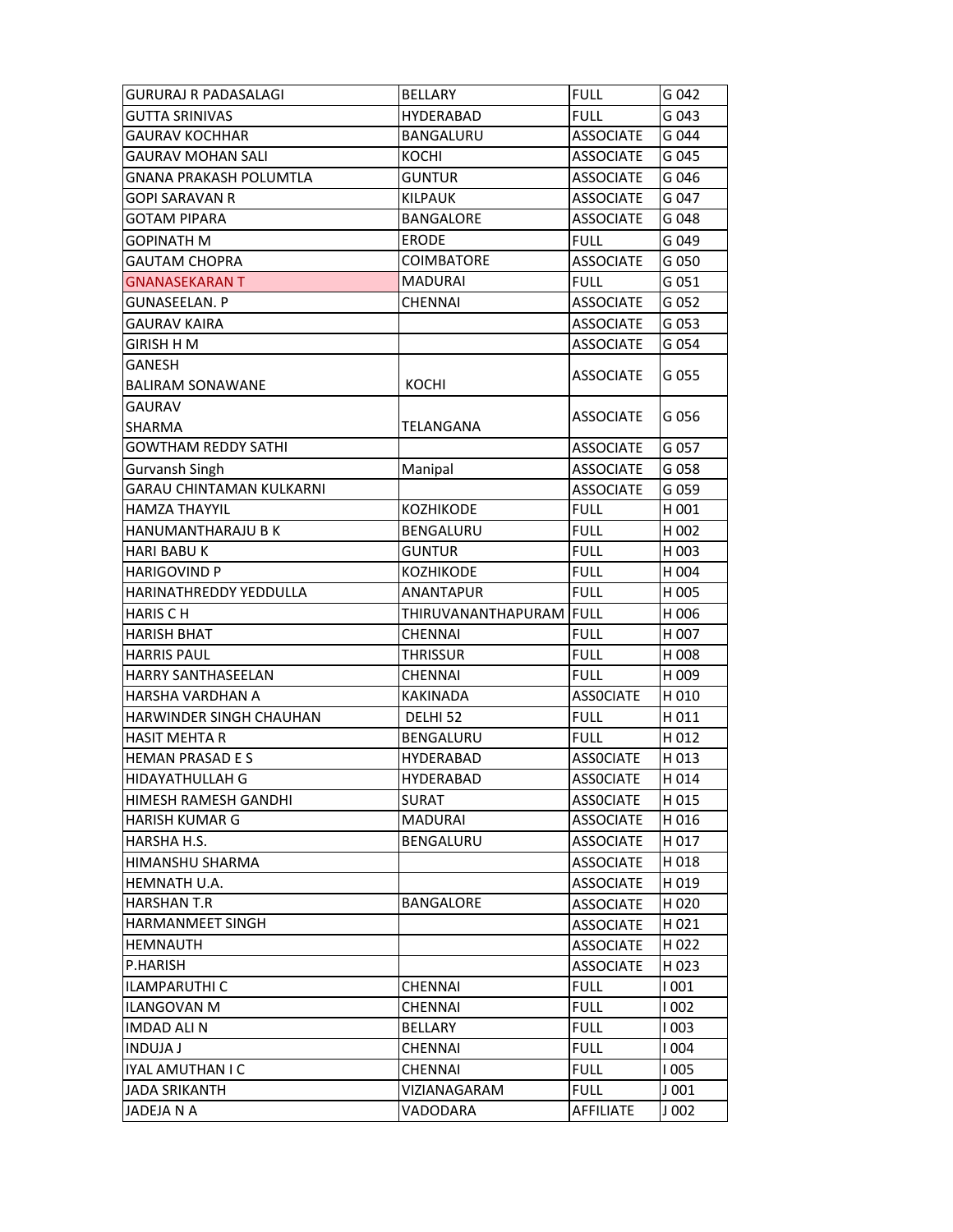| JAGADEESH KULKARNI NARBAR    | <b>MUMBAI</b>                | AFFILIATE        | J 003            |
|------------------------------|------------------------------|------------------|------------------|
| IJAGADEESH T.S               | DAVANGERE                    | <b>FULL</b>      | J004             |
| JAGADEESHWAR T               | <b>BAGH AMBERPET</b>         | <b>FULL</b>      | J005             |
| JAIDEEP RATKAL M             | HUBLI 24                     | <b>FULL</b>      | J006             |
| IJANARDHAN R                 | <b>PONDICHERRY</b>           | <b>FULL</b>      | J007             |
| JAWAHAR K                    | <b>MADURAI</b>               | FULL             | J008             |
| JAYADEVA A                   | BENGALURU                    | <b>FULL</b>      | J 009            |
| JAYAGANESH R                 | CHENNAI                      | <b>FULL</b>      | J010             |
| JAYAGOPAL A V                | CHENNAI                      | <b>FULL</b>      | $J$ 011          |
| JAYAMURUGAN B                | NAMAKKAL                     | <b>FULL</b>      | $J$ 012          |
| JAYARAJ A K                  | <b>ERODE</b>                 | <b>FULL</b>      | J <sub>013</sub> |
| JAYASEELAN MATHIAS (LATE)    | NAGERCOIL                    | <b>FULL</b>      | $J$ 014          |
| IJAYESH GOVIND KUDCHADKAR    | GOA                          | <b>FULL</b>      | $J$ 015          |
| JEYACHANDRAN A               | <b>MADURAI</b>               | <b>FULL</b>      | J016             |
| IJEYACHANDRAN R              | <b>CHENNAI</b>               | FULL             | J <sub>017</sub> |
| JEYARAM REDDY SINGIREDDY     | HYDERABAD                    | <b>FULL</b>      | J018             |
| IJEYARAMAN R                 | <b>CHENNAI</b>               | <b>FULL</b>      | J019             |
| JOHN ABRAHAM                 | <b>KALADY</b>                | <b>FULL</b>      | J <sub>020</sub> |
| JOHN JEEVARAJ                | TRICHY                       | <b>FULL</b>      | $J$ 021          |
| <b>JOHN KURIAN</b>           | <b>MUVATTUPUZHA</b>          | <b>FULL</b>      | J <sub>022</sub> |
| JOHN SAMUEL BANERJI          | VELLORE                      | <b>FULL</b>      | J023             |
| IJOHN T J                    | KOTTAYAM                     | <b>FULL</b>      | J <sub>024</sub> |
| IJOJU VARGHESE AKKARA        | <b>THRISSUR</b>              | <b>FULL</b>      | J <sub>025</sub> |
| IJOSEPH MANAK                | PATHANAMTHITTA               | FULL             | J <sub>026</sub> |
| <b>JOSEPH PAUL K</b>         |                              | <b>FULL</b>      | J <sub>027</sub> |
| JOSEPH PHILIP RAJ S          | <b>PONDICHERRY</b>           | <b>FULL</b>      | J028             |
| JOSEPH THOMAS M              | MANIPAL                      | <b>FULL</b>      | J029             |
| <b>JOSEPH V THACHIL</b>      | <b>CHENNAI</b>               | <b>FULL</b>      | J030             |
| JOY G POOTHOKAREN            | KOCHI                        | <b>FULL</b>      | J 031            |
| JUTURU JAYARAJU              | <b>ANANTAPUR</b>             | <b>FULL</b>      | J032             |
| JYOTHI REDDY M               | <b>HYDERABAD</b>             | <b>FULL</b>      | J 033            |
| IJYOTHISH ARAVIND            | THIRUVANANTHAPURAM ASSOCIATE |                  | J034             |
| JAMPANNA SIVA S RAJU         | KANCHIPURAM                  | <b>ASSOCIATE</b> | J035             |
| IJAYESH KUMAR MITTAL         | PUDUCHERRY                   | ASSOCIATE        | J 036            |
| <b>JITENDRA SOLANKI</b>      | BANGALURU                    | <b>ASSOCIATE</b> | J037             |
| <b>JITHESH M</b>             | KOTTAYAM                     | <b>ASSOCIATE</b> | J038             |
| <b>JITHIN LAL M</b>          | KOTTAYAM                     | <b>ASSOCIATE</b> | J039             |
| JOSEPH WILFRED AMRIT         | <b>CHENNAI</b>               | <b>ASSOCIATE</b> | J040             |
| JIGENKUMAR ASHWIN BHAI GOHEL | TRIVANDRUM                   | <b>ASSOCIATE</b> | J041             |
| JAHEER ABBAS SHAIK           | <b>HYDERABAD</b>             | <b>FULL</b>      | J042             |
| JOY NARAYAN CHAKRABORTY      | <b>GUWAHATI</b>              | AFFILIATE        | J043             |
| JAGATHESWARAN.C              | CHENNAI                      | <b>ASSOCIATE</b> | J 044            |
| <b>JAWAHAR B K</b>           |                              | <b>ASSOCIATE</b> | J045             |
| JAHEER ABBAS SHAIKH          |                              | <b>ASSOCIATE</b> | J046             |
| JOHN PETER                   | KOTTAYAM                     | <b>ASSOCIATE</b> | J047             |
| <b>JYOTI DASH</b>            | <b>KILPAUK</b>               | <b>ASSOCIATE</b> | J 048            |
| JAYANTH.D.H                  |                              | <b>ASSOCIATE</b> | J049             |
| <b>JIVTESH SINGH</b>         |                              | <b>ASSOCIATE</b> | J 050            |
| JYOTHI SWAROOP KG            |                              | <b>ASSOCIATE</b> | J051             |
| <b>KABILAN S</b>             | <b>CHENNAI</b>               | <b>FULL</b>      | K 001            |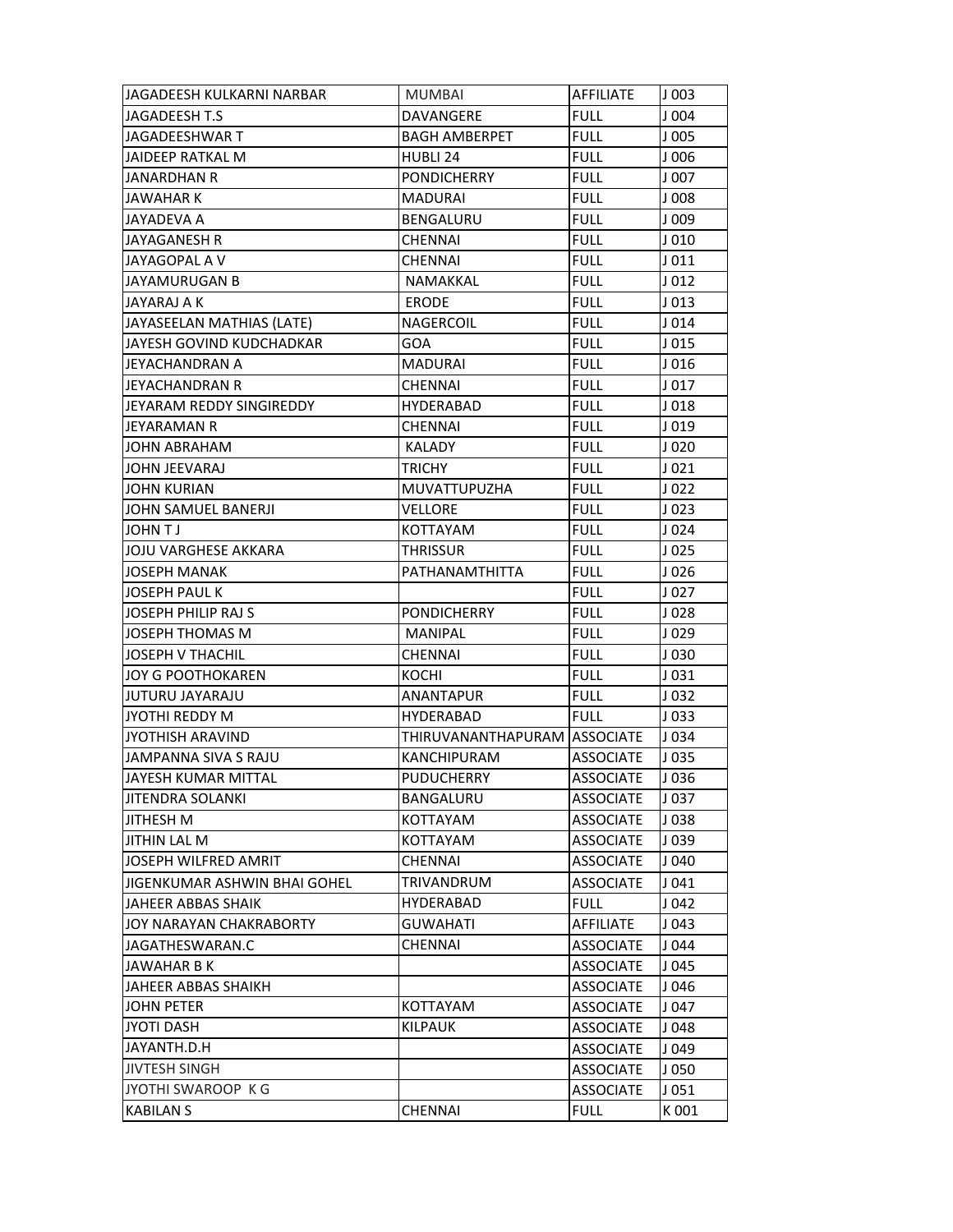| KAILASH B BANALE                           | GULBARGA              | <b>FULL</b>      | K 002 |
|--------------------------------------------|-----------------------|------------------|-------|
| KALYAN KUMAR SARKAR                        | <b>KOLKATA</b>        | <b>AFFILIATE</b> | K 003 |
| KALYAN VARMA UDDARAJU                      | BHIMAVARAM            | <b>ASSOCIATE</b> | K 004 |
| KAMALA KANTA PANIGRAHI                     | <b>BEHRAMPUR</b>      | <b>AFFILIATE</b> | K 005 |
| KAMALA KANTHAN A                           | <b>CHENNAI</b>        | <b>FULL</b>      | K 006 |
| KAMALAKAR LAXMINARAYANA ACHREKAR KARNATAKA |                       | <b>FULL</b>      | K 007 |
| KAMALESH KUMAR MAURYA                      | <b>BILASPUR</b>       | <b>AFFILIATE</b> | K 008 |
| KAMATH ANANT JANARDHANAN                   | BENGALURU             | <b>FULL</b>      | K 009 |
| KAMATH M G                                 | <b>CHENNAI</b>        | <b>FULL</b>      | K010  |
| KAMRAJ V                                   | <b>CHENNAI</b>        | <b>FULL</b>      | k 011 |
| <b>KANAGASABAPATHY S</b>                   | KUMBAKONAM            | <b>FULL</b>      | K 012 |
| KANDASAMI S V                              | <b>COIMBATORE</b>     | <b>FULL</b>      | K013  |
| <b>KANEKAR SARANG P</b>                    | <b>CHENNAI</b>        | <b>ASSOCIATE</b> | K014  |
| KANNAN RAJASEKARAN NAIR                    | KOTTAYAM              | <b>FULL</b>      | K015  |
| <b>KANNAN S M</b>                          | TIRUNELVELI           | <b>FULL</b>      | K 016 |
| KANNAN S R                                 | NAGERCOIL             | <b>FULL</b>      | K 017 |
| KANUMURY RAMESH                            | <b>ANDHRA PRADESH</b> | <b>FULL</b>      | K018  |
| KARTHIK RAO B                              | <b>HOSUR</b>          | <b>FULL</b>      | k 019 |
| KARTHIK JAYACHANDRAN                       | CHENNAI               | <b>FULL</b>      | K020  |
| <b>KARTHIK K</b>                           | <b>CHENNAI</b>        | <b>FULL</b>      | k 021 |
| <b>KARTHIK TANNERU</b>                     | <b>GUNTUR</b>         | ASSOCIATE        | K022  |
| <b>KARTHIK VC</b>                          | <b>CHENNAI</b>        | <b>FULL</b>      | K023  |
| KARTHIKEYAN A                              | CUDDALORE             | <b>FULL</b>      | K 024 |
| KARTHIKEYAN K.                             | <b>COIMBATORE</b>     | <b>FULL</b>      | K 025 |
| KARTHIKEYAN N                              | <b>TRICHY</b>         | <b>FULL</b>      | K 026 |
| KARTHIKEYAN P                              | <b>ERODE</b>          | <b>FULL</b>      | K 027 |
| KARTHIKEYAN VS                             | <b>PONDICHERRY</b>    | <b>FULL</b>      | K028  |
| KASARANENI PRASHANTH KUMAR                 | VIJYAWADA             | <b>FULL</b>      | K029  |
| <b>KAUSHAL PATEL</b>                       | <b>PUTTAPARTHI</b>    | <b>ASSOCIATE</b> | K030  |
| <b>KAUSHIK N</b>                           | <b>COIMBATORE</b>     | <b>ASSOCIATE</b> | K031  |
| <b>KESHAVA MURTHY R</b>                    | BENGALURU             | <b>FULL</b>      | K 032 |
| KHURSHID AHMED                             | KOZHIKODE             | <b>AFFILIATE</b> | K033  |
| KIM MAMMEN J                               | <b>PUNJAB</b>         | <b>AFFILIATE</b> | K034  |
| KIRAN KUMAR DUDDU                          | <b>HYDERABAD</b>      | ASSOCIATE        | K035  |
| KIRAN KUMAR G                              | <b>MYSURU</b>         | <b>ASSOCIATE</b> | K 036 |
| KIRUBANAND K J                             |                       | <b>FULL</b>      | K037  |
| <b>KISHORE TA</b>                          | <b>THRISSUR</b>       | <b>FULL</b>      | K038  |
| KONE KALYANARAM                            | <b>PONDICHERRY</b>    | <b>FULL</b>      | K039  |
| <b>KRISHNA GV</b>                          | <b>KURNOOL</b>        | <b>FULL</b>      | K040  |
| <b>KRISHNA MOHAN R</b>                     | <b>KOZHIKODE</b>      | <b>FULL</b>      | K041  |
| <b>KRISHNA MOORTHY H</b>                   | KOCHI                 | <b>FULL</b>      | K042  |
| KRISHNA PILLAI SASIDHARAN                  | THIRUVANANTHAPURAM    | <b>FULL</b>      | K043  |
| <b>KRISHNA PRASAD T</b>                    | BENGALURU             | <b>FULL</b>      | K044  |
| KRISHNA PRASAD V                           | <b>THRISSUR</b>       | <b>FULL</b>      | K045  |
| KRISHNA PRASAD VENKITESWARAN               | <b>THRISSUR</b>       | <b>FULL</b>      | K046  |
| KRISHNA RAO K M                            | VISHAKAPATNAM         | <b>FULL</b>      | K047  |
| <b>KRISHNA RAO R</b>                       | <b>MYSURU</b>         | <b>FULL</b>      | K048  |
| <b>KRISHNA REDDY SV</b>                    | <b>NELLORE</b>        | <b>FULL</b>      | K049  |
| KRISHNA SHETTY M V                         | KOLAR                 | <b>FULL</b>      | K 050 |
| <b>KRISHNAMURTHY N</b>                     | <b>MADURAI</b>        | <b>FULL</b>      | K 051 |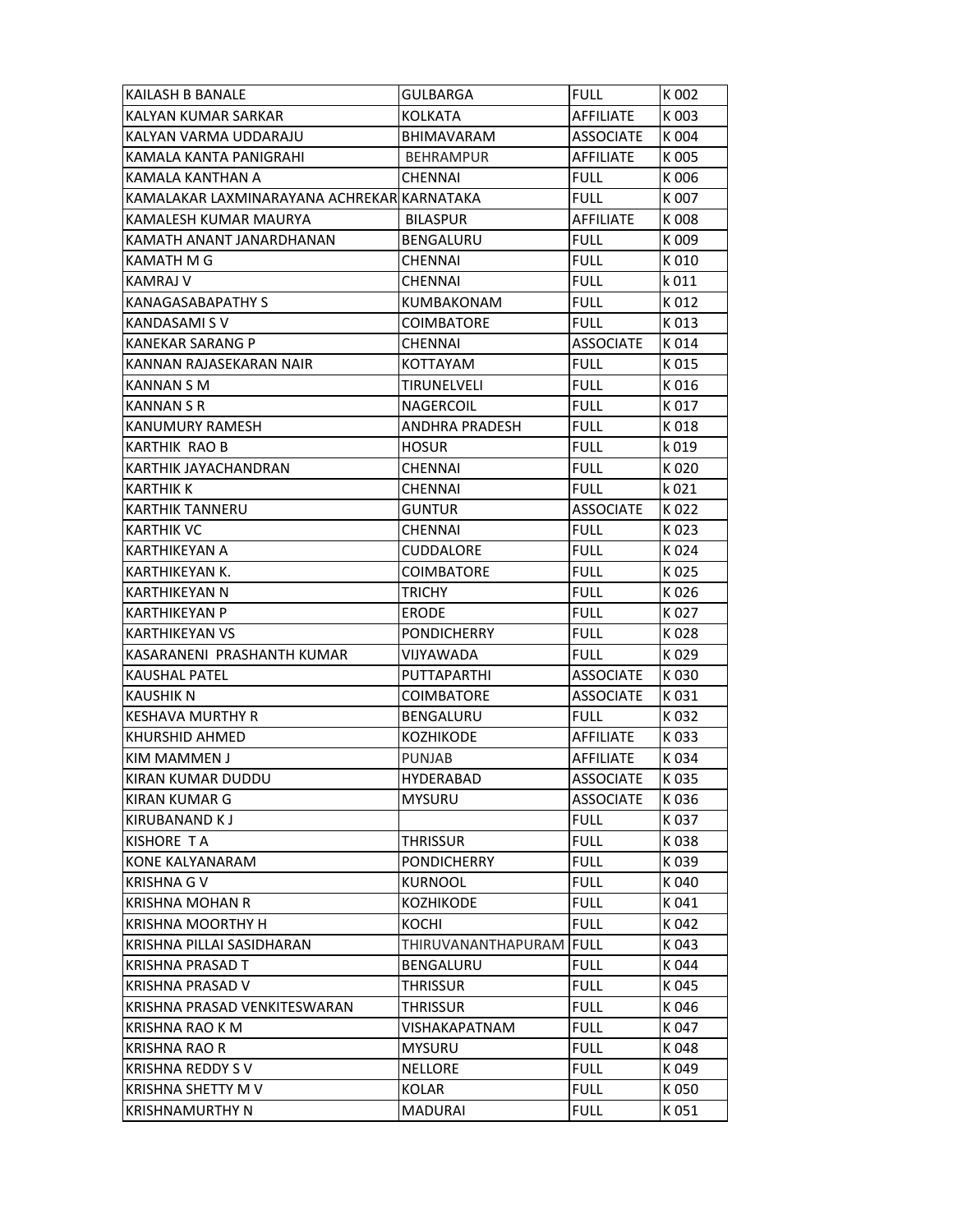| <b>KRISHNANU DAS</b>        |                       | AFFILIATE        | K052  |
|-----------------------------|-----------------------|------------------|-------|
| <b>KRISHNASAMY KANNAN</b>   | <b>TIRUCHIRAPALLI</b> | <b>FULL</b>      | K053  |
| <b>KSHITIZ RANKA</b>        | VIJAYAPURA            | <b>ASSOCIATE</b> | K054  |
| KULKARNI SANJAY BALWANT     | <b>PUNE</b>           | AFFILIATE        | K055  |
| <b>KUMAR N S</b>            | <b>CHENNAI</b>        | <b>FULL</b>      | K056  |
| <b>KUMAR PRABHU M</b>       | BENGALURU             | <b>FULL</b>      | K 057 |
| <b>KUMARESAN K</b>          | <b>HYDERABAD</b>      | <b>ASSOCIATE</b> | K058  |
| <b>KURIAKOSE K J (LATE)</b> |                       | <b>FULL</b>      | K059  |
| <b>KALYAN GUDARU</b>        | <b>MANIPAL</b>        | <b>ASSOCIATE</b> | K060  |
| KARTHIK M                   | <b>PUDUCHERRY</b>     | <b>ASSOCIATE</b> | K061  |
| <b>KARTHIK R</b>            | <b>CHENNAI</b>        | <b>ASSOCIATE</b> | K062  |
| <b>KISHAN RAJ K</b>         | PUTTAPARTHI           | <b>ASSOCIATE</b> | K063  |
| <b>KRISHNA KARTHIK K</b>    | <b>TIRUPATHI</b>      | <b>ASSOCIATE</b> | K064  |
| KULDEEP AGARWAL             | <b>BANGALORE</b>      | <b>ASSOCIATE</b> | K065  |
| KRISHNA SUMANTH THOTA       | <b>GUNTUR</b>         | <b>ASSOCIATE</b> | K066  |
| <b>KAPIL CHAUDHARY</b>      | <b>VELLORE</b>        | <b>ASSOCIATE</b> | K067  |
| KONDISETTY SANDEEP          | KOCHI                 | <b>ASSOCIATE</b> | K068  |
| KRUNAL RRAMESHBHAI KUNDADIA | <b>COIMBATORE</b>     | <b>ASSOCIATE</b> | K069  |
| KARTHIKEYAN A.S.            | <b>CHENNAI</b>        | <b>ASSOCIATE</b> | K070  |
| KASARANENI PRIYATHAM        | VIJAYAWADA            | <b>FULL</b>      | K071  |
| KHIZAR RAOOF                | <b>HYDERABAD</b>      | <b>ASSOCIATE</b> | K072  |
| D.KARTHIKEYAN               | <b>KILPAUK</b>        | <b>ASSOCIATE</b> | K073  |
| KEERTHI RAMS M.D.R K        | <b>PONDICHERRY</b>    | <b>ASSOCIATE</b> | K074  |
| KIRAN B.S.                  | <b>COIMBATORE</b>     | <b>ASSOCIATE</b> | K075  |
| <b>KRISHNA MOHAN B</b>      | KOCHI                 | <b>ASSOCIATE</b> | K076  |
| Kamal Sachdeva              | Bangalore             | <b>ASSOCIATE</b> | K077  |
| Karunakar                   | Bengaluru             | <b>ASSOCIATE</b> | K078  |
| Kuruppu Kumara              |                       | <b>ASSOCIATE</b> | K079  |
| KAMADHAL MOHAN SANGAPPA     |                       | <b>ASSOCIATE</b> | K080  |
| KARTHI PRAKASH              |                       | <b>ASSOCIATE</b> | K081  |
| KIRON KRISHNAPRASAD         |                       | <b>ASSOCIATE</b> | K082  |
| LAKSHMI NARAYANA RAJU S     | BENGALURU             | <b>FULL</b>      | L001  |
| LALIT SHAM                  |                       | FULL             | L 002 |
| <b>LARIF A</b>              | THIRUNELVELI          | <b>FULL</b>      | L003  |
| LARRY JACOB JAMES           |                       | AFFILIATE        | L 004 |
| LATHA G                     | SIVAGANGAI            | <b>FULL</b>      | L005  |
| LAXMAN B                    | HYDERABAD             | <b>FULL</b>      | L006  |
| LAXMAN PRABHU G.G           | MANGALORE             | <b>FULL</b>      | L007  |
| LEELA KRISHNA P             | <b>CHENNAI</b>        | <b>FULL</b>      | L008  |
| LEONS JOSEPH R              | BENGALURU             | <b>FULL</b>      | L009  |
| LOKESH KUMAR J              | <b>GUNTUR</b>         | <b>ASSOCIATE</b> | L010  |
| LAKSHMINARAYAN K.R          | CHENNAI               | <b>ASSOCIATE</b> | L011  |
| LALITH SAGAR KADIYALA       | <b>NELLORE</b>        | <b>ASSOCIATE</b> | L 012 |
| LALMALANI J.G               | <b>MUMBAI</b>         | AFFILIATE        | L013  |
| LINGALA GOWRI SANKAR REDDY  |                       | <b>FULL</b>      | L 014 |
| LAGADISH KAUSHIK B          |                       | <b>ASSOCIATE</b> | L 015 |
| LEELA KRISHNA KARRI         |                       | <b>ASSOCIATE</b> | L016  |
| LAL DARSHAN S               | <b>CALICUT</b>        | <b>ASSOCIATE</b> | L017  |
| LondheSambhaji Madhukar     | Bangalore             | <b>ASSOCIATE</b> | L018  |
| MADAIAH M                   | BENGALURU             | <b>FULL</b>      | M 001 |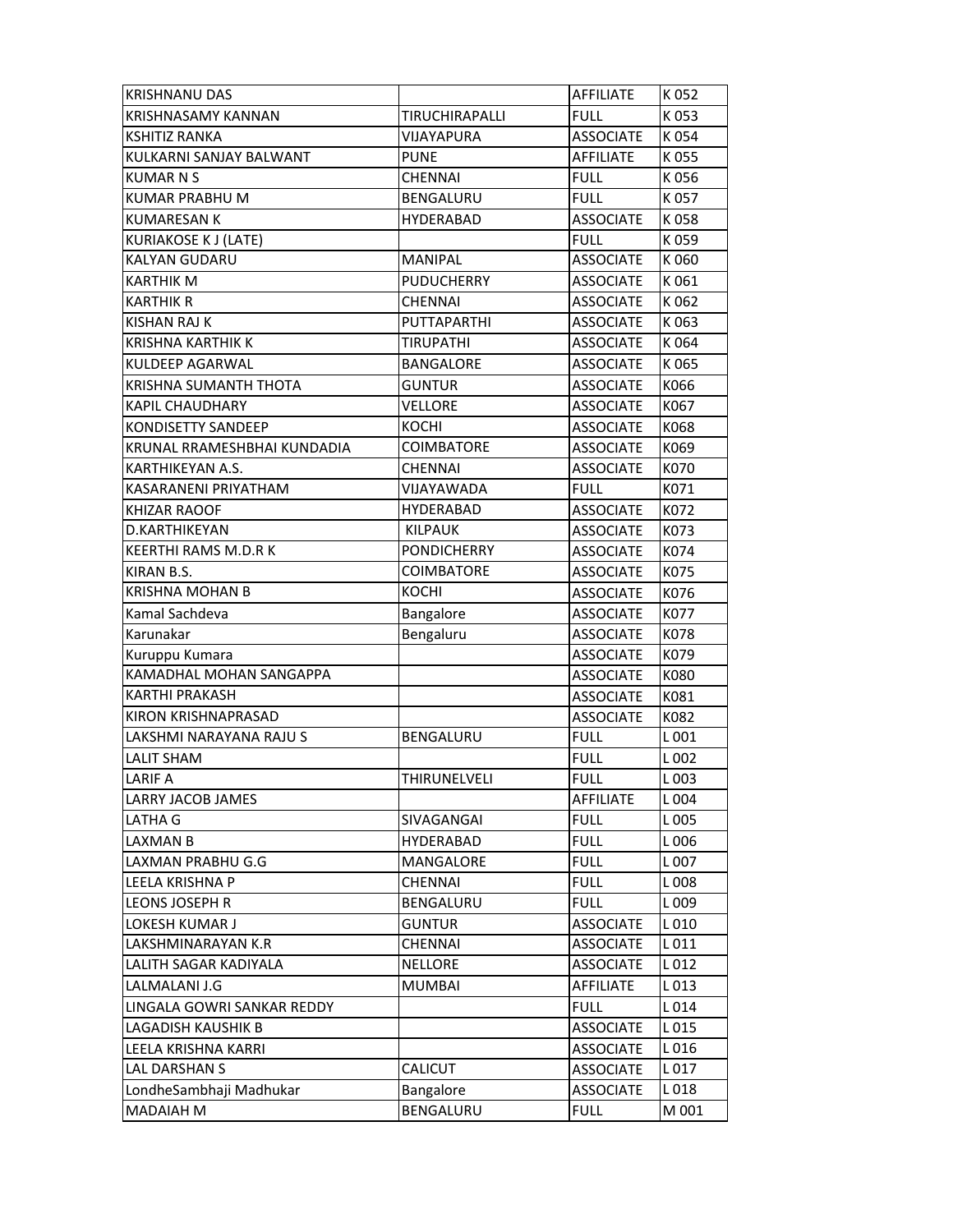| <b>MADAPPA K M</b>               | <b>MYSURU</b>           | <b>FULL</b>      | M 002 |
|----------------------------------|-------------------------|------------------|-------|
| MADHAVA RAO D V                  | <b>GUNTUR</b>           | <b>FULL</b>      | M 003 |
| <b>MADHAVAN N</b>                | <b>CHENNAI</b>          | <b>FULL</b>      | M 004 |
| <b>MADHAVAN R P</b>              | KOLLAM                  | <b>FULL</b>      | M 005 |
| <b>MADHUP</b>                    | <b>THRISSUR</b>         | <b>FULL</b>      | M 006 |
| MADHU SUDAN AGRAWAL              | AGRA                    | AFFILIATE        | M 007 |
| <b>MADHUSUDHANA H R</b>          | <b>BAGALORE</b>         | <b>FULL</b>      | M 008 |
| <b>MAGDUM PRASAD VISHWANATH</b>  | <b>KOLHAPUR</b>         | <b>ASSOCIATE</b> | M 009 |
| <b>MAHENDRA JAIN</b>             | BENGALURU               | <b>FULL</b>      | M 010 |
| MAHESH BABU B                    | KOLAR                   | <b>ASSOCIATE</b> | M 011 |
| <b>MAHESH K</b>                  | KOCHI                   | <b>FULL</b>      | M 012 |
| <b>MAHESH R DESAI</b>            | <b>NADIAD</b>           | AFFILIATE        | M 013 |
| <b>MAHESWARAN S</b>              | <b>TRICHY</b>           | <b>FULL</b>      | M 014 |
| <b>MAKARAND KHOCHIKAR</b>        | SANGIL                  | AFFILIATE        | M 015 |
| MALLIKARJUNA C                   | <b>HYDERABAD</b>        | FULL             | M 016 |
| MALLIKARJUNA GURAM               | <b>HYDERABAD</b>        | <b>FULL</b>      | M 017 |
| <b>MALLIKARJUNA M</b>            | <b>SHIMOGA</b>          | <b>FULL</b>      | M 018 |
| MALLIKARJUNA REDDY N             | HYDERABAD               | <b>FULL</b>      | M 019 |
| MANAS BABU B                     | CHALLAKERE              | <b>ASSOCIATE</b> | M 020 |
| <b>MANEESH SINHA</b>             | <b>NOIDA</b>            | <b>FULL</b>      | M 021 |
| MANGAIYARKARASI                  | <b>CHENNAI</b>          | <b>ASSOCIATE</b> | M 022 |
| <b>MANIAC</b>                    | <b>CHENNAI</b>          | <b>FULL</b>      | M 023 |
| <b>MANIKANDAN R</b>              | <b>ERODE</b>            | <b>FULL</b>      | M 024 |
| <b>MANIKANTAN R</b>              | MADURAI                 | FULL             | M 025 |
| <b>MANIMARAN S</b>               | <b>MADURAI</b>          | <b>FULL</b>      | M 026 |
| <b>MANISH BHATT</b>              | <b>BENGALURU</b>        | <b>FULL</b>      | M 027 |
| MANISH KUMAR                     | <b>COCHIN</b>           | <b>FULL</b>      | M 028 |
| MANIYUR RAGHAVENDRAN             | <b>MYSURU</b>           | <b>FULL</b>      | M 029 |
| <b>MANJUNATH REDDY</b>           | BENGALURU               | <b>FULL</b>      | M 030 |
| <b>MANJUNATH SHETTY</b>          | KASARGOD                | <b>FULL</b>      | M 031 |
| <b>MANJUNATHA S</b>              | <b>BENGALURU</b>        | <b>ASSOCIATE</b> | M 032 |
| <b>MANOHARCS</b>                 | BENGALURU               | <b>FULL</b>      | M 033 |
| <b>MANOHAR K MAMANI</b>          | DAVANGERE               | FULL             | M 034 |
| <b>MANOHAR T</b>                 | BENGALURU               | <b>FULL</b>      | M 035 |
| MANOJ KUMAR G                    | KOLLAM                  | AFFILIATE        | M 036 |
| IMANOJ KUMAR PANIGRAHI           | <b>ODISHA</b>           | AFFILIATE        | M 037 |
| MANOJ KUMAR SUDRANIA             | VELLORE                 | <b>ASSOCIATE</b> | M 038 |
| <b>MANU MK</b>                   | THIRUVANANTHAPURAM FULL |                  | M 039 |
| MANU V S                         | THIRUVANANTHAPURAM FULL |                  | M 040 |
| <b>MATTHEW J MANGAT</b>          | KOCHI                   | <b>FULL</b>      | M 041 |
| <b>MAYUR PATIL</b>               | <b>HYDERABAD</b>        | <b>FULL</b>      | M 042 |
| <b>MEGHANATHAN K</b>             | <b>CHENNAI</b>          | <b>FULL</b>      | M 043 |
| <b>MEGHANATHAN V</b>             | CHENNAI                 | <b>FULL</b>      | M 044 |
| MEYYAPPAN RM                     | CHENNAI                 | <b>FULL</b>      | M 045 |
| MITHILESH KUMAR SINGH            | PATNA 14                | AFFILIATE        | M 046 |
| MOHAMMED SAHEED CS               | KOCHI                   | <b>FULL</b>      | M 047 |
| <b>MOHAMMED SALEEM</b>           | <b>KOZHIKODE</b>        | <b>ASSOCIATE</b> | M 048 |
| <b>MOHAMMED TAIF N BENDIGERI</b> | <b>HUBLI</b>            | <b>FULL</b>      | M 049 |
| <b>MOHAN A</b>                   | BENGALURU               | <b>FULL</b>      | M 050 |
| <b>MOHAN B A</b>                 | BENGALURU               | <b>ASSOCIATE</b> | M 051 |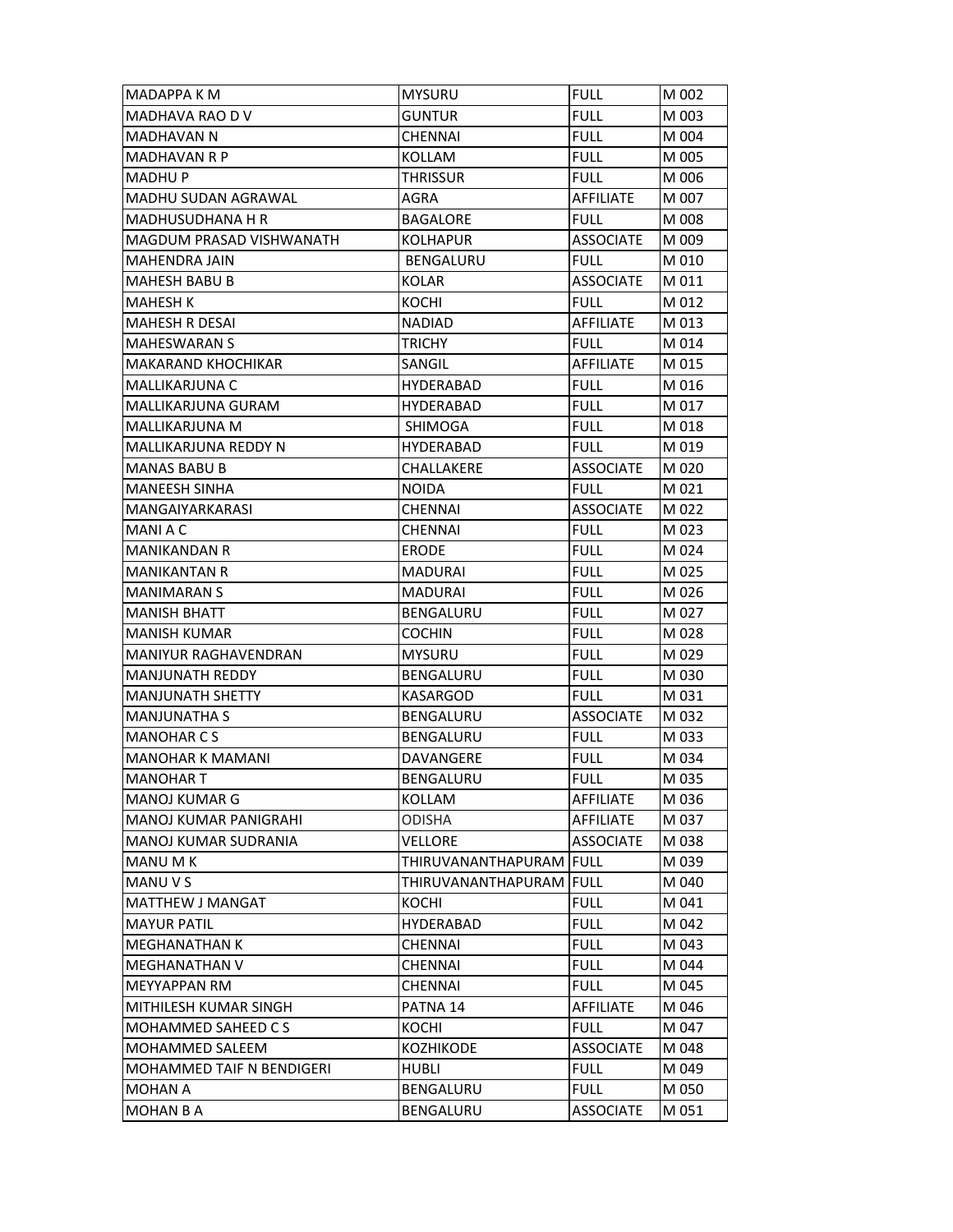| <b>MOHAN CHERIYAN</b>            | <b>VELLORE</b>       | <b>ASSOCIATE</b> | M 052 |
|----------------------------------|----------------------|------------------|-------|
| <b>MOHAN K</b>                   | <b>BENGALURU</b>     | <b>FULL</b>      | M 053 |
| <b>MOHAN KESHAVAMURTHY</b>       | BENGALURU            | <b>FULL</b>      | M 054 |
| <b>MOHAN KUMAR C</b>             | CHIKMAGALUR          | <b>FULL</b>      | M 055 |
| <b>MOHAN KUMAR D</b>             | COIMBATORE           | <b>ASSOCIATE</b> | M 056 |
| <b>MOHAN RAJU M</b>              | <b>NELLORE</b>       | <b>FULL</b>      | M 057 |
| <b>MOHANKUMAR VIJAYAKUMAR</b>    | <b>CHENNAI</b>       | <b>ASSOCIATE</b> | M 058 |
| MOIDEEN ABDUL KADHAR J           | KANYAKUMARI          | <b>FULL</b>      | M 059 |
| <b>MOIN MOHAMMED BHAVIKATTI</b>  | <b>BELGAUM</b>       | <b>ASSOCIATE</b> | M 060 |
| <b>MONI V N</b>                  | KOZHIKODE            | <b>FULL</b>      | M 061 |
| <b>MONISH CHERIAN</b>            | <b>KOCHI</b>         | <b>AFFILIATE</b> | M 062 |
| MOSES W E                        | <b>COIMBATORE</b>    | <b>FULL</b>      | M 063 |
| MOSSADEQ A                       | MADURAI              | <b>FULL</b>      | M 064 |
| MUHAMMAD FAROOQ V P              | PALAKKAD             | <b>FULL</b>      | M 065 |
| MUJEEBURAHIMAN. M                | MANGALORE            | <b>FULL</b>      | M 066 |
| <b>MUNIPRASAD M</b>              | WARANGAL             | <b>FULL</b>      | M 067 |
| <b>MURALI MOHAN B</b>            | <b>VISHAKAPATNAM</b> | <b>FULL</b>      | M 068 |
| <b>MURALI P M</b>                | <b>THRISSUR</b>      | <b>FULL</b>      | M 069 |
| MURALI T R                       | MADURAI              | <b>FULL</b>      | M 070 |
| MURALI VENAKATARAMAN             | <b>CHENNAI</b>       | <b>FULL</b>      | M 071 |
| <b>MURALIDHAR</b>                | <b>CHITRADURGA</b>   | <b>FULL</b>      | M 072 |
| MURALIDHAR BR                    | <b>HASSAN</b>        | <b>FULL</b>      | M 073 |
| <b>MURALIDHARAN K</b>            | <b>MADURAI</b>       | <b>FULL</b>      | M 074 |
| <b>MURALIKRISHNAN K</b>          | CHENNAI              | <b>FULL</b>      | M 075 |
| MURALIMANJU                      | <b>BUKKAMBUDHAI</b>  | <b>FULL</b>      | M 076 |
| <b>MURTHY P V L N</b>            | HYDERABAD            | <b>FULL</b>      | M 077 |
| <b>MURUGESAN K</b>               | <b>ERODE</b>         | <b>FULL</b>      | M 078 |
| MUTHU LATHA N                    | CHENNAI              | <b>FULL</b>      | M 079 |
| <b>MUTHU V</b>                   | CHENNAI              | <b>FULL</b>      | M 080 |
| <b>MUTHURATHINAM K</b>           | <b>CHENNAI</b>       | <b>ASSOCIATE</b> | M 081 |
| MUTYALAPATY GOPICHAND            | SECUNDRABAD          | <b>FULL</b>      | M 082 |
| <b>MANNE VENU</b>                | <b>NELLORE</b>       | <b>FULL</b>      | M 083 |
| <b>MANOJ KUMAR DAS</b>           | <b>PUDUCHERRY</b>    | <b>ASSOCIATE</b> | M 084 |
| MATHEEN JAFFER FARMAN R          | KILPAUK              | ASSOCIATE        | M 085 |
| <b>MAYANK KULSHRESHTHA</b>       | BANGALORE            | <b>FULL</b>      | M 086 |
| MIR MAHIR ALI                    | BANGALURU            | <b>ASSOCIATE</b> | M 087 |
| <b>MUKHILESH R</b>               | <b>CHENNAI</b>       | <b>ASSOCIATE</b> | M 088 |
| <b>MOHAMMED ASLAM</b>            | <b>GUNTUR</b>        | <b>ASSOCIATE</b> | M 089 |
| <b>MAHESH M S</b>                | <b>KOTTAYAM</b>      | <b>ASSOCIATE</b> | M 090 |
| <b>MADDIBOINA HARIKRISHNA</b>    | <b>NELLORE</b>       | <b>ASSOCIATE</b> | M 091 |
| <b>MUKUT DEBNATH</b>             | VELLORE              | <b>ASSOCIATE</b> | M 092 |
| <b>MANJUNATH V</b>               | <b>MANIPAL</b>       | <b>ASSOCIATE</b> | M 093 |
| <b>MOHAN AMARESH</b>             | <b>UDUPI</b>         | <b>ASSOCIATE</b> | M 094 |
| MOHD.KHAJA ARIFUDDIN             | <b>HYDERABAD</b>     | <b>FULL</b>      | M 095 |
| <b>MOHAMMED SHAHID ALI</b>       | BENGALURU            | <b>ASSOCIATE</b> | M 096 |
| MAYANK JAIN                      |                      | <b>ASSOCIATE</b> | M 097 |
| <b>G R MANJUNATH</b>             |                      | <b>ASSOCIATE</b> | M 098 |
| <b>MOHAMED NOOHU BARIZ S A K</b> |                      | <b>ASSOCIATE</b> | M 099 |
| <b>MADHU S.N</b>                 | TAMILNADU            | <b>ASSOCIATE</b> | M 100 |
|                                  |                      |                  |       |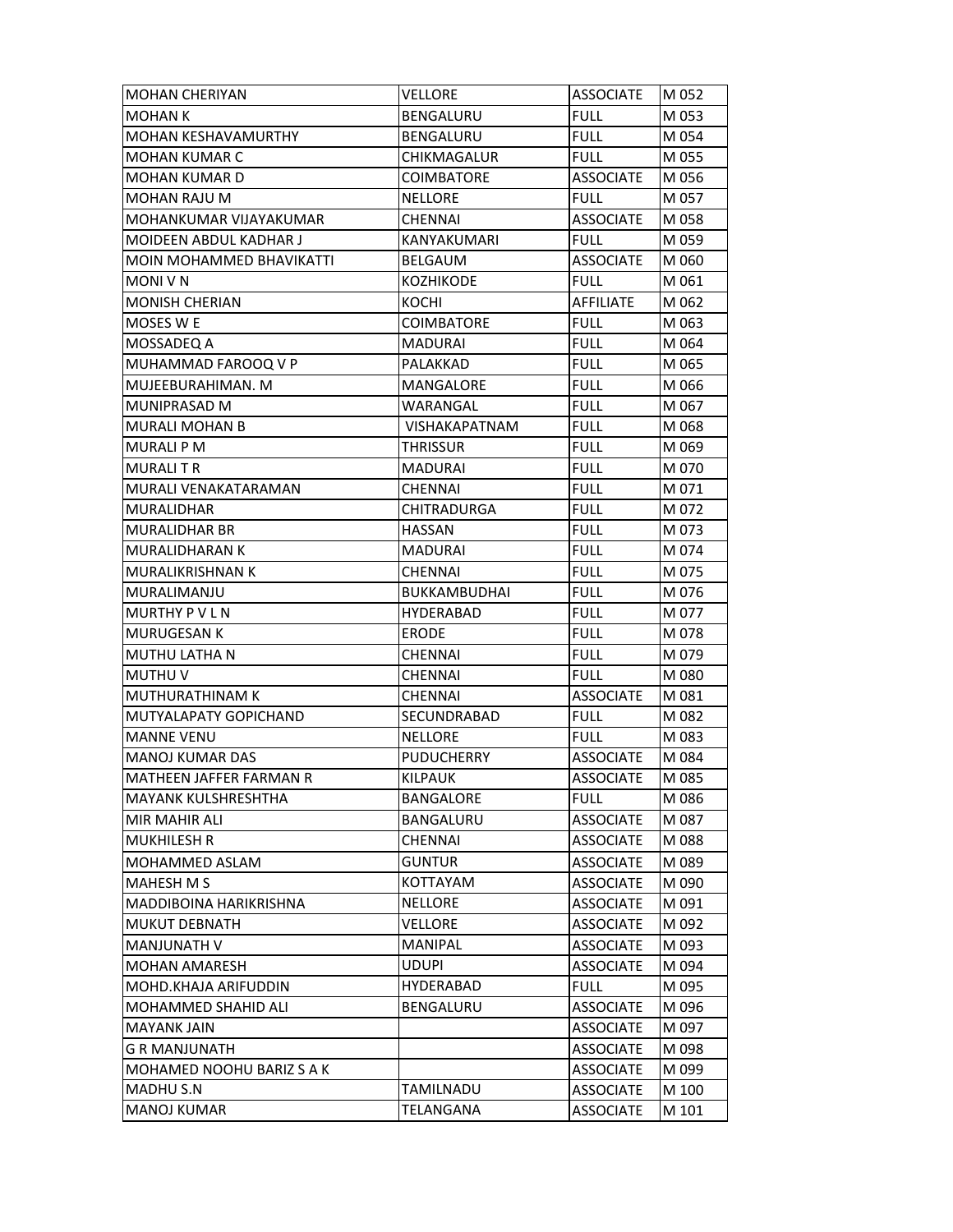| <b>MAYANK GUPTA</b>         | <b>BANGALORE</b>  | <b>ASSOCIATE</b> | M 102 |
|-----------------------------|-------------------|------------------|-------|
| MIDHUN P. GOPALKRISHNAN     | <b>KOZHIKODE</b>  | <b>ASSOCIATE</b> | M 103 |
| <b>MILAP SHAH</b>           | <b>MANIPAL</b>    | <b>ASSOCIATE</b> | M 104 |
| <b>MOHSIN QUADRI</b>        | <b>CHENNAI</b>    | <b>FULL</b>      | M 105 |
| <b>MUHAMMED ASLAM CK</b>    | <b>CALICUT</b>    | <b>ASSOCIATE</b> | M 106 |
| <b>MURALIDHAR ACHAR</b>     | <b>BANGALORE</b>  | <b>FULL</b>      | M 107 |
| MadhuriSadanala             | Vellore           | <b>ASSOCIATE</b> | M 108 |
| Manoj Sahu                  |                   | <b>ASSOCIATE</b> | M 109 |
| Mudasir Farooq              | Vellore           | <b>ASSOCIATE</b> | M 110 |
| <b>MANBIR SINGH</b>         |                   | <b>ASSOCIATE</b> | M 111 |
| <b>MANGOLU DATTA PRASAD</b> |                   | <b>ASSOCIATE</b> | M 112 |
| <b>MUJAHID ALI KHAN</b>     |                   | <b>ASSOCIATE</b> | M 113 |
| <b>NAFSEER TAM</b>          | <b>HASSAN</b>     | <b>ASSOCIATE</b> | N 001 |
| NAGABHUSHANA M              | BENGALURU         | <b>FULL</b>      | N 002 |
| NAGARAJ H K                 | BENGALURU         | <b>FULL</b>      | N 003 |
| NAGARAJ PARWATHAPPA         | DAVANGERE         | <b>FULL</b>      | N 004 |
| NAGARAJA N H                | <b>BENGALURU</b>  | <b>FULL</b>      | N 005 |
| NAGARAJA RAO                |                   | <b>FULL</b>      | N 006 |
| NAGARAJAIAH N               | BENGALURU         | <b>FULL</b>      | N 007 |
| NAGARAJU B                  | VENGALRAONAGAR    | <b>FULL</b>      | N 008 |
| NAGASUBRAMANYAM S           | BENGALURU         | <b>FULL</b>      | N 009 |
| NAGESHWARA RAO C            | VIJAYAWADA        | <b>FULL</b>      | N 010 |
| <b>NANDA KISHORE B</b>      | MANGALORE         | <b>ASSOCIATE</b> | N 011 |
| NANDAKUMAR MADHEKAR B       | TELANGANA         | <b>FULL</b>      | N 012 |
| <b>NARASIMHAIAH K</b>       | BENGALURU         | <b>FULL</b>      | N 013 |
| NARAYANA RAO TV             | RAJAHMUNDRY       | <b>FULL</b>      | N 014 |
| NARAYANA REDDY Y            | <b>GUNTUR</b>     | <b>ASSOCIATE</b> | N 015 |
| NARAYANAMOORTHY N           | <b>VELLOR</b>     | <b>FULL</b>      | N 016 |
| NARAYANAN S                 | <b>TUTICORIN</b>  | <b>FULL</b>      | N 017 |
| NARAYANAN S R               | <b>CHENNAI</b>    | <b>FULL</b>      | N 018 |
| NARAYANASAMY KUPPURAJAN     | <b>COIMBATORE</b> | <b>FULL</b>      | N 019 |
| NARENDRA J.B                | <b>MYSURU</b>     | <b>FULL</b>      | N 020 |
| <b>NATARAJAN</b>            | <b>CHENNAI</b>    | <b>ASSOCIATE</b> | N 021 |
| <b>NATARAJAN K</b>          | KARNATAKA         | <b>FULL</b>      | N 022 |
| <b>NATARAJAN V</b>          | <b>CHENNAI</b>    | <b>FULL</b>      | N 023 |
| <b>NAVEEN ANANTHU</b>       | TELANGANA         | <b>ASSOCIATE</b> | N 024 |
| NAVEEN CHANDRA ACHARYA      | BASHEERABAGH      | <b>FULL</b>      | N 025 |
| NAVEEN NAGARAJAPPA HEBBAL   | BENGALURU         | <b>FULL</b>      | N 026 |
| <b>NAVEEN S</b>             | <b>TRICHY</b>     | <b>FULL</b>      | N 027 |
| NAVULURU UPENDRA KUMAR      | TELANGANA         | <b>FULL</b>      | N 028 |
| NAZAR M                     | ALAPPUZHA         | <b>FULL</b>      | N 029 |
| NAZEER HUSSAIN M            | <b>NAGERCOIL</b>  | <b>FULL</b>      | N 030 |
| <b>NEBU ISSAC MAMMEN</b>    | THIRUVALLA        | <b>FULL</b>      | N 031 |
| NEELAKANDAN R               | <b>CHENNAI</b>    | <b>ASSOCIATE</b> | N 032 |
| <b>NEHRU BABU M</b>         | <b>COIMBATORE</b> | <b>FULL</b>      | N 033 |
| <b>NERLI R B</b>            | <b>BELGAUM</b>    | <b>FULL</b>      | N 034 |
| <b>NIKHIL ASHOK PATIL</b>   | BELGAUM           | <b>FULL</b>      | N 035 |
| NIKHIL DAYANAND BALJEKAR    | BELGAUM           | <b>FULL</b>      | N 036 |
| <b>NINAN CHACKO</b>         | VELLORE           | <b>FULL</b>      | N 037 |
| <b>NIPUN AC</b>             | BENGALURU         | <b>FULL</b>      | N 038 |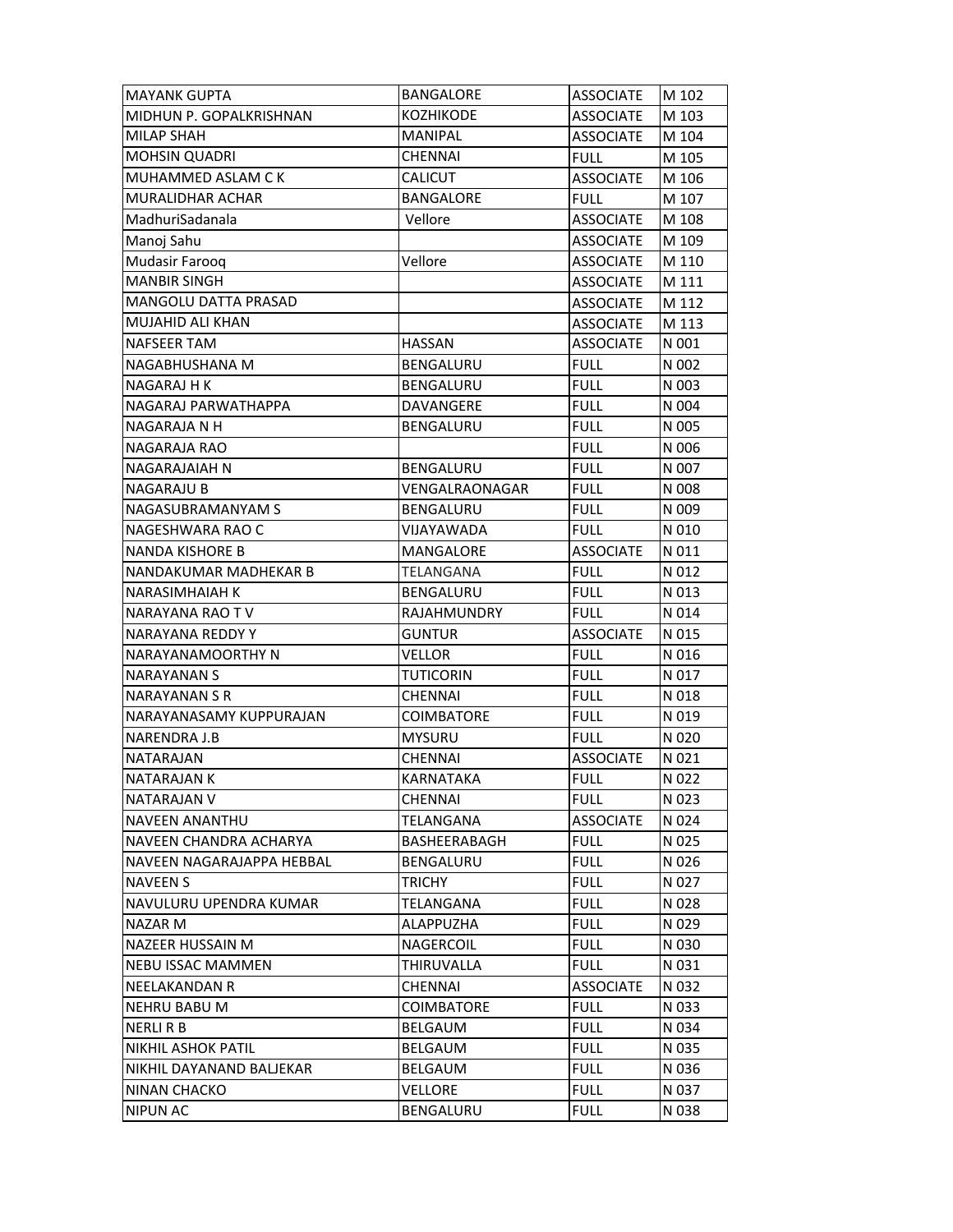| <b>NIRMALTJ</b>           | CHENNAI             | <b>FULL</b>      | N 039 |
|---------------------------|---------------------|------------------|-------|
| NISARG H MEHTA            | <b>GUJARAT</b>      | <b>ASSOCIATE</b> | N 040 |
| NISCHAL PRASAD A          | <b>TIRUPATI</b>     | <b>FULL</b>      | N 041 |
| NISCHITH D SOUZA          | MANGALORE           | <b>FULL</b>      | N 042 |
| <b>NISHANT K</b>          | <b>GULBAGA</b>      | <b>FULL</b>      | N 043 |
| <b>NITHYA R</b>           | KANYAKUMARI         | <b>ASSOCIATE</b> | N 044 |
| <b>NITIN ABROL</b>        | VELLORE             | <b>ASSOCIATE</b> | N 045 |
| <b>NITIN NEGI</b>         | <b>GANDHI NAGAR</b> | <b>ASSOCIATE</b> | N 046 |
| <b>NITIN S KEKRE</b>      | VELLORE             | <b>FULL</b>      | N 047 |
| NIVEDITA C                | <b>MADURAI</b>      | <b>ASSOCIATE</b> | N 048 |
| <b>NOEL JOHN K</b>        | ONGOLE              | <b>FULL</b>      | N 049 |
| NILESH GURU               | <b>VIJAYAPUR</b>    | <b>ASSOCIATE</b> | N 050 |
| NIRAV PRIYADARSHI         | <b>KOTTAYAM</b>     | <b>ASSOCIATE</b> | N 051 |
| NEERAJ BHATTARAI          | BENGALURU           | <b>ASSOCIATE</b> | N 052 |
| NARENDRA PAI              | <b>BELLARY</b>      | <b>ASSOCIATE</b> | N 053 |
| R NANDHA KUMAR            |                     | <b>ASSOCIATE</b> | N 054 |
| NIRANJAN RAJ P            |                     | <b>ASSOCIATE</b> | N 055 |
| NAVANEETH SRINIDHI R      |                     | <b>ASSOCIATE</b> | N 056 |
| NINAD CHANDRAKANT TAMBOLI | <b>BANGALORE</b>    | <b>ASSOCIATE</b> | N 057 |
| NIRANJ K                  | <b>CHENNAI</b>      | <b>ASSOCIATE</b> | N 058 |
| Naveen Kanakaraj          | Trivandrum          | <b>ASSOCIATE</b> | N 059 |
| Nishith Ranjan Kabat      | Chennai             | <b>ASSOCIATE</b> | N 060 |
| <b>NAGAREDDY S PATIL</b>  |                     | <b>ASSOCIATE</b> | N 061 |
| NAVEEN TM                 |                     | <b>ASSOCIATE</b> | N 062 |
| NIKHIL AMERCHETTY         |                     | <b>ASSOCIATE</b> | N 063 |
| NITISH REDDY              |                     | <b>ASSOCIATE</b> | N 064 |
| OBY JACOB CHERIAN         | <b>DINDUGAL</b>     | <b>FULL</b>      | O 001 |
| ONKAR SINGH               | JALANDHAR           | <b>ASSOCIATE</b> | O 002 |
| OMKARAM KARTHIKESH        | <b>NELLORE</b>      | <b>ASSOCIATE</b> | O 003 |
| PADMAKAR N                |                     | <b>FULL</b>      | P 001 |
| PADMARAJ HEDGE            | MANIPAL             | <b>FULL</b>      | P 002 |
| PAI M G                   | <b>COIMBATORE</b>   | <b>FULL</b>      | P 003 |
| PALANISAMY R              | COIMBATORE          | <b>FULL</b>      | P 004 |
| PALLAGHATTE SUBUNULLA     | GULBARGA            | <b>FULL</b>      | P 005 |
| PANCHAKSHARISCHARANTIMATH | BELGAUM             | <b>FULL</b>      | P 006 |
| PANDEY A P                | GORAKHPUR           | <b>FULL</b>      | P 007 |
| PANKAJ EKNATH BHIRUD      | THANE               | <b>ASSOCIATE</b> | P 008 |
| PANKAJ KUMAR              | COIMBATORE          | <b>ASSOCIATE</b> | P 009 |
| PANTRANGAM MOHAN RAO      | <b>NELLORE</b>      | <b>FULL</b>      | P 010 |
| PARACHURU SANJAY          | <b>BENGALURU</b>    | <b>FULL</b>      | P 011 |
| PARIKSHITH S              | VELLORE             | <b>ASSOCIATE</b> | P 012 |
| PARTHO MUKHERJEE          | VELLORE             | <b>FULL</b>      | P 013 |
| PATHADE AMEY D            | BELGAUM             | <b>FULL</b>      | P 014 |
| PATIL B S                 | <b>BAGALKOT</b>     | <b>FULL</b>      | P 015 |
| PATIL RANJEET AVINASH     | <b>MIRAJ</b>        | <b>ASSOCIATE</b> | P 016 |
| PATIL RAVINDRA            | <b>GULBARGA</b>     | <b>FULL</b>      | P 017 |
| PAUL NAVEEN M             | MALAKPET            | <b>ASSOCIATE</b> | P 018 |
| PAUL VINCENT D            | <b>COIMBATORE</b>   | <b>FULL</b>      | P 019 |
| PAULOSE CHALLY            | <b>KOZHIKODE</b>    | <b>FULL</b>      | P 020 |
|                           |                     |                  |       |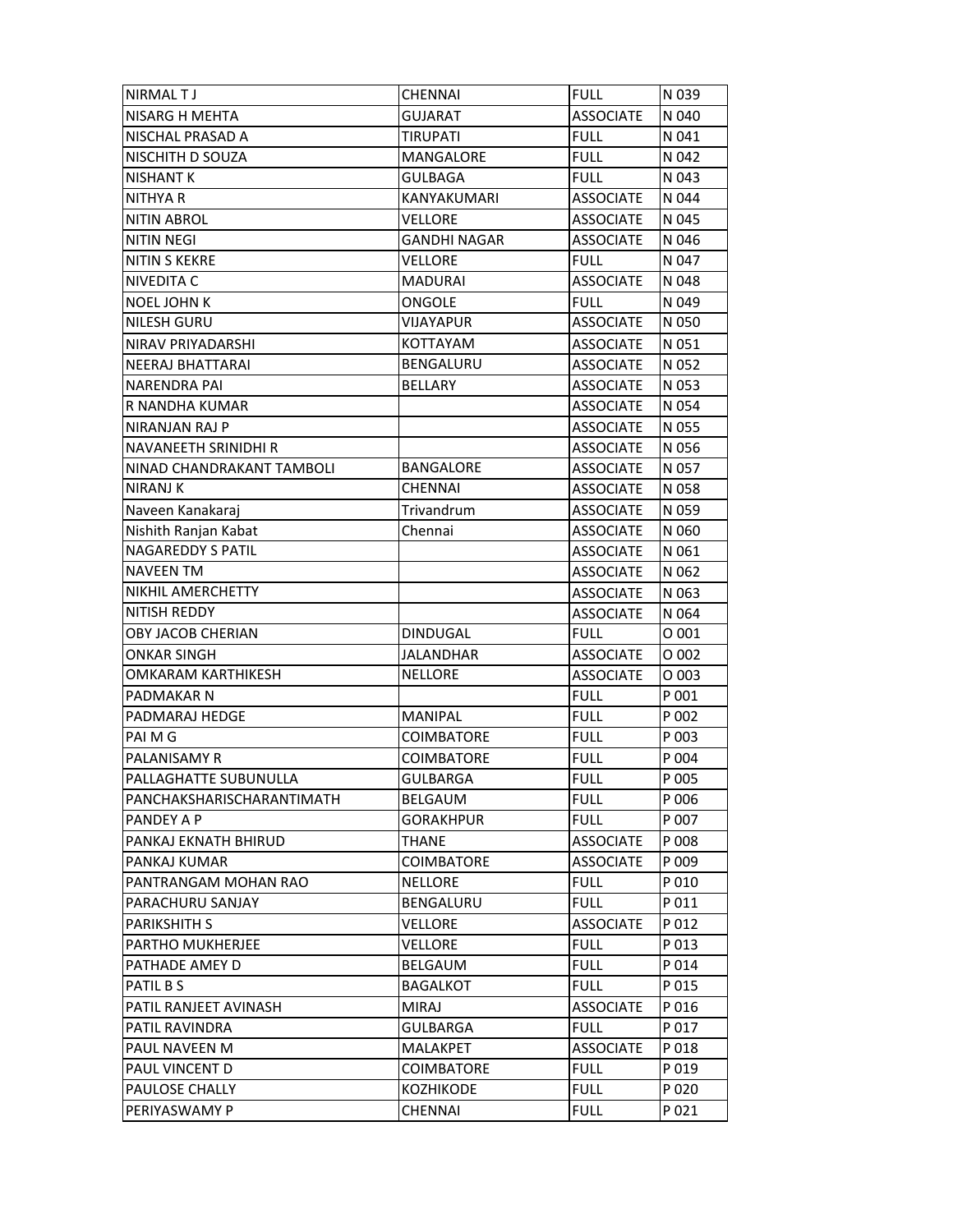| PETER ALAPATT                            | <b>THRISSUR</b>     | <b>ASSOCIATE</b> | P 022 |
|------------------------------------------|---------------------|------------------|-------|
| PETER JOSEPH                             | <b>MADURAI</b>      | <b>FULL</b>      | P 023 |
| PITCHAI BALASHANMUGHAM K                 | <b>CHENNAI</b>      | <b>FULL</b>      | P 024 |
| POLLO TJ                                 | <b>CHENNAI</b>      | <b>ASSOCIATE</b> | P 025 |
| PONNTHOTA VENKATA KRISHNA REDDY          | VIVEKANANDA NAGAR   | <b>ASSOCIATE</b> | P 026 |
| PONNUSAMI G                              | <b>ERODE</b>        | <b>FULL</b>      | P 027 |
| PONRAJ C                                 | <b>CHENNAI</b>      | <b>FULL</b>      | P 028 |
| PRABAKARAN P                             | MADURAI             | <b>FULL</b>      | P 029 |
| PRABHAKAR M                              | <b>ERODE</b>        | <b>FULL</b>      | P 030 |
| PRABHAKAR RAO M                          | <b>VISAKAPATNAM</b> | <b>FULL</b>      | P 031 |
| PRABHAKAR SRINIVASAN                     | SALEM               | <b>FULL</b>      | P 032 |
| <b>PRABHAKARAN P</b>                     | PONNAGAR            | <b>FULL</b>      | P 033 |
| <b>PRABHUSWAMY N</b>                     | <b>MYSURU</b>       | <b>FULL</b>      | P 034 |
| PRADEEP                                  | <b>VELLORE</b>      | <b>ASSOCIATE</b> | P 035 |
| PRADEEP KUMAR SHARMA                     |                     | <b>FULL</b>      | P 036 |
| PRADEEP KUMAR T                          | <b>KOPPAL</b>       | <b>ASSOCIATE</b> | P 037 |
| <b>PRADEEP SHARMA</b>                    | <b>BENGALURU</b>    | <b>FULL</b>      | P 038 |
| PRADEEPA M G                             | BENGALURU           | <b>ASSOCIATE</b> | P 039 |
| PRAKASA RAO B                            | KAKINADA            | <b>FULL</b>      | P 040 |
| PRAKASA RAO BUSAM                        | <b>GUNTUR</b>       | <b>FULL</b>      | P 041 |
| PRAKASH BABUSML                          | BENGALURU           | <b>FULL</b>      | P 042 |
| <b>PRAKASH H S</b>                       | <b>MYSURU</b>       | <b>FULL</b>      | P 043 |
| PRAKASH J V S                            | <b>CHENNAI</b>      | <b>FULL</b>      | P 044 |
| PRAKASH KASHINATH PRABHU                 | <b>MYSURU</b>       | <b>FULL</b>      | P 045 |
| PRAMOD BALUVANERALU RAMAMURTHY BENGALURU |                     | <b>FULL</b>      | P 046 |
| PRAMOD K                                 | BENGALURU           | <b>ASSOCIATE</b> | P 047 |
| PRAMOD S                                 | BENGALURU           | <b>FULL</b>      | P 048 |
| PRASAD A CHEERAMATTAM                    | TIRUVALLA           | <b>FULL</b>      | P 049 |
| PRASAD H L                               | BENGALURU           | <b>FULL</b>      | P 050 |
| PRASAD MYLARAPPA                         | BENGALURU           | <b>FULL</b>      | P 051 |
| <b>PRASAD PVGS</b>                       | <b>MOTI NAGAR</b>   | <b>ASSOCIATE</b> | P 052 |
| <b>PRASAD T S</b>                        | VISHAKAPATNAM       | <b>FULL</b>      | P 053 |
| PRASANNA VENKATESH M K                   | BENGALURU           | <b>FULL</b>      | P 054 |
| PRASANT NAYAK                            | PONDICHERRY         | <b>FULL</b>      | P 055 |
| PRASHANTH ADIGA K                        | UDUPI               | <b>FULL</b>      | P 056 |
| PRASHANTH BHAT T                         | SHIMOGA             | <b>FULL</b>      | P 057 |
| <b>PRASHANTH HUNGUD</b>                  | BENGALURU           | <b>FULL</b>      | P 058 |
| PRASHANTH M KULKARNI                     | <b>BELLARY</b>      | <b>FULL</b>      | P 059 |
| PRASHANTH MARLA K                        | MANGALORE           | <b>FULL</b>      | P 060 |
| PRASHANTPDARAKH                          | AURANGABAD          | <b>FULL</b>      | P 061 |
| PRAVEEN BHIMSEN JOSHI                    | BENGALURU           | <b>FULL</b>      | P 062 |
| PRAVIN DASS S                            | <b>COIMBATORE</b>   | <b>FULL</b>      | P 063 |
| PRIYANK BIJALWAN                         | DEHRADUN            | <b>ASSOCIATE</b> | P 064 |
| PRIYESH AA                               | ERNAKULAM           | <b>ASSOCIATE</b> | P 065 |
| PUSHPANGATHAN V S                        | VAIKOM              | <b>AFFILIATE</b> | P 066 |
| <b>PUSHYANT NADAR</b>                    | VIJAYAWADA          | <b>FULL</b>      | P 067 |
| PINGALE NITIN DEVIDAS                    | <b>BELGAUM</b>      | <b>ASSOCIATE</b> | P 068 |
| PRABHU P.K                               | <b>CHENNAI</b>      | <b>ASSOCIATE</b> | P 069 |
| PRADEEPKUMAR K                           | CHENNAI             | <b>ASSOCIATE</b> | P 070 |
| PRAJWAL P RAVINDER                       | MANGALORE           | <b>FULL</b>      | P 071 |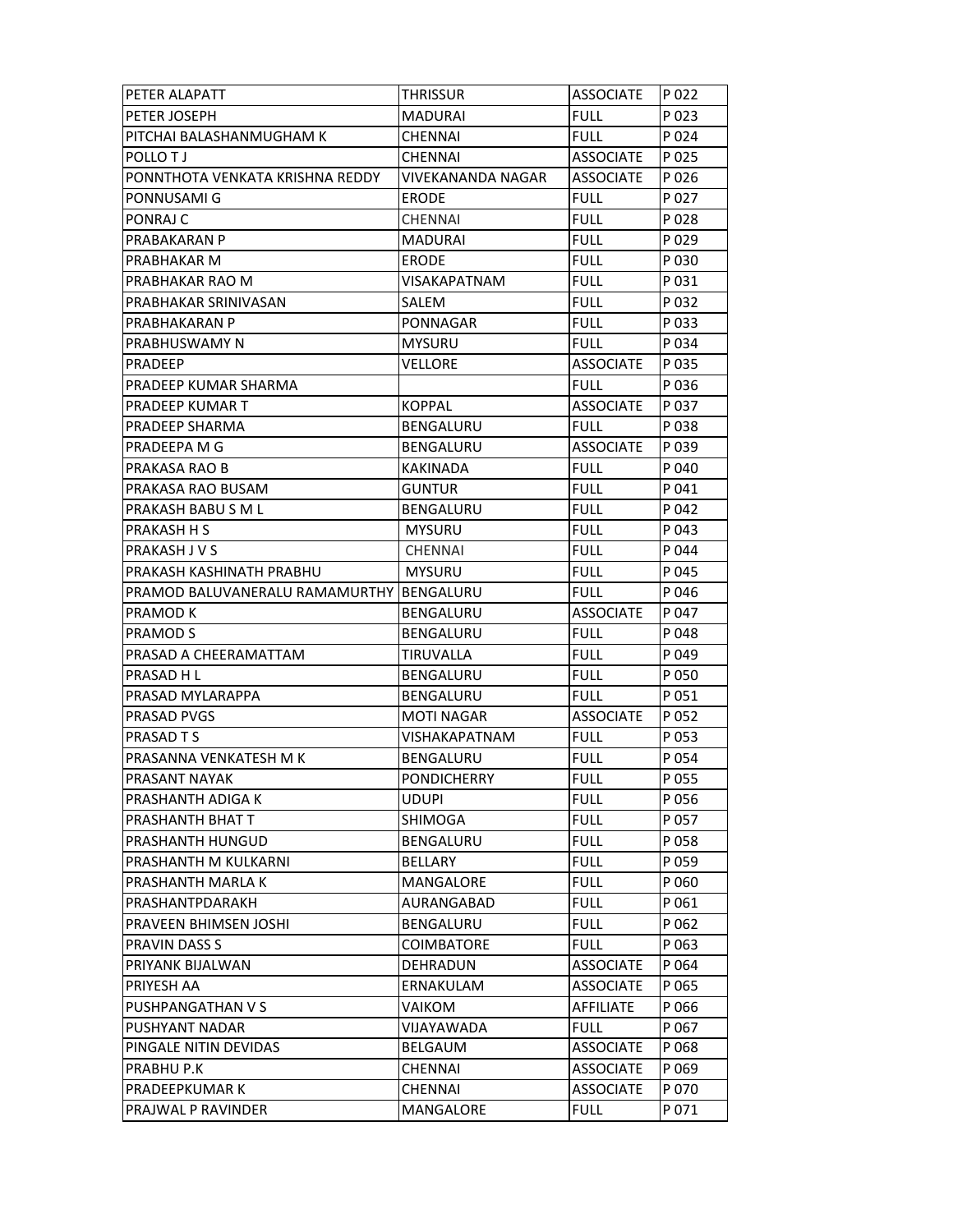| PRASANNAKUMAR KAMBLE       | <b>BANGALORE</b>     | <b>ASSOCIATE</b> | P 072 |
|----------------------------|----------------------|------------------|-------|
| PRASHANT K PATTNAIK        | <b>MUMBAI</b>        | AFFILIATE        | P 073 |
| PRARTHAN NISHITH JOSHI     | BENGALURU            | <b>ASSOCIATE</b> | P 074 |
| PANKAJ KUMAR MITTAL        | VELLORE              | <b>ASSOCIATE</b> | P 075 |
| PRAVEEN SUNDAR B.          | <b>KOCHI</b>         | <b>ASSOCIATE</b> | P 076 |
| PREETHAM DEV               | <b>MYSURU</b>        | <b>ASSOCIATE</b> | P 077 |
| PRABHAKARAN.A              | <b>CHENNAI</b>       | <b>ASSOCIATE</b> | P 078 |
| PADMAKAR                   | BENGALURU            | <b>ASSOCIATE</b> | P 079 |
| PRABHUDEV SALANKI          | BENGALURU            | <b>FULL</b>      | P 080 |
| PRATHVI SHETTY             | BENGALURU            | <b>FULL</b>      | P 081 |
| PRAMOD ADIGA               |                      | <b>ASSOCIATE</b> | P 082 |
| PAVAN A.P                  |                      | <b>ASSOCIATE</b> | P 083 |
| N PALANI                   |                      | <b>ASSOCIATE</b> | P 084 |
| PRASHANTH N                |                      | <b>ASSOCIATE</b> | P 085 |
| PRAKASH M                  |                      | <b>ASSOCIATE</b> | P 086 |
| <b>PRATHIK R</b>           |                      | <b>ASSOCIATE</b> | P 087 |
| PRAVEEN SANCHETI           |                      | <b>ASSOCIATE</b> | P088  |
| PRAMOD JAWAHARLAL JETHWANI |                      | <b>ASSOCIATE</b> | P 089 |
| PIYUSH GUPTA               |                      | <b>ASSOCIATE</b> | P 090 |
| K PUMA CHANDRA REDDY       |                      | <b>ASSOCIATE</b> | P 091 |
| PRAVEEN GOPI               |                      | <b>ASSOCIATE</b> | P 092 |
| PARAG JAIPURIYA            | <b>KILPAUK</b>       | <b>ASSOCIATE</b> | P 093 |
| PAVAN JOSHI                | <b>BANGALORE</b>     | <b>ASSOCIATE</b> | P 094 |
| PRASAD C                   | <b>KILPAUK</b>       | <b>ASSOCIATE</b> | P 095 |
| PRASANNA RAM               | <b>PONDICHERRY</b>   | <b>ASSOCIATE</b> | P 096 |
| PRASANNA S                 | COIMBATORE           | <b>ASSOCIATE</b> | P 097 |
| <b>B.PRAVEEN SUNDAR</b>    | <b>ERODE</b>         | <b>ASSOCIATE</b> | P 098 |
| PRITAM PRITISH PATNAIK     | <b>CHENNAI</b>       | <b>ASSOCIATE</b> | P 099 |
| Prashanth Kumar            | Bangalore            | <b>ASSOCIATE</b> | P 100 |
| Praveena S                 | Bangalore            | <b>ASSOCIATE</b> | P 101 |
| PRASAD.C                   |                      | <b>ASSOCIATE</b> | P 102 |
| PRAVEENA S                 |                      | <b>ASSOCIATE</b> | P 103 |
| PRASHANTH MOTIRAM MULAWKAR |                      | <b>ASSOCIATE</b> | P 104 |
| PREMANAND SENGOTTAIYAN     |                      | <b>ASSOCIATE</b> | P 105 |
| <b>V.PRAVIN KUMAR</b>      |                      | <b>ASSOCIATE</b> | P 106 |
| RADHAKRISHNAN DUPPALA      | PUNJAGUTTA           | <b>FULL</b>      | R 001 |
| RADHAKRISHNAN K            | KOLLAM               | <b>AFFILIATE</b> | R 002 |
| RADHAKRISHNAN R            | <b>CHENNAI</b>       | <b>FULL</b>      | R 003 |
| RAFEEQ YUSUF               | <b>ABU DHABI</b>     | <b>AFFILIATE</b> | R 004 |
| <b>RAGAVAN N</b>           | <b>CHENNAI</b>       | <b>FULL</b>      | R 005 |
| RAGHU RAMI REDDY K         | <b>KURNOOL</b>       | <b>FULL</b>      | R 006 |
| RAGHUNATH S K              |                      | <b>FULL</b>      | R 007 |
| RAGURAM GANESAMONI         | SARALOOR             | <b>FULL</b>      | R 008 |
| RAHUL DEVRAJ               | <b>JAMI OSMANIA</b>  | <b>ASSOCIATE</b> | R 009 |
| RAHUL K PATIL              | <b>MUMBAI</b>        | <b>ASSOCIATE</b> | R 010 |
| RAHUL REDDY G              | <b>JUBILEE HILLS</b> | <b>ASSOCIATE</b> | R 011 |
| <b>RAJ KUMAR T R</b>       | <b>CHENNAI</b>       | <b>ASSOCIATE</b> | R 012 |
| RAJA ELAVARASAN            | <b>COIMBATORE</b>    | <b>FULL</b>      | R 013 |
| RAJA N S                   | <b>TRICHY</b>        | <b>FULL</b>      | R 014 |
| RAJA P                     | <b>MADURAI</b>       | <b>FULL</b>      | R 015 |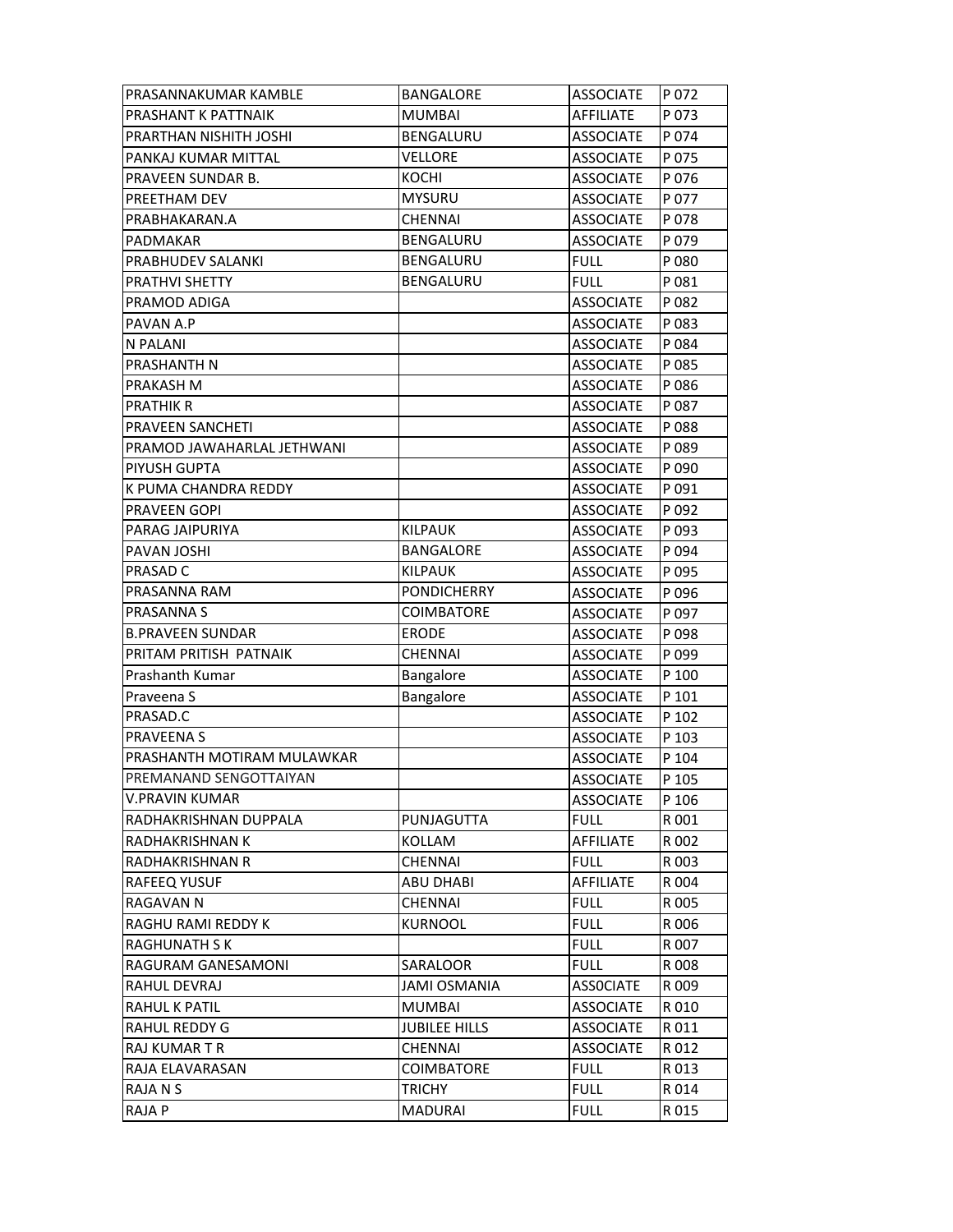| <b>RAJA R</b>            | <b>CHENNAI</b>       | <b>ASSOCIATE</b> | R016  |
|--------------------------|----------------------|------------------|-------|
| RAJADOSS M               | VELLORE              | <b>FULL</b>      | R 017 |
| RAJAGOPAL R              | THANJAVUR            | <b>FULL</b>      | R 018 |
| RAJAGOPAL V              | <b>BANJANA HILLS</b> | <b>FULL</b>      | R 019 |
| RAJAMAHESHWARI N         | CHENNAI              | <b>FULL</b>      | R 020 |
| RAJAMANICKAM M G         | <b>CHENNAI</b>       | <b>FULL</b>      | R 021 |
| RAJAN R P                | <b>CHENNAI</b>       | <b>FULL</b>      | R 022 |
| RAJAN S P                | KOZHIKODE            | <b>FULL</b>      | R 023 |
| RAJAN SHARMA             | <b>PUNJAB</b>        | <b>AFFILIATE</b> | R 024 |
| RAJARAJAN E P            | VELLORE              | <b>FULL</b>      | R 025 |
| RAJARAMAN T              | <b>CHENNAI</b>       | <b>FULL</b>      | R026  |
| RAJASEKAR                | <b>CHENNAI</b>       | <b>FULL</b>      | R 027 |
| RAJASEKAR M              | NAMAKKAL             | <b>FULL</b>      | R 028 |
| RAJASEKARAN A            | <b>CHENNAI</b>       | <b>FULL</b>      | R 029 |
| RAJASEKHARAN N           | CHENNAI              | <b>FULL</b>      | R030  |
| <b>RAJAT ARORA</b>       | PANIPAL (HARYANA)    | <b>ASSOCIATE</b> | R031  |
| RAJEEV AYYAPPAN R        | MADURAI              | <b>ASSOCIATE</b> | R 032 |
| <b>RAJEEV BASHETTY S</b> | BENGALURU            | <b>FULL</b>      | R 033 |
| RAJEEV PANDURANGI        | SHIMOGA              | <b>FULL</b>      | R 034 |
| <b>RAJEEV T P</b>        | <b>PAYYANUR</b>      | <b>FULL</b>      | R 035 |
| RAJEEVAN A T             | KOZHIKODE            | <b>FULL</b>      | R036  |
| <b>RAJENDRAN P</b>       | TRICHY               | <b>FULL</b>      | R 037 |
| <b>RAJENDRAN P</b>       | <b>PONDICHERRY</b>   | <b>FULL</b>      | R038  |
| <b>RAJENDRAN S</b>       | KOLLAM               | <b>FULL</b>      | R039  |
| RAJESH HARI CHANDAN P    | KOTI                 | <b>ASSOCIATE</b> | R 040 |
| <b>RAJESH KUMAR</b>      | <b>THRISSUR</b>      | <b>FULL</b>      | R 041 |
| RAJIV PAUL MUKHA         | VELLORE              | <b>FULL</b>      | R 042 |
| <b>RAJKUMAR R</b>        | SALEM                | <b>FULL</b>      | R 043 |
| <b>RAJKUMARI S N</b>     | CHENNAI              | <b>FULL</b>      | R 044 |
| RAJU ABRAHAM             | KOCHI                | <b>FULL</b>      | R 045 |
| RAJU K R                 | PALAKKAD             | <b>FULL</b>      | R 046 |
| RAJU K S N               | <b>JUBILEE HILLS</b> | <b>FULL</b>      | R 047 |
| RAJU S                   | <b>CHENNAI</b>       | <b>ASSOCIATE</b> | R 048 |
| <b>RAKESH B H</b>        | CHICKMAGALUR         | <b>FULL</b>      | R 049 |
| RAKESH MANILAL SHARMA    | BANJARA HILLS        | <b>FULL</b>      | R 050 |
| RAM MOHAN RAO A P        | KARAIKUDI            | <b>FULL</b>      | R 051 |
| RAM PRASAD REDDY A       | SAIDABAD             | <b>ASSOCIATE</b> | R 052 |
| RAM REDDY CHILUMULA      | SRINAGAR COLONY      | <b>ASSOCIATE</b> | R 053 |
| RAMA SANJAI Y            | LAKDIKAPHUL          | <b>FULL</b>      | R 054 |
| RAMACHANDRAIAH G         | BENGALURU            | <b>FULL</b>      | R 055 |
| RAMACHANDRAN K K         | THRISSUR             | <b>AFFILIATE</b> | R 056 |
| RAMACHANDRAN V           | ADAMBAKKAM           | <b>FULL</b>      | R 057 |
| RAMADAS R                | VISHAKAPATNAM        | <b>FULL</b>      | R 058 |
| RAMAKRISHNAN P K         | KOZHIKODE            | <b>ASSOCIATE</b> | R 059 |
| RAMALINGAM M             | COIMBATORE           | <b>FULL</b>      | R 060 |
| RAMAMURTHY D V S S       | VISHAKAPATNAM        | FULL             | R 061 |
| <b>RAMAMURTHY N</b>      | SECUNDERABAD         | <b>FULL</b>      | R 062 |
| RAMANA MURTHY K V        | VISAKHAPATNAM        | <b>FULL</b>      | R 063 |
| RAMANAKUMAR R V          | BHIMAVARAM           | <b>FULL</b>      | R 064 |
| RAMAPRASAD M K           | THRISSUR             | ASSOCIATE        | R 065 |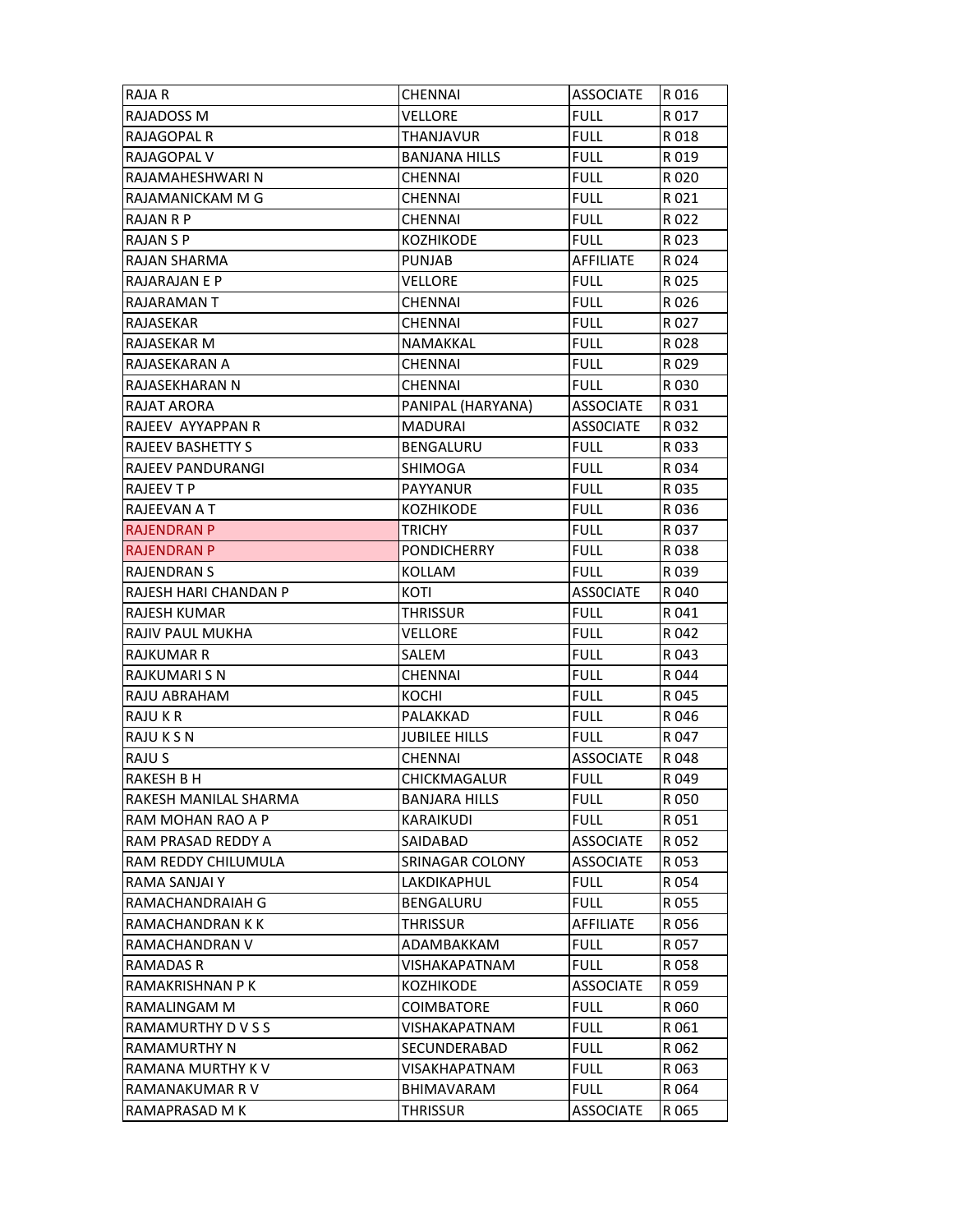| RAMARAJU B V (FULL)      | <b>BANJARA HILLS</b> | <b>FULL</b>      | R066  |
|--------------------------|----------------------|------------------|-------|
| RAMARAJU G A             | VISAKHAPATNAM        | <b>FULL</b>      | R 067 |
| <b>RAMASAMY C</b>        | <b>THOOTHUKUDI</b>   | <b>FULL</b>      | R 068 |
| RAMESH BABU GUNDLA       | ERRAMANZYL           | <b>ASSOCIATE</b> | R 069 |
| RAMESH BABU M V          | MADURAI              | <b>FULL</b>      | R 070 |
| RAMESH BABU MOTTEMMAL    | <b>KANNUR</b>        | <b>ASSOCIATE</b> | R071  |
| RAMESH D                 | <b>BENGALURU</b>     | <b>FULL</b>      | R 072 |
| <b>RAMESH K</b>          |                      | <b>FULL</b>      | R 073 |
| RAMESH KRISHNA MADDINENI | <b>GUNTUR</b>        | <b>FULL</b>      | R 074 |
| RAMESH O                 | TIRUPATI             | <b>FULL</b>      | R075  |
| RAMESH P                 | VISHAKAPATNAM        | <b>FULL</b>      | R076  |
| RAMESH RAJU K            | VISHAKAPATNAM        | <b>FULL</b>      | R 077 |
| RAMESH RAMAYYA G         | <b>BASHEER BHAG</b>  | <b>FULL</b>      | R 078 |
| RAMESH V                 | MADURAI              | <b>FULL</b>      | R 079 |
| RAMGOPAL K S             | KUVEMPUNAGAR         | AFFILIATE        | R 080 |
| <b>RAMKUMAR J</b>        | <b>HOSUR</b>         | <b>FULL</b>      | R081  |
| RAMMOHAN T               | TELANGANA            | <b>ASSOCIATE</b> | R 082 |
| RAMRAJU K                | <b>JUBILEE HILLS</b> | FULL             | R 083 |
| RAMYA NAGARAJAN          | BENGALURU            | <b>ASSOCIATE</b> | R 084 |
| RANA BIRENDRA            | <b>BIHAR</b>         | <b>ASSOCIATE</b> | R 085 |
| RANGANADHA RAO A (LATE)  | KHAIRATABAD          | <b>FULL</b>      | R086  |
| <b>RANGANATH M S</b>     | <b>MYSURU</b>        | <b>FULL</b>      | R 087 |
| <b>RANGANATHAN P</b>     | CHENNAI              | <b>FULL</b>      | R 088 |
| RANGE GOWDA B C          | TUMKUR               | Full             | R 089 |
| RANIL JOHANN BOAZ        | <b>CHENNAI</b>       | <b>ASSOCIATE</b> | R 090 |
| RANJEET SINGH RATHORE    | <b>JAMMU</b>         | <b>ASSOCIATE</b> | R 091 |
| <b>RANJIT SHETTY</b>     | MANGALORE            | FULL             | R 092 |
| RAO M S                  |                      | AFFILIATE        | R 093 |
| RAO S V S                | KAKINADA             | <b>FULL</b>      | R 094 |
| RATHISH V.R              | SALEM                | <b>FULL</b>      | R 095 |
| RAVEENDRA REDDY CHIRRA   | <b>NEW MALAKPET</b>  | <b>ASSOCIATE</b> | R096  |
| <b>RAVI CHANDER PT</b>   | <b>GUNTUR</b>        | <b>FULL</b>      | R 097 |
| RAVI JAHAGIRDAR          | KACHIGUDA            | <b>FULL</b>      | R 098 |
| RAVI R                   |                      | <b>FULL</b>      | R 099 |
| <b>RAVIV</b>             | <b>TRICHY</b>        | <b>FULL</b>      | R 100 |
| <b>RAVICHANDRAN R</b>    | <b>MADURAI</b>       | <b>FULL</b>      | R 101 |
| <b>RAVICHANDRAN S</b>    |                      | <b>FULL</b>      | R 102 |
| <b>RAVIKUMAR A V</b>     | KHAIRATABAD          | <b>FULL</b>      | R 103 |
| <b>RAVIKUMAR R</b>       | <b>THALASSERY</b>    | <b>FULL</b>      | R 104 |
| <b>RAVIKUMAR S</b>       | CHENNAI              | <b>FULL</b>      | R 105 |
| RAVINARAYANAN M          | MADURAI              | <b>FULL</b>      | R 106 |
| RAVINDRA PATIL           |                      | <b>FULL</b>      | R 107 |
| RAVINDRAN NAIR K (COL)   | <b>KOCHI</b>         | <b>FULL</b>      | R 108 |
| RAVINDRANATH V           | <b>MADURAI</b>       | <b>FULL</b>      | R 109 |
| RAVIRAJRRAYKAR           | <b>HUBLI</b>         | <b>FULL</b>      | R 110 |
| <b>RAVISH I R</b>        | BENGALURU            | <b>FULL</b>      | R 111 |
| RAVISHANKAR GANJI        | RAJAMUNDRY           | <b>FULL</b>      | R 112 |
| <b>RAVISHANKAR K</b>     |                      |                  |       |
|                          | CHENNAI              | <b>FULL</b>      | R 113 |
| RAVISHANKAR L S          | <b>CHENNAI</b>       | <b>FULL</b>      | R 114 |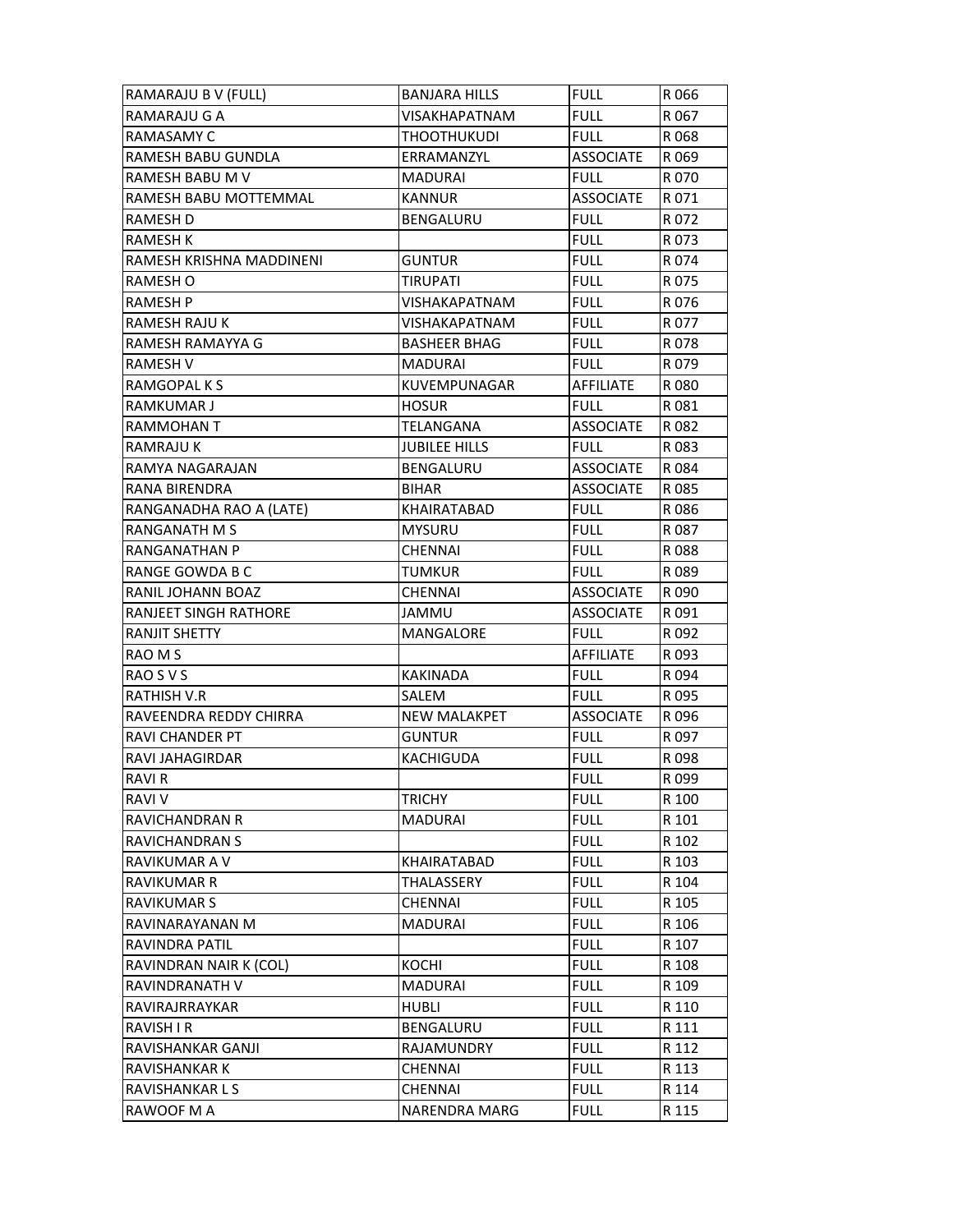| <b>REDDY AVS</b>           | <b>MASAB TANK</b>       | <b>FULL</b>      | R 116 |
|----------------------------|-------------------------|------------------|-------|
| <b>REDDY K C</b>           | CHENNAI                 | <b>FULL</b>      | R 117 |
| <b>REDDY PS</b>            | BENGALURU               | <b>FULL</b>      | R 118 |
| REGHUNATH K G              | THIRUVALLA              | <b>FULL</b>      | R 119 |
| <b>REHAN FAREED</b>        | BENGALURU               | <b>FULL</b>      | R 120 |
| <b>RENU THOMAS</b>         | THIRUVANANTHAPURAM FULL |                  | R 121 |
| <b>REVATHI R</b>           | <b>HIMAYATNAGAR</b>     | <b>FULL</b>      | R 122 |
| <b>ROHIT MUVVA</b>         | KATTUPAKKAM             | <b>ASSOCIATE</b> | R 123 |
| <b>ROY CHALLY</b>          | <b>KOZHIKODE</b>        | <b>FULL</b>      | R 124 |
| <b>ROY JOHN</b>            | KOCHI                   | <b>FULL</b>      | R 125 |
| <b>RAJESH K</b>            | <b>KILPAUK</b>          | <b>ASSOCIATE</b> | R 127 |
| RAJESH K.M                 | POLLACHI                | <b>ASSOCIATE</b> | R 128 |
| RAJESH KUMAR REDDY ADAPALA | MANGALORE               | <b>ASSOCIATE</b> | R 129 |
| <b>RAJESH R</b>            | <b>TRICHY</b>           | <b>FULL</b>      | R 130 |
| RAMANA BUDUMURU            | <b>TIRUPATHI</b>        | <b>ASSOCIATE</b> | R 131 |
| <b>RAMESH A</b>            | <b>CHENNAI</b>          | <b>ASSOCIATE</b> | R 132 |
| <b>RAMESH G</b>            | <b>KILPAUK</b>          | <b>ASSOCIATE</b> | R 133 |
| REVANAGIADAPPA KANAGALI    | <b>BANGALORE</b>        | <b>ASSOCIATE</b> | R 134 |
| ROHIT JUNEJA               | DAVANGERE               | <b>ASSOCIATE</b> | R 135 |
| RAVINDRAN ELLAPAN          | THANJAVUR               | <b>FULL</b>      | R 136 |
| <b>RAMESH H</b>            | <b>BENGALURU</b>        | <b>ASSOCIATE</b> | R 137 |
| RAJAT MAHADIK              | KOCHI                   | <b>ASSOCIATE</b> | R 138 |
| <b>RAKESH K JANNA</b>      | BENGALURU               | <b>ASSOCIATE</b> | R 139 |
| <b>RAMESH KUMAR C</b>      | <b>CHENNAI</b>          | <b>FULL</b>      | R 140 |
| RAJAGOPAL G.V              |                         | <b>FULL</b>      | R 141 |
| <b>RAVINDRAN ELLAPAN</b>   |                         | <b>FULL</b>      | R 142 |
| RAJESHWAR R HALLIKERI      |                         | <b>ASSOCIATE</b> | R 143 |
| RONY JACOB                 |                         | <b>ASSOCIATE</b> | R 144 |
| <b>ROHITHSETHI</b>         |                         | <b>ASSOCIATE</b> | R 145 |
| RAJA SEKHAR GUDDETI        |                         | <b>ASSOCIATE</b> | R 146 |
| VR AVI                     |                         | <b>ASSOCIATE</b> | R 147 |
| <b>RAYEEZ RASHEED</b>      |                         | <b>ASSOCIATE</b> | R 148 |
| RAHUL TEJ PAPPALA          | <b>KAMMAM</b>           | <b>FULL</b>      | R 149 |
| <b>RAHUL SABOO</b>         | <b>BANGALORE</b>        | <b>ASSOCIATE</b> | R 150 |
| RAJ KUMAR SHARMA           | <b>NELLORE</b>          | <b>ASSOCIATE</b> | R 151 |
| <b>RAJAN BANSAL</b>        | <b>NELLORE</b>          | <b>ASSOCIATE</b> | R 152 |
| RAVI CHANDRAN K            | <b>KOCHI</b>            | <b>ASSOCIATE</b> | R 153 |
| RAVI SHANKAR J.O           | <b>BANGALORE</b>        | <b>ASSOCIATE</b> | R 154 |
| <b>RAVITAORI</b>           | <b>MANIPAL</b>          | <b>ASSOCIATE</b> | R 155 |
| <b>RITVIJ PATANKAR</b>     | AP                      | <b>ASSOCIATE</b> | R 156 |
| Rakesh Kumar               | Vellore                 | <b>ASSOCIATE</b> | R 157 |
| RAJU RANJAN                |                         | <b>ASSOCIATE</b> | R 158 |
| RAJENDRA PRASAD K.N        |                         | <b>ASSOCIATE</b> | R 159 |
| <b>RAKESH P</b>            |                         | <b>ASSOCIATE</b> | R 160 |
| RAM PRASAD CHERUKKUMALLI   |                         | <b>ASSOCIATE</b> | R 161 |
| RATHINAVEL KAMARAJAN       |                         | <b>ASSOCIATE</b> | R 162 |
| <b>RAVI JHA</b>            |                         | <b>ASSOCIATE</b> | R 163 |
| RAVICHANDER OLETI          |                         | <b>ASSOCIATE</b> | R 164 |
| <b>RAVINDER SINGH</b>      |                         | <b>ASSOCIATE</b> | R 165 |
| <b>ROHIT R HEGDE</b>       |                         | <b>ASSOCIATE</b> | R 166 |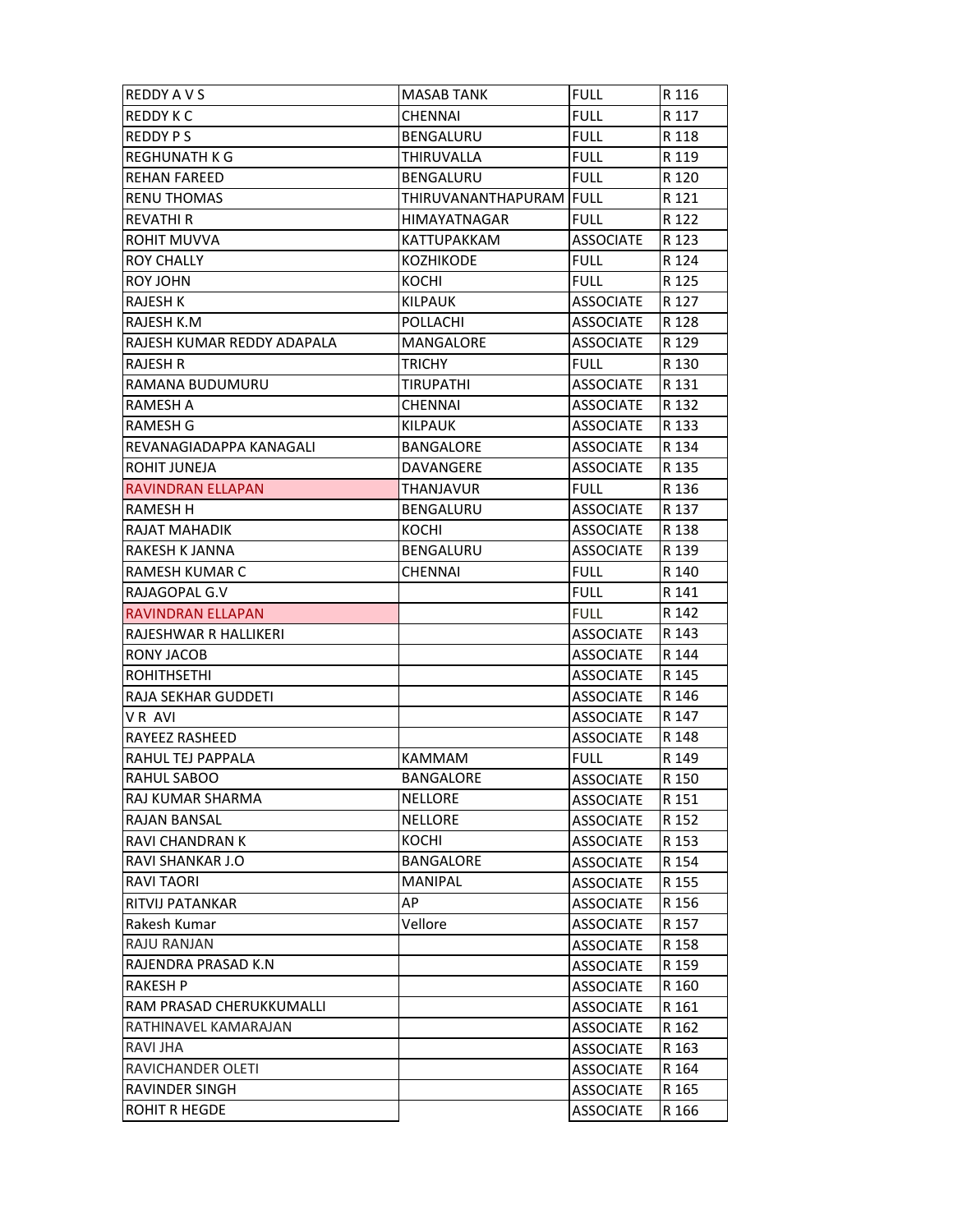| <b>RONAK SHAH</b>             |                           | <b>ASSOCIATE</b> | R 167 |
|-------------------------------|---------------------------|------------------|-------|
| SACHIN DHARWADKAR             | <b>CHIKODI</b>            | <b>FULL</b>      | S 002 |
| <b>SACHIN JOSEPH</b>          | CHERTHALA                 | <b>ASSOCIATE</b> | S 003 |
| SADAGOPAN THAMBAYYA           | VELLORE                   | <b>FULL</b>      | S 004 |
| SADANAND POOJARY              | MANGALORU                 | FULL             | S 005 |
| <b>SAGAR SABHARWAL</b>        | <b>VELLORE</b>            | <b>FULL</b>      | S 006 |
| SAI SRI HARSHA PAKALAPATI     | BENGALURU                 | <b>ASSOCIATE</b> | S 007 |
| SAJU P R                      | THIRUVANANTHAPURAM  FULL  |                  | S 008 |
| <b>SAKTHIKUMAR P</b>          | COIMBATORE                | <b>FULL</b>      | S 009 |
| <b>SAKTHIVEL M.S</b>          | <b>ERODE</b>              | <b>ASSOCIATE</b> | S 010 |
| SAMBASIVA RAO B               | AMEERPET                  | <b>FULL</b>      | S 011 |
| <b>SAMEER GROVER</b>          | VELLORE                   | full.            | S 012 |
| SAMIRAN DAS ADHIKARY          | VELLORE                   | <b>FULL</b>      | S 013 |
| SAMPATH KUMAR B T             | BENGALURU                 | FULL             | S 014 |
| SAMPATH KUMAR K P             | COIMBATORE                | FULL             | S 015 |
| <b>SAMPATH KUMAR R NATHEE</b> | <b>HUBLI</b>              | <b>ASSOCIATE</b> | S 016 |
| SAMUEL JACOB (LATE)           | KOCHI                     | <b>FULL</b>      | S 017 |
| <b>SANDEEP AGRAWAL</b>        | <b>COIMBATORE</b>         | <b>ASSOCIATE</b> | S 018 |
| <b>SANDEEP PUVADA</b>         | BENGALURU                 | <b>FULL</b>      | S 019 |
| <b>SANDEEP R NATH</b>         | <b>ALAPPUZHA</b>          | <b>FULL</b>      | S 020 |
| <b>SANDIP S PARHAD</b>        | <b>BULDANA</b>            | <b>ASSOCIATE</b> | S 021 |
| SANEL VARGHESE CHANDAPILLAI   | ANGAMALI                  | <b>FULL</b>      | S 022 |
| SANGAMNATH M BENTUR           | HUBLI                     | FULL             | S 023 |
| SANIL KUMAR N K               | PATHANAMTHITTA            | <b>ASSOCIATE</b> | S 024 |
| <b>SANISH SHRINGARPURE</b>    | <b>CHENNAI</b>            | <b>FULL</b>      | S 025 |
| <b>SANJAY BHAT H</b>          | KOCHI                     | FULL             | S 026 |
| <b>SANJAY PANDAY</b>          | <b>MUMBAI</b>             | <b>AFFILIATE</b> | S 027 |
| <b>SANJAY R P</b>             | <b>BENGALURU</b>          | <b>FULL</b>      | S 028 |
| <b>SANJAY SINHA</b>           | <b>NAMPALLY</b>           | <b>FULL</b>      | S 029 |
| <b>SANJEEV KUMAR GUPTA</b>    | JALANDHAR                 | <b>AFFILIATE</b> | S 030 |
| <b>SANJEEV KUMAR S</b>        | <b>TRICHY</b>             | <b>ASSOCIATE</b> | S 031 |
| SANJEEV KUMAR SINGARI         | <b>LINGAMPALLY STREET</b> | FULL             | S 032 |
| SANJEEV MEHROTRA              | <b>KANPUR</b>             | <b>AFFILIATE</b> | S 033 |
| SANJEEV S TONSHAL             | EGMORE                    | <b>FULL</b>      | S 034 |
| ISANJEEVAN K V                | ALUVA                     | <b>FULL</b>      | S 035 |
| <b>SANKAR G</b>               | <b>SIVAKASI</b>           | <b>ASSOCIATE</b> | S 036 |
| <b>SANKARAN V</b>             | <b>CHENNAI</b>            | <b>FULL</b>      | S 037 |
| <b>SANMAN K N</b>             | <b>HASSAN</b>             | <b>FULL</b>      | S 038 |
| <b>SANTHOSH BUKYA</b>         | SECUNDERABAD              | <b>ASSOCIATE</b> | S 039 |
| SANTHOSH KUMAR                | PONDICHERRY               | <b>FULL</b>      | S 040 |
| SANTHOSH KUMAR SUBUDHI        | BENGALURU                 | <b>FULL</b>      | S 041 |
| ISANTHOSH NAGASUBHRAMANIAN    | VELLORE                   | <b>ASSOCIATE</b> | S 042 |
| <b>SANTHOSH ROLLANDS</b>      | THIRUVANANTHAPURAM FULL   |                  | S 043 |
| <b>SANTHOSH SRINIVASAN</b>    | <b>KOLAR</b>              | <b>ASSOCIATE</b> | S 044 |
| <b>SANTOSH A JADHAV</b>       |                           | AFFILIATE        | S 045 |
| <b>SANTOSH KUMAR</b>          | VELLORE                   | <b>FULL</b>      | S 046 |
| <b>SARANATH M S</b>           | <b>CHENNAI</b>            | <b>FULL</b>      | S 047 |
| <b>SARANATH M S</b>           | SECUNDERABAD              | <b>FULL</b>      | S 048 |
| <b>SARASWATHY S</b>           | <b>MADURAI</b>            | <b>FULL</b>      | S 049 |
| <b>SARATH KUMAR V</b>         | RAJAHMUNDRY               | <b>FULL</b>      | S 050 |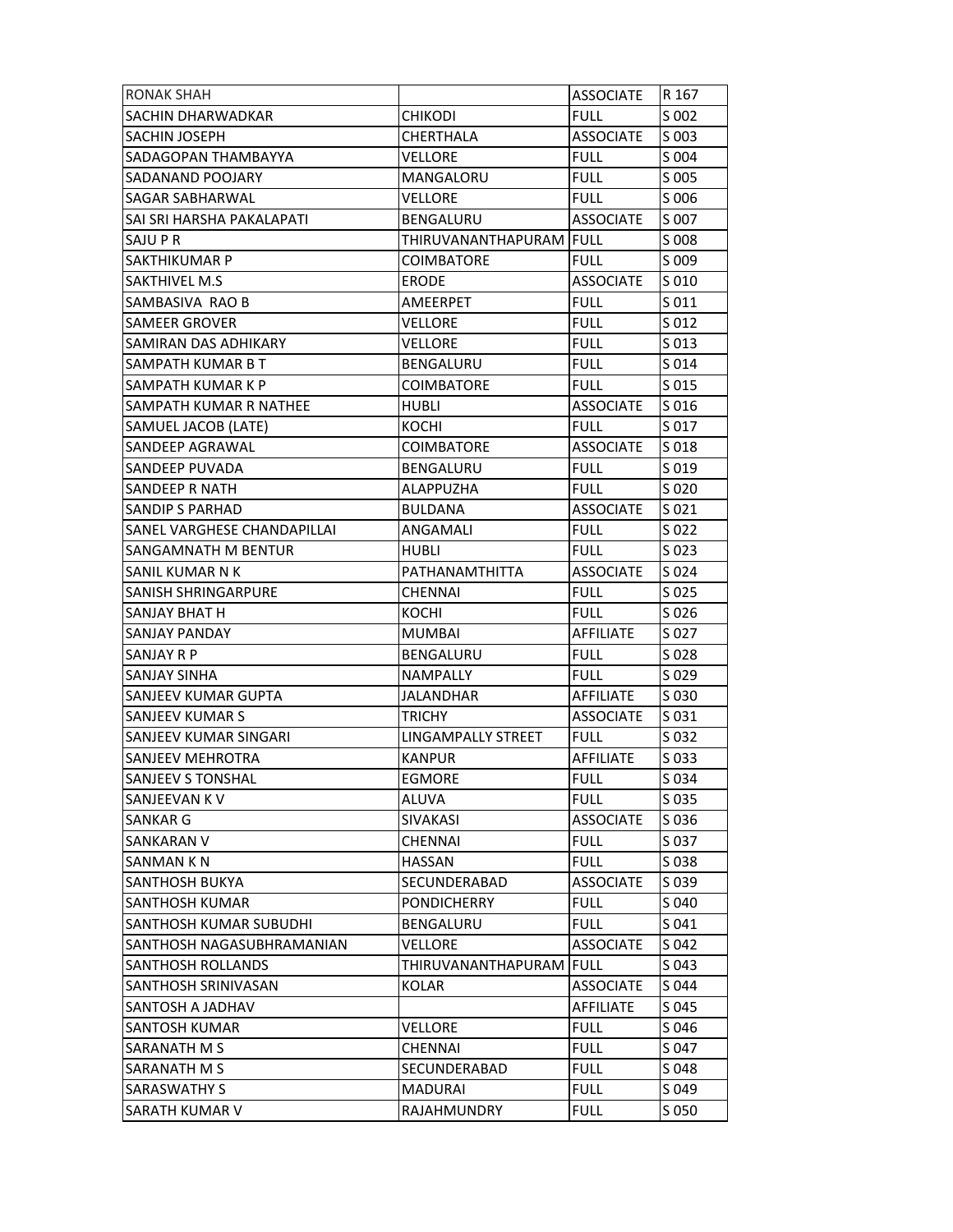| SARAVANA RAJU              | THIRUNELVELI            | <b>ASSOCIATE</b> | S 051   |
|----------------------------|-------------------------|------------------|---------|
| SARAVANAN J                | <b>CHENNAI</b>          | <b>FULL</b>      | S 052   |
| <b>SARAVANAN K</b>         | <b>CUDDALORE</b>        | <b>FULL</b>      | $S$ 053 |
| <b>SARAVANAN P R</b>       | <b>TRICHY</b>           | <b>ASSOCIATE</b> | S 054   |
| <b>SARVOTHAMAN R</b>       | SALEM                   | <b>FULL</b>      | S 055   |
| SASIKUMAR CHANDRAN         | VELLORE                 | <b>ASSOCIATE</b> | S 056   |
| SATHEESH KUMAR V           | THIRUVANANTHAPURAM FULL |                  | S 057   |
| <b>SATHISH BABU P</b>      | TIRUPATI                | <b>ASSOCIATE</b> | S 058   |
| SATHISH KINNE J            | MADURAI                 | <b>FULL</b>      | S 059   |
| SATHISH KUMAR CH           | VIJAYAWADA              | <b>FULL</b>      | S 060   |
| SATHISH KUMAR G            | KOTTAYAM                | <b>FULL</b>      | S 061   |
| SATHISH KUMAR R.M          | <b>MADURAI</b>          | <b>FULL</b>      | S 062   |
| SATHYENDRAN NAMBIAR        | <b>KANNUR</b>           | <b>FULL</b>      | S 063   |
| SATISH KUMAR P             | <b>ANANTHPUR</b>        | <b>FULL</b>      | S 064   |
| SATISH KUMAR REDDY         | HYDERABAD               | <b>ASSOCIATE</b> | S 065   |
| <b>SATISH KUMAR REDDY</b>  | <b>HYDERABAD</b>        | <b>ASSOCIATE</b> | S 066   |
| SATYANARAYANA CHARYKILAMBI | <b>GUNTUR</b>           | <b>FULL</b>      | S 067   |
| ISATYANARAYANA V           | <b>GUNTUR</b>           | <b>FULL</b>      | S 068   |
| SEETHARAM BHAT K R         | BENGALURU               | <b>ASSOCIATE</b> | S 069   |
| <b>SEKAR N B</b>           | NAGERCOIL               | <b>FULL</b>      | S 070   |
| SELVARAJ THIAGARAJAN       | SALEM                   | <b>FULL</b>      | S 071   |
| <b>SELVARAJ V</b>          | <b>VELLORE</b>          | <b>FULL</b>      | S 072   |
| <b>SENTK</b>               | BENGALURU               | <b>FULL</b>      | S 073   |
| SENTHAN AMUDHAN K P        | <b>ERODE</b>            | <b>FULL</b>      | S 074   |
| SENTHIL D                  | <b>CHENNAI</b>          | <b>FULL</b>      | S 075   |
| ISENTHIL K                 | COIMBATORE              | <b>FULL</b>      | S 076   |
| <b>SENTHIL KUMAR P</b>     | SALEM                   | <b>FULL</b>      | S 077   |
| <b>SENTHIL KUMAR S</b>     | <b>KANCHIPURAM</b>      | <b>FULL</b>      | S 078   |
| <b>SENTHIL KUMAR S</b>     | CHENNAI                 | <b>FULL</b>      | S 079   |
| <b>SENTHIL KUMAR S</b>     | <b>TRICHY</b>           | <b>FULL</b>      | S 080   |
| <b>SENTHIL R</b>           | <b>DHARMAPURI</b>       | <b>FULL</b>      | S 081   |
| <b>SENTHILNATHAN K</b>     | THANJAVUR               | <b>FULL</b>      | S 082   |
| <b>SENTHILVEL A</b>        | <b>CHENNAI</b>          | <b>FULL</b>      | S 083   |
| SERAL KANNAN M             | CHENNAI                 | <b>FULL</b>      | S 084   |
| ISETHURAMAN N              | MADURAI                 | <b>FULL</b>      | S 085   |
| ISEZHIAN N                 | VELLORE                 | <b>FULL</b>      | S086    |
| <b>SHAH SNEH BHUPENDRA</b> | <b>GUJARAT</b>          | AFFILIATE        | S 087   |
| <b>SHAHID KHAN</b>         | <b>MUMBAI</b>           | <b>AFFILIATE</b> | S 088   |
| <b>SHAL KAKKATTIL</b>      | <b>KOLENCHERY</b>       | <b>FULL</b>      | S 089   |
| ISHAMBHULINGA C K          | <b>HAVERI</b>           | <b>ASSOCIATE</b> | S 090   |
| SHANMUGA ARAVIND I         | <b>CHENNAI</b>          | <b>ASSOCIATE</b> | S 091   |
| SHANMUGA SUNDARAM RAJAN    | <b>CHENNAI</b>          | <b>FULL</b>      | S 092   |
| SHANMUGAM TV               | <b>TIRUPATI</b>         | <b>FULL</b>      | S 093   |
| SHANMUGAN P N              | ERODE                   | <b>FULL</b>      | S 094   |
| ISHANMUGHADAS K V          | <b>CALICUT</b>          | <b>FULL</b>      | S 095   |
| SHARABASAPPA RUDRAWADI     | <b>GULBARGA</b>         | <b>ASSOCIATE</b> | S 096   |
| SHARANABASAVESH B ALUR     | <b>GADAG</b>            | <b>FULL</b>      | S 097   |
| <b>SHARATH S</b>           | <b>BENGALURU</b>        | <b>ASSOCIATE</b> | S 098   |
| <b>SHARATH S</b>           | BENGALURU               | <b>FULL</b>      | S 099   |
| <b>SHARMA DVSLN</b>        | YOUSUGUDA               | <b>FULL</b>      | S 100   |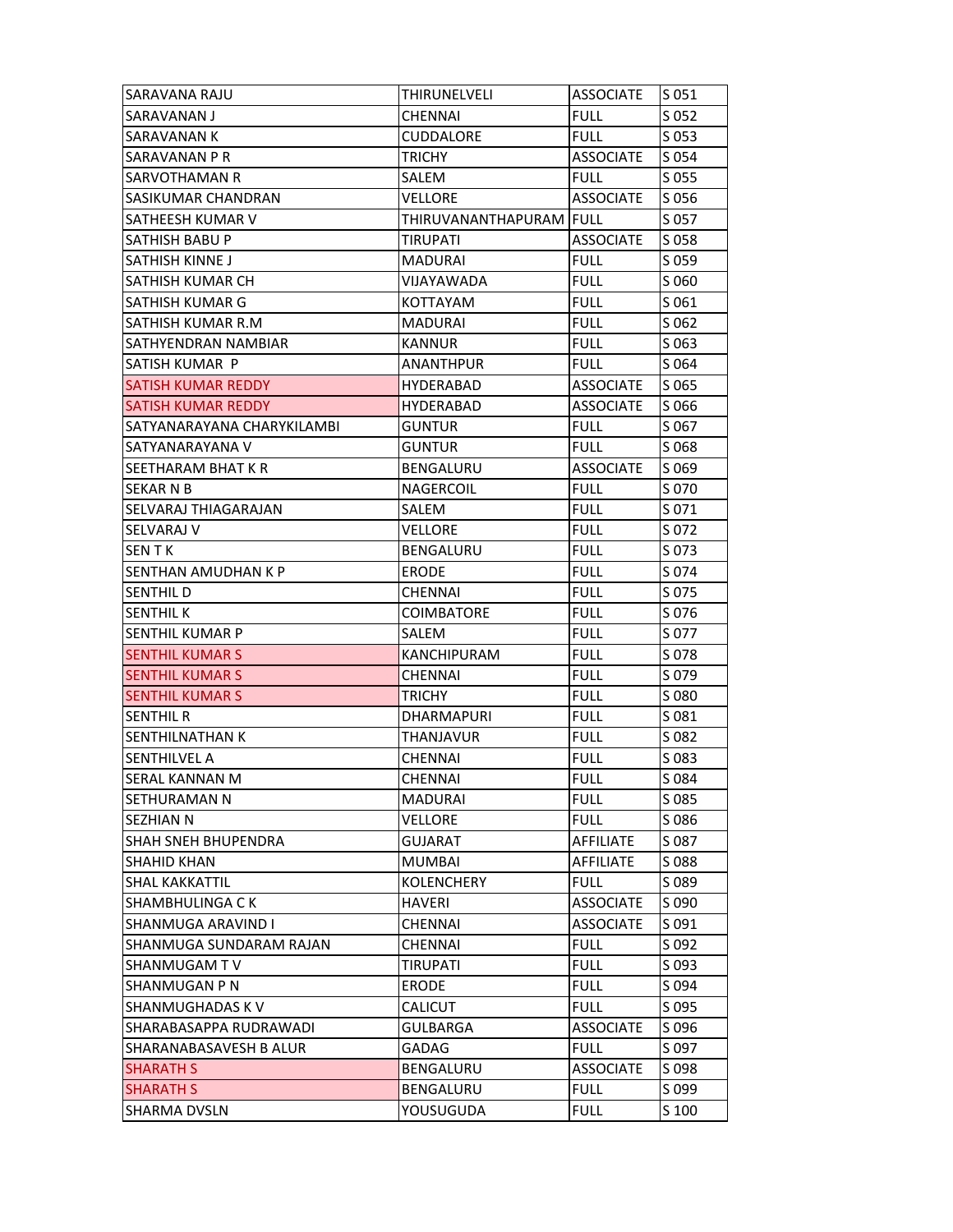| <b>SHASHANK M S</b>         | BENGALURU               | <b>ASSOCIATE</b> | S 101 |
|-----------------------------|-------------------------|------------------|-------|
| <b>SHEKAR M G</b>           | <b>CHENNAI</b>          | <b>FULL</b>      | S 102 |
| <b>SHIRISH MISHRA</b>       | <b>BENGALURU</b>        | <b>FULL</b>      | S 103 |
| <b>SHIVA KUMAR V</b>        | DAVANGERE               | <b>FULL</b>      | S 104 |
| <b>SHIVAGOUDA PATIL</b>     | BELGAUM                 | <b>FULL</b>      | S 105 |
| SHIVAJ PR                   | SURANDAI                | <b>FULL</b>      | S 106 |
| SHIVAKUMAR BABU M G         | BENGALURU               | <b>FULL</b>      | S 107 |
| SHIVAKUMAR H.B              | DAVAANGERE              | <b>FULL</b>      | S 108 |
| <b>SHIVALINGAIAH M</b>      | <b>BENGALURU</b>        | <b>FULL</b>      | S 109 |
| SHIVASHANKAR D              | <b>CHENNAI</b>          | <b>ASSOCIATE</b> | S 110 |
| <b>SHIVASHANKAR R</b>       | <b>BENGALURU</b>        | <b>FULL</b>      | S 111 |
| SHIVASHANKARAPPA MUDEGOUDER | DAVANASERE              | <b>ASSOCIATE</b> | S 112 |
| <b>SHIVKUMAR A</b>          | <b>CHENNAI</b>          | <b>FULL</b>      | S 113 |
| <b>SHOBHIT SRIVASTAVA</b>   | <b>KOZHIKODE</b>        | <b>ASSOCIATE</b> | S 114 |
| SHREEKANT N MEHRAWADE       | HUBLI                   | full.            | S 115 |
| SHREYAS K BHADRANAVAR       | <b>BAGALKOT</b>         | <b>ASSOCIATE</b> | S 116 |
| SHRI SHAILESH S AMARKHED    | <b>RAICHUR</b>          | <b>FULL</b>      | S 117 |
| ISHRINIVAS R P              | BENGALURU               | <b>FULL</b>      | S 118 |
| SHRIRAM S JOSHI             | MUMBAI                  | AFFILIATE        | S 119 |
| SIDDALINGA SWAMY PM         | <b>BANJARA HILLS</b>    | <b>ASSOCIATE</b> | S 120 |
| SIDDALINGESHWAR C DODDAMANI | BENGALURU               | <b>ASSOCIATE</b> | S 121 |
| SIDDALINGESHWAR NEELI I     | <b>BELGSUM</b>          | <b>FULL</b>      | S 122 |
| SIDDAYYA C HIREMATH         | <b>BELGAUM</b>          | <b>ASSOCIATE</b> | S 123 |
| SIDDHARTH MUNIASAMY         | THANJAVUR               | <b>ASSOCIATE</b> | S 124 |
| SINAM RAJENDRA SINGH        | <b>MANIPUR</b>          | <b>AFFILIATE</b> | S 125 |
| SINGARAVELAN A              | <b>KARUR</b>            | <b>ASSOCIATE</b> | S 126 |
| SITHA RAMAIAH K             | <b>KURNOO</b>           | <b>FULL</b>      | S 127 |
| SITHAMBARAM T               | SALEM                   | <b>FULL</b>      | S 128 |
| <b>SIVA BALAN J</b>         | <b>CHENNAI</b>          | <b>FULL</b>      | S 129 |
| <b>SIVAKUMAR U</b>          | THANJAVUR               | <b>FULL</b>      | S 130 |
| <b>SIVANANDAM S E</b>       | <b>VELLORE</b>          | <b>FULL</b>      | S 131 |
| <b>SIVARAJ M</b>            | CHENNAI                 | <b>FULL</b>      | S 132 |
| SIVARAM P                   | <b>HIMAYATNAGAR</b>     | FULL             | S 133 |
| SIVARAMAKRISHNAN P          | THIRUVANANTHAPURAM FULL |                  | S 134 |
| SIVARAMAN P B               | CHENNAI                 | <b>FULL</b>      | S 135 |
| SIVASANKAR G                | CHENNAI                 | <b>FULL</b>      | S 136 |
| <b>SIVASANKARAN N</b>       | <b>COIMBATORE</b>       | <b>ASSOCIATE</b> | S 137 |
| SOMANNA                     | SOUTH KODAGU            | <b>FULL</b>      | S 138 |
| SOMANNA D N                 | <b>MYSURU</b>           | <b>FULL</b>      | S 139 |
| <b>SOMASHEKAR M.C</b>       | RAMANAGARAM             | <b>ASSOCIATE</b> | S 140 |
| SOMASHEKHAR B KERUDI        | <b>BAGALKOT</b>         | <b>FULL</b>      | S 141 |
| SREEDHAR K                  | <b>MEHDIPATNAM</b>      | <b>FULL</b>      | S 142 |
| SREEDHAR REDDY V            | MANIPAL                 | <b>FULL</b>      | S 143 |
| <b>SREEDHARAN UNNY T</b>    | KOZHIKODE               | <b>FULL</b>      | S 144 |
| SREEKIRAN M                 | TIRUTTANI               | <b>ASSOCIATE</b> | S 145 |
| SREENIVAS J                 | BENGALURU               | <b>FULL</b>      | S 146 |
| <b>SREENIVAS SHENOY</b>     | THRISSUR                | <b>FULL</b>      | S 147 |
| SREENIVASAIAH CHANDRASHEKAR | <b>MADIKERI</b>         | <b>ASSOCIATE</b> | S 148 |
| <b>SREERANGAYL</b>          | PALAKOL                 | <b>FULL</b>      | S 149 |
| <b>SRIDHAR KN</b>           | BENGALURU               | <b>FULL</b>      | S 150 |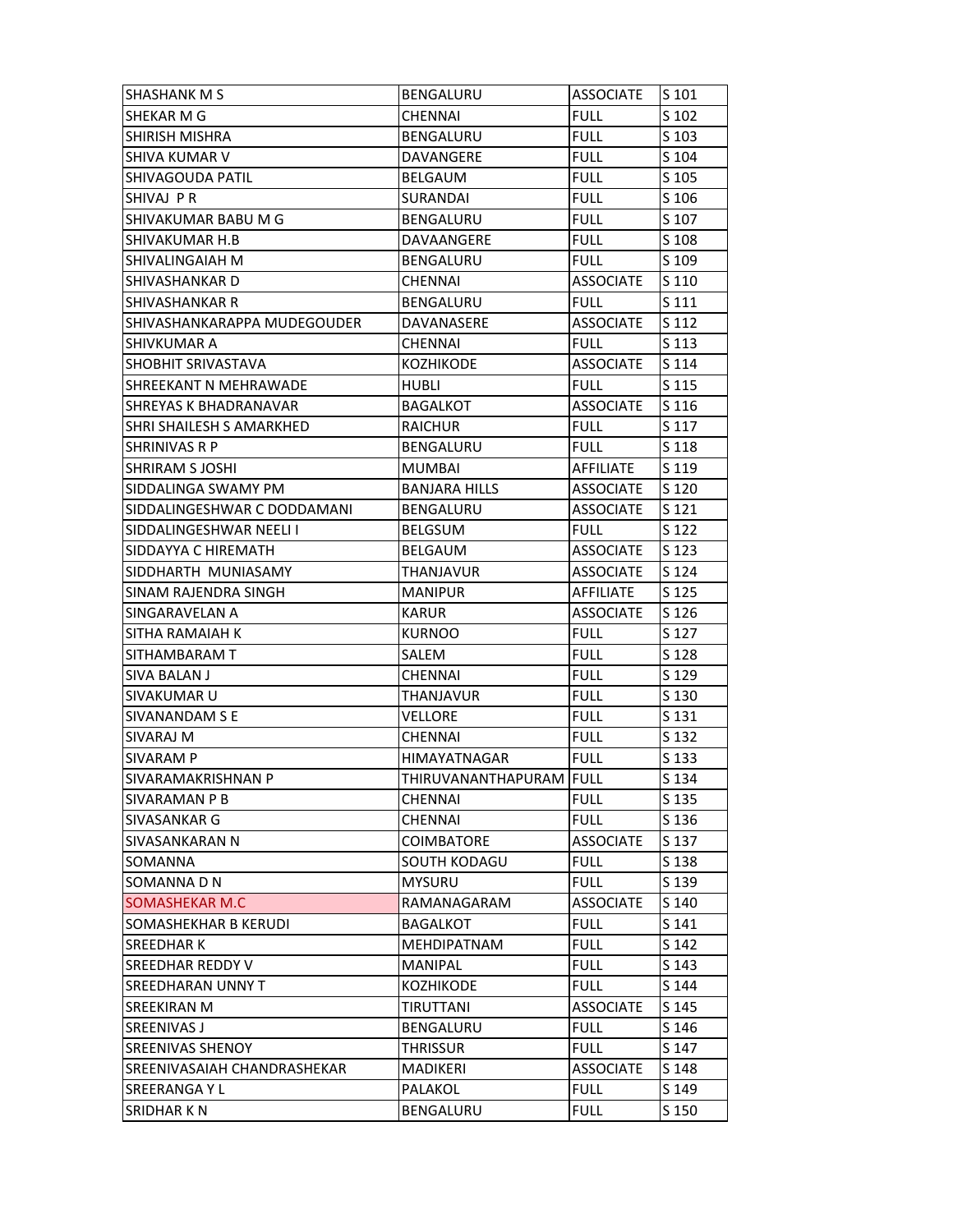| SRIDHARAN N N                  | <b>CHENNAI</b>    | <b>FULL</b>      | S 151 |
|--------------------------------|-------------------|------------------|-------|
| SRIKALA PRASAD T               | CHENNAI           | <b>FULL</b>      | S 152 |
| <b>SRIKANTH BOORLA</b>         | <b>KARIMNAGAR</b> | <b>FULL</b>      | S 153 |
| ISRIKANTH REDDY D              | KADADA            | <b>ASSOCIATE</b> | S 154 |
| <b>SRIKAR ACHAR</b>            | BENGALURU         | <b>FULL</b>      | S 155 |
| SRIMAN NARAYANA P              | <b>HYDERABAD</b>  | <b>FULL</b>      | S 156 |
| SRIMANNARAYANA PATURI          | VIJAYAWADA        | <b>FULL</b>      | S 157 |
| <b>SRINIVAS</b>                | <b>BENGALURU</b>  | <b>FULL</b>      | S 158 |
| ISRINIVAS B V                  | BENGALURU         | <b>ASSOCIATE</b> | S 159 |
| SRINIVAS KALABHAVI             | <b>HUBLI</b>      | <b>FULL</b>      | S 160 |
| <b>SRINIVAS N</b>              | HYDERABAD         | <b>FULL</b>      | S 161 |
| <b>SRINIVAS R</b>              | <b>HYDERABAD</b>  | <b>FULL</b>      | S 162 |
| <b>SRINIVAS S</b>              | <b>HYDERABAD</b>  | <b>ASSOCIATE</b> | S 163 |
| <b>SRINIVAS S S</b>            | HYDERABAD         | <b>FULL</b>      | S 164 |
| SRINIVASAN GURUMURTHY          | CHENNAI           | FULL             | S 165 |
| ISRINIVASAN P V                | <b>PUDUCHERRY</b> | <b>FULL</b>      | S 166 |
| <b>SRINIVASAN R</b>            | CHENNAI           | <b>FULL</b>      | S 167 |
| SRINIVASU VLND                 |                   | <b>FULL</b>      | S 168 |
| ISRIPATHI V                    | <b>CHENNAI</b>    | <b>FULL</b>      | S 169 |
| <b>SRIRAM K</b>                | CHENNAI           | <b>FULL</b>      | S 170 |
| ISRIRAM S                      | <b>HYDERABAD</b>  | <b>FULL</b>      | S 171 |
| <b>SRITHAR N</b>               | CHENNAI           | <b>FULL</b>      | S 172 |
| <b>SRIVATSA N</b>              | BENGALURU         | <b>ASSOCIATE</b> | S 173 |
| <b>SUBBA RAO CHODISETTY</b>    | VISHAKAPATNAM     | FULL             | S 174 |
| <b>SUBBA REDDY O</b>           | <b>TIRUPATI</b>   | <b>FULL</b>      | S 175 |
| <b>SUBBUKANI P</b>             |                   | <b>FULL</b>      | S 176 |
| SUBRAMANIAN S                  | <b>CHENNAI</b>    | <b>FULL</b>      | S 177 |
| ISUBRAMANIAN V                 | SALEM             | <b>FULL</b>      | S 178 |
| SUBRAMANYAM C                  | TIRUPATI          | <b>FULL</b>      | S 179 |
| <b>SUBRAMANYAM IYER</b>        |                   | <b>FULL</b>      | S 180 |
| <b>SUBRAMANYAM K</b>           | <b>HYDERABAD</b>  | <b>FULL</b>      | S 181 |
| SUDHAKAR P                     | VIJAYAWADA        | <b>FULL</b>      | S 182 |
| ISUDHAKAR G V                  | BENGALURU         | <b>FULL</b>      | S 183 |
| <b>ISUDHAKAR KRISHNAMURTHY</b> | HYDERABAD         | <b>FULL</b>      | S 184 |
| <b>SUDHAKARL</b>               | VILLUPURAM        | <b>FULL</b>      | S 185 |
| <b>SUDHAKARAN S</b>            | TIRUVANNAMALAI    | <b>FULL</b>      | S 186 |
| <b>SUDHARSAN S B</b>           | <b>CHENNAI</b>    | AFFILIATE        | S 187 |
| SUDHARSHAN GUTTINKONDA         | <b>HYDERABAD</b>  | <b>FULL</b>      | S 188 |
| SUDHINDRA J                    | <b>BENGALUR</b>   | <b>ASSOCIATE</b> | S 189 |
| <b>SUDHIR SUKUMAR</b>          | KOCHI             | <b>AFFILIATE</b> | S 190 |
| SUJEER R N                     | MANGALORE         | <b>FULL</b>      | S 191 |
| SUJITH KANNAN                  | MANGALORE         | <b>FULL</b>      | S 192 |
| <b>SUKUMAR R</b>               | TAMILNADU         | <b>FULL</b>      | S 193 |
| <b>SULAIMAN E</b>              | KOZHIKODE         | <b>FULL</b>      | S 194 |
| <b>SUMIT KUMAR</b>             | BENGALURU         | <b>ASSOCIATE</b> | S 195 |
| <b>SUNIL GOWDA BG</b>          | BENGALURU         | <b>FULL</b>      | S 196 |
| <b>SUNIL P SHENOY</b>          |                   |                  |       |
|                                | MANGALORE         | <b>FULL</b>      | S 197 |
| <b>SUNIL SHROFF</b>            | <b>CHENNAI</b>    | <b>FULL</b>      | S 198 |
| SURAJ HEGDE P                  | <b>MANIPAL</b>    | <b>FULL</b>      | S 199 |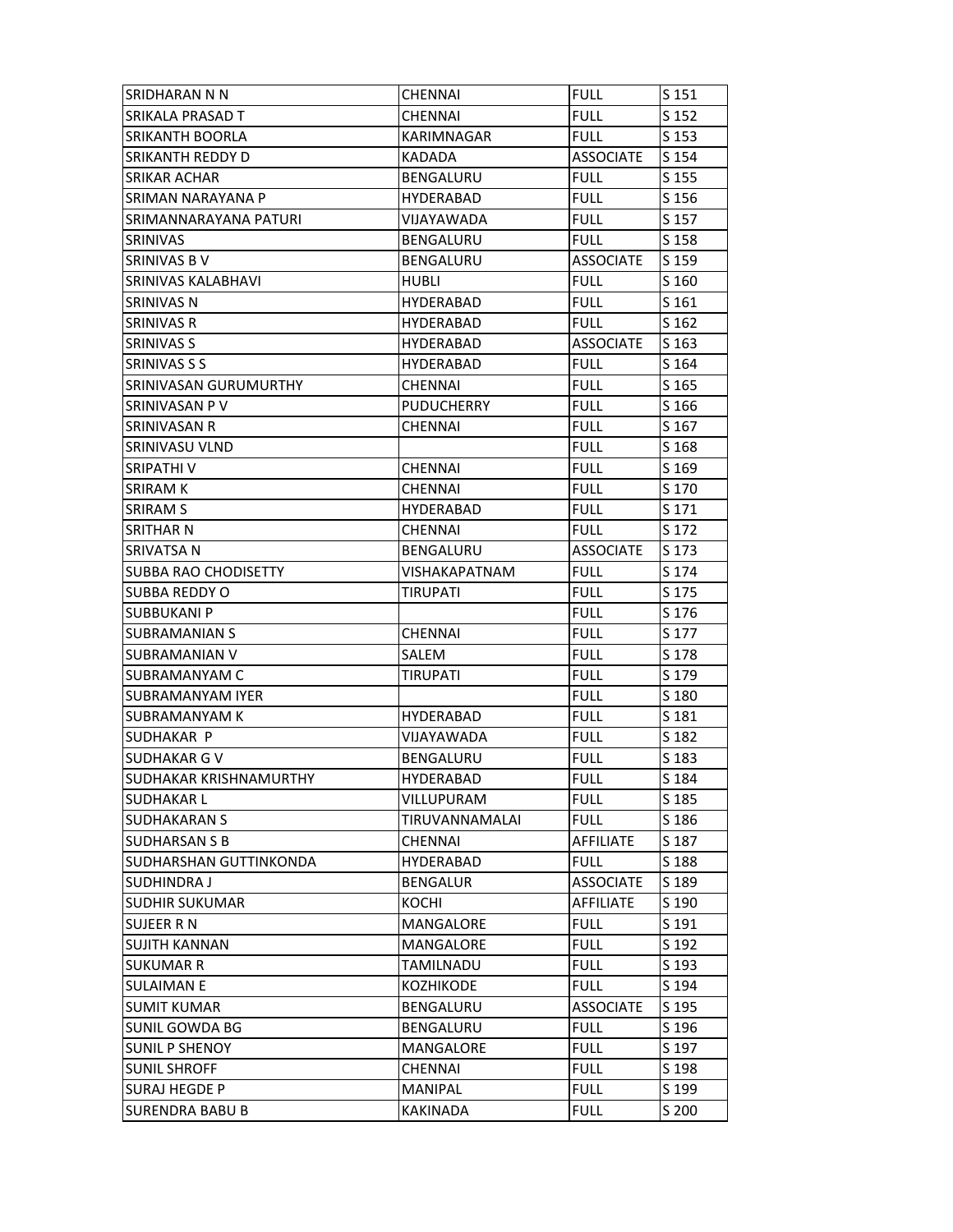| <b>SURENDRA KUMAR N</b>       | SECUNDERABAD                    | <b>FULL</b>      | S 201            |
|-------------------------------|---------------------------------|------------------|------------------|
| SURENDRA REDDY B              | KURNOOL                         | <b>ASSOCIATE</b> | S 202            |
| SURENDRAN R R                 | <b>TRICHY</b>                   | <b>FULL</b>      | S 203            |
| <b>SURESH BABU M KAGALKAR</b> | <b>BIJAPUR</b>                  | <b>FULL</b>      | S 204            |
| <b>SURESH BABU VEDALA</b>     | <b>GUNTUR</b>                   | <b>ASSOCIATE</b> | S 205            |
| <b>SURESH BHALAJI</b>         | <b>CHENNAI</b>                  | ASSOCIATE        | S 206            |
| SURESH BHAT                   | KOTTAYAM                        | <b>FULL</b>      | S 207            |
| <b>SURESH JARIWALA K</b>      | CHIDAMBARAM                     | <b>FULL</b>      | S 208            |
| <b>SURESH KUMAR BHAGAT</b>    | ARARIA                          | <b>ASSOCIATE</b> | S 209            |
| SURESH PATNAKAR               |                                 | <b>AFFILIATE</b> | S 210            |
| <b>SURYA PRAKASH B</b>        | HYDERABAD                       | <b>FULL</b>      | S 211            |
| <b>SURYA PRAKASH REDDY C</b>  | <b>KADAPA</b>                   | <b>ASSOCIATE</b> | S 212            |
| <b>SURYA PRAKASH V</b>        | KURNOOL 2                       | <b>FULL</b>      | S 213            |
| <b>SURYAKANT CHOUBEY</b>      | BENGALURU                       | <b>FULL</b>      | S 214            |
| SURYAKUMARI OPPALAPATI        | <b>GUNTUR</b>                   | <b>FULL</b>      | S 215            |
| <b>SUSHANTH KULKARNI</b>      | <b>BIDAR</b>                    | <b>FULL</b>      | S <sub>216</sub> |
| <b>SUVARNA MOHAN CHANDRA</b>  | <b>MANGALORE</b>                | <b>FULL</b>      | S 217            |
| SWANAND E CHAUDHARY           | <b>NAGPUR</b>                   | <b>AFFILIATE</b> | S 218            |
| SWATI VITHALDAS NAYAK         | <b>BENGALURU 78</b>             | <b>ASSOCIATE</b> | S 219            |
| <b>SYAM K RAMESH</b>          | THIRUVANANTHAPURAM FULL         |                  | S 220            |
| <b>SYAM SUNDAR T</b>          | <b>KADAPA</b>                   | <b>ASSOCIATE</b> | S 221            |
| <b>SYED MOHAMMED GHOUSE</b>   | HYDERABAD                       | <b>ASSOCIATE</b> | S 222            |
| SYED VIKRAMUDDIN MASOOD       | HYDERABAD                       | <b>FULL</b>      | S 223            |
| SYED ZAHID RAZA               | BENGALURU                       | <b>ASSOCIATE</b> | S 224            |
| SOMASHEKAR M.C                | BANGALURU                       | <b>ASSOCIATE</b> | S 140            |
| SANGAMESWARAN P               | <b>CHENNAI</b>                  | <b>ASSOCIATE</b> | S 225            |
| <b>SANTOSH PATIL</b>          | MANGALORE                       | <b>ASSOCIATE</b> | S 226            |
| <b>SASI KUMAR N.D</b>         | TRIVANDRUM                      | <b>FULL</b>      | S 227            |
| SASIKUMAR S                   | <b>CHENNAI</b>                  | <b>ASSOCIATE</b> | S 228            |
| SATYAJEET P PATTNAIK          | <b>PUDUCHERRY</b>               | <b>ASSOCIATE</b> | S 229            |
| <b>SAURABH GAUR</b>           | MANIPAL                         | <b>ASSOCIATE</b> | S 230            |
| <b>SHANKAR RAM H.S</b>        | ALAPPUZHA                       | <b>ASSOCIATE</b> | S 231            |
| SHIVCHARAN NAVRIYA            | BANGALURU                       | <b>ASSOCIATE</b> | S 232            |
| ISHIVRAJ BARATH KUMAR         | CHENNAI                         | <b>ASSOCIATE</b> | S 233            |
| SIBI CHAKRAVARTHI M.G         | CHENNAI                         | <b>ASSOCIATE</b> | S 234            |
| SATISH BEZAWADA               | <b>TIRUPATHI</b>                | <b>ASSOCIATE</b> | S 235            |
| SONY BHASKAR MEHTA            | KOCHI                           | <b>ASSOCIATE</b> | S 236            |
| SOUNDARYA G                   | <b>CHENNAI</b>                  | <b>ASSOCIATE</b> | S 237            |
| SRIDHAR PARNANDI              | <b>GUNTUR</b>                   | <b>ASSOCIATE</b> | S 238            |
| <b>SUDIN S.R</b>              | TRIVANDRUM                      | <b>FULL</b>      | S 239            |
| <b>SUNIL KUMAR</b>            | <b>PUDUCHERRY</b>               | <b>ASSOCIATE</b> | S 240            |
| <b>SURESH D</b>               | <b>TRICHY</b>                   | <b>ASSOCIATE</b> | S 241            |
| SURESH G                      | <b>COIMBATORE</b>               | <b>ASSOCIATE</b> | S 242            |
| SURESH SINGH                  | <b>PUDUCHERRY</b>               | <b>ASSOCIATE</b> | S 243            |
| <b>SUYOG SHETTY</b>           | KOTTAYAM                        | <b>FULL</b>      | S 244            |
| SANDEEP M REDDY KALLANE       |                                 | <b>ASSOCIATE</b> |                  |
| <b>SUDEEP BODDULURI</b>       | <b>GUNTUR</b><br><b>NELLORE</b> | <b>ASSOCIATE</b> | S 245            |
| SWAPNIL SUNIL KADAM           | VIJAYAPUR                       | <b>ASSOCIATE</b> | S 246<br>S 247   |
| SELVIN THEODORE JAYANTH       |                                 |                  |                  |
|                               | VELLORE                         | <b>ASSOCIATE</b> | S 248            |
| SENTHIL KUMAR. K              | <b>CHENNAI</b>                  | <b>ASSOCIATE</b> | S 249            |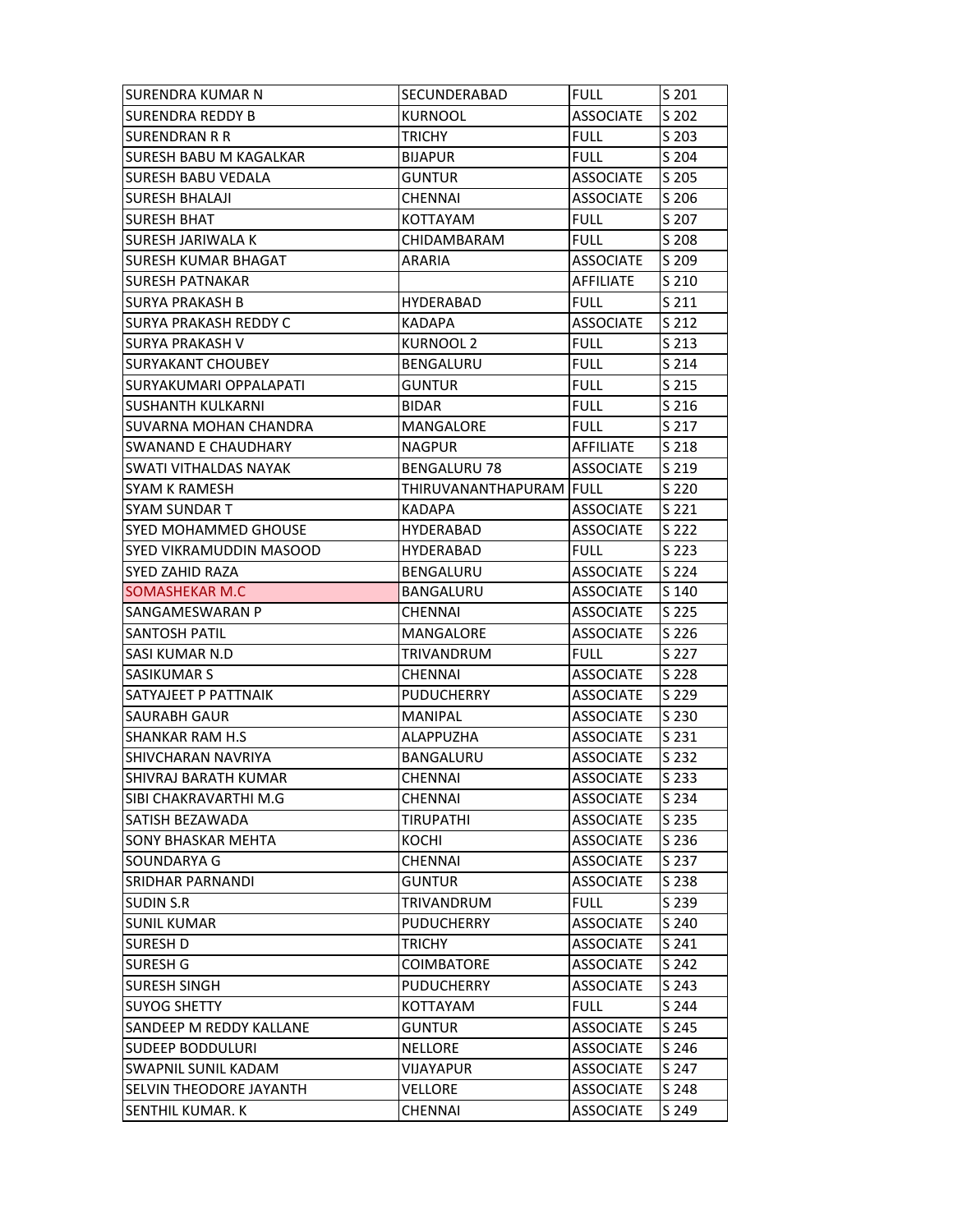| <b>SREERAGKS</b>               | <b>PONDICHERRY</b> | <b>FULL</b>      | S 250 |
|--------------------------------|--------------------|------------------|-------|
| SHASHI KIRAN PAL               | <b>NEW DELHI</b>   | <b>AFFILIATE</b> | S 251 |
| <b>SHREYAS N</b>               | <b>TRIVANDRUM</b>  | <b>ASSOCIATE</b> | S 252 |
| <b>SHRAVAN R SHANBHAG</b>      | KOCHI              | ASSOCIATE        | S 253 |
| SHIVA KUMAR PARRE              |                    | <b>ASSOCIATE</b> | S 254 |
| <b>SHRIYANSH CHAHAR</b>        |                    | <b>ASSOCIATE</b> | S 255 |
| <b>SHANKAR GUNADAL</b>         |                    | <b>ASSOCIATE</b> | S 256 |
| <b>SHU BEND U BHADURI</b>      |                    | <b>ASSOCIATE</b> | S 257 |
| SUMANTA KUMAR MISHRA           |                    | <b>ASSOCIATE</b> | S 258 |
| SREE VISHNU SIDDARTH R         |                    | ASSOCIATE        | S 259 |
| SADANALA MADHURI EVANGELINE    |                    | <b>ASSOCIATE</b> | S 260 |
| <b>SURYA KANT KUMAR</b>        |                    | <b>ASSOCIATE</b> | S 261 |
| SHAH UTSAV SHAILESH            |                    | <b>ASSOCIATE</b> | S 262 |
| <b>SHAH DARSHIL SUNILBHAI</b>  |                    | <b>ASSOCIATE</b> | S 263 |
| SHIVENDRA SINGH TIWARI         |                    | <b>ASSOCIATE</b> | S 264 |
| M. SATHYANARAYANAN             |                    | <b>ASSOCIATE</b> | S 265 |
| SHREEDHAR G K                  |                    | <b>ASSOCIATE</b> | S 266 |
| SRI HARSHA KU RA BALAKOTA      |                    | <b>ASSOCIATE</b> | S 267 |
| SANDEEP D                      | AP                 | <b>ASSOCIATE</b> | S 268 |
| SANJAY PRAKASH                 | <b>CHENNAI</b>     | <b>ASSOCIATE</b> | S 269 |
| K. SARVANAN                    | CHENNAI            | <b>FULL</b>      | S 270 |
| SASWADE KALPESH CHANDRAKANT    | KOCHI              | <b>ASSOCIATE</b> | S 271 |
| <b>SELVIN JAYENTH</b>          | VELLORE            | <b>FULL</b>      | S 272 |
| SHAH NEEL SANJAY               | <b>CHENNAI</b>     | <b>ASSOCIATE</b> | S 273 |
| <b>SHALABH AGARWAL</b>         | MANGALORE          | <b>ASSOCIATE</b> | S 274 |
| <b>SHASHANK SAINI</b>          | KERALA             | <b>ASSOCIATE</b> | S 275 |
| <b>SHIVRAM MEENA</b>           | <b>COIMBATORE</b>  | <b>ASSOCIATE</b> | S 276 |
| <b>SHRAWAN KUMAR SINGH</b>     | CHANDIGARH         | <b>ASSOCIATE</b> | S 277 |
| SHREEDHAR SADANAND             |                    | ASSOCIATE        |       |
| KHATAVAKAR                     | KOTTAYAM           |                  | S 278 |
| M.SITARAM                      | <b>MANIPAL</b>     | <b>ASSOCIATE</b> | S 279 |
| SREE HARSHA NUTALAPATI         | <b>BELGAM</b>      | <b>ASSOCIATE</b> | S 280 |
| A. SUDHAN KUMAR                | <b>ALUVA</b>       | <b>ASSOCIATE</b> | S 281 |
| SURAJKUMAR JAJOO               | <b>KOTTAYAM</b>    | <b>ASSOCIATE</b> | S 282 |
| SREEDHAR D                     | AP                 | <b>ASSOCIATE</b> | S 283 |
| K Sandeep Reddy                | Guntur             | <b>ASSOCIATE</b> | S 284 |
| SahanePuspendrakumar Jagannath | Chennai            | <b>ASSOCIATE</b> | S 285 |
| Shrikanth Pai                  |                    | <b>ASSOCIATE</b> | S 286 |
| Shruthi Pandit                 | Manipal            | <b>ASSOCIATE</b> | S 287 |
| Somanath Sharma Jagannath      | Chennai            | <b>ASSOCIATE</b> | S 288 |
| Sourabh Reddy.                 | Manipal            | <b>ASSOCIATE</b> | S 289 |
| Subhash Jat                    | Vellore            | <b>ASSOCIATE</b> | S 290 |
| Suraj J                        | Manipal            | <b>ASSOCIATE</b> | S 291 |
| SAANAKHYA SEKHAR MALLICK       |                    | <b>ASSOCIATE</b> | S 292 |
| <b>SACHIN</b>                  |                    | <b>ASSOCIATE</b> | S 293 |
| SHIV CHANDRAN BHALGE           |                    | <b>ASSOCIATE</b> | S 294 |
| SUGANESWARAN                   |                    | <b>ASSOCIATE</b> | S 295 |
| <b>SUHAST</b>                  |                    | <b>ASSOCIATE</b> | S 296 |
| <b>SUMANTH BILLE</b>           |                    | <b>ASSOCIATE</b> | S 297 |
| <b>SURAG K.R</b>               |                    | <b>ASSOCIATE</b> | S 298 |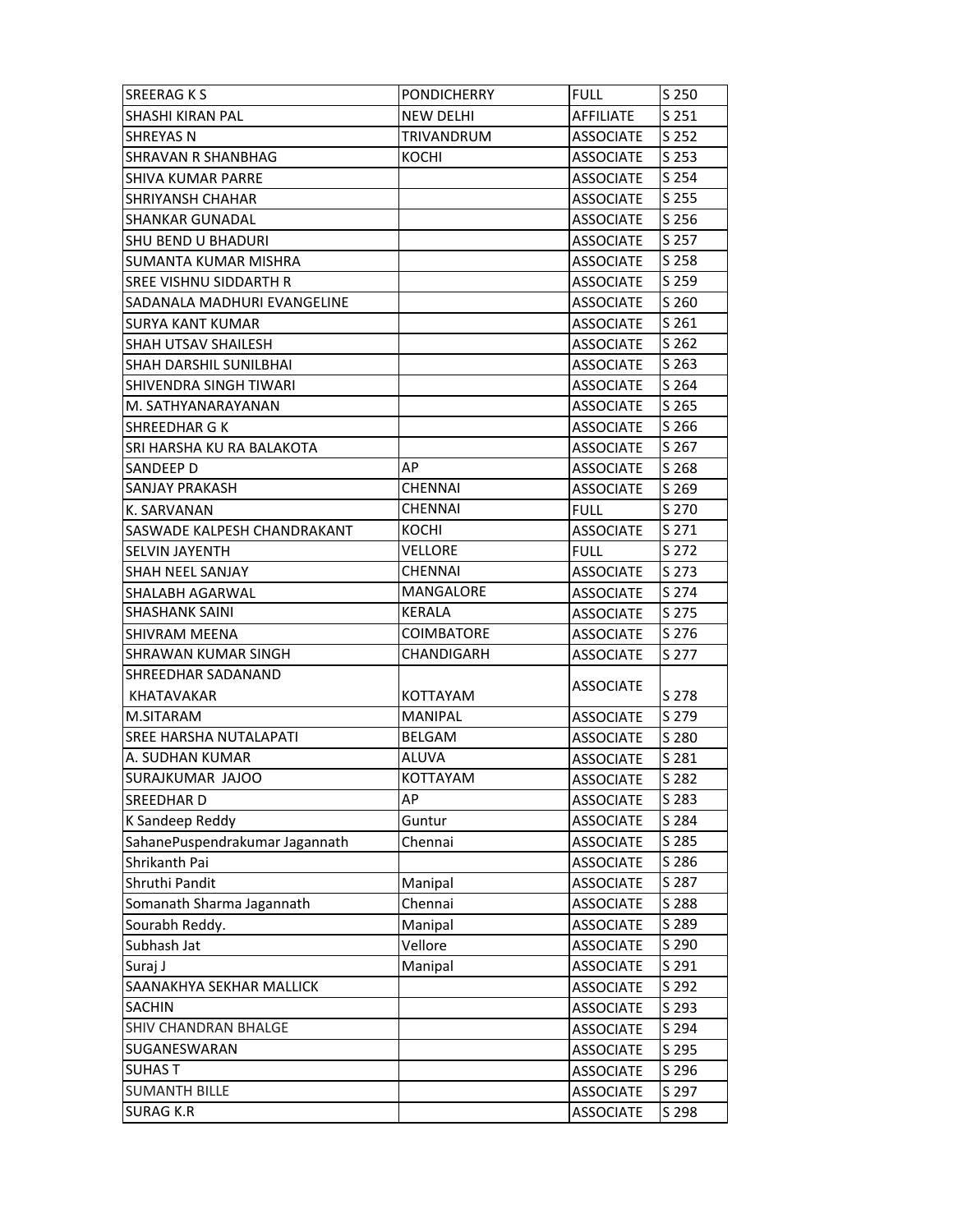| <b>SURAJ MURALIDHAR</b>       |                         | <b>ASSOCIATE</b> | S 299   |
|-------------------------------|-------------------------|------------------|---------|
| <b>SWAPNIL SINGH KUSHWAHA</b> |                         | <b>ASSOCIATE</b> | S 300   |
| <b>TANMAY SHEKAR</b>          | VIJAYAWADA              | <b>FULL</b>      | T 001   |
| TANUJ PAUL BHATIA             | <b>HARYANA</b>          | <b>ASSOCIATE</b> | T 002   |
| THANGARAJU T                  | <b>ERODE</b>            | <b>FULL</b>      | T 003   |
| <b>THANGAVEL M</b>            | SALEM                   | <b>FULL</b>      | T 004   |
| THANIKACHALAM D (LATE)        | <b>CHENNAI</b>          | <b>FULL</b>      | T 005   |
| <b>THANKARAJ T</b>            | THIRUVANANTHAPURAM FULL |                  | T006    |
| <b>THIAYAGARAJAN K</b>        | VILLUPURAM              | <b>FULL</b>      | T 007   |
| THIRAVIARAJ P                 | CHENNAI                 | <b>FULL</b>      | T008    |
| <b>THIRUMAL G</b>             | PERAMBALUR              | <b>FULL</b>      | T 009   |
| THIRUMALAI GANESAN            | <b>CHENNAI</b>          | <b>FULL</b>      | T 010   |
| THIRUMALAISAMY                | <b>COIMBATORE</b>       | <b>FULL</b>      | T 011   |
| THIRUNAVUKKARASU SARAVANAN    | <b>EDAPPALLY</b>        | <b>FULL</b>      | T 012   |
| THIRUVANUL P V                | <b>CHENNAI</b>          | <b>FULL</b>      | T013    |
| THIRUVASAGAMANI B             | <b>THIRUNELVELI</b>     | <b>FULL</b>      | T 014   |
| THOMAS A N                    | <b>KANNUR</b>           | <b>FULL</b>      | T015    |
| <b>THOMAS JACOB</b>           | THIRUVALLA              | <b>FULL</b>      | T016    |
| THOMAS PUTHUKADAN             | <b>THRISSUR</b>         | <b>ASSOCIATE</b> | T017    |
| <b>TYAGI AYAPAJI</b>          | <b>HYDERABAD</b>        | <b>FULL</b>      | T018    |
| <b>TANZILUR RAHMAN</b>        | BANGALURU               | <b>ASSOCIATE</b> | T019    |
| <b>TUSHAR DANI</b>            | MANGALORE               | <b>ASSOCIATE</b> | T020    |
| THAKAPPA N GACHCHI            | BENGALURU               | <b>ASSOCIATE</b> | T021    |
| THAMBIDURAI                   | <b>CHENNAI</b>          | <b>ASSOCIATE</b> | T022    |
| THEJAS S.K                    |                         | <b>ASSOCIATE</b> | T023    |
| <b>THAHA RASHID PT</b>        |                         | <b>ASSOCIATE</b> | T024    |
| THIYAGARAJAN P                |                         | <b>ASSOCIATE</b> |         |
|                               |                         |                  | T025    |
| TUMMALA SAI VENKAT MANOJ      |                         | <b>ASSOCIATE</b> | T 026   |
| <b>THARUN B K</b>             |                         | <b>ASSOCIATE</b> | T 027   |
| THIMMAIAH K A                 |                         | <b>ASSOCIATE</b> | T028    |
| <b>TAMIL MUTHU</b>            | <b>CHENNAI</b>          | <b>ASSOCIATE</b> | T029    |
| Timbadiya NayanJayantilal     | Bangalore               | <b>ASSOCIATE</b> | T030    |
| UTKARSH SHIVALINGAPPA NAGUR   | <b>BIJAPUR</b>          | <b>FULL</b>      | U 001   |
| UTTAM LODH                    |                         | <b>FULL</b>      | U 002   |
| UMA KANT DUTT                 | <b>PUDUCHERRY</b>       | <b>ASSOCIATE</b> | U 003   |
| UDAYAKUMAR. M                 | <b>CHENNAI</b>          | <b>ASSOCIATE</b> | U 004   |
| <b>UMRAO SINGH</b>            | CHENNAI                 | <b>ASSOCIATE</b> | U 005   |
| UTTAM METE                    | CHANDIGARH              | <b>ASSOCIATE</b> | U006    |
| Ubaid Ali                     |                         | <b>ASSOCIATE</b> | U 007   |
| Ujjwal Kumar                  | Vellore                 | <b>ASSOCIATE</b> | U 008   |
| <b>Upendra Choudhary</b>      | Mangaluru               | <b>ASSOCIATE</b> | U 009   |
| <b>VAIRAVEL P</b>             | CHENNAI                 | <b>FULL</b>      | $V$ 001 |
| VAMSI KRISHNA P               | <b>HYDERABAD</b>        | <b>FULL</b>      | $V$ 002 |
| <b>VARADARAJAN S</b>          | <b>CHENNAI</b>          | <b>FULL</b>      | V003    |
| <b>VARUN RAJAN</b>            | <b>COIMBATORE</b>       | <b>FULL</b>      | $V$ 004 |
| VASAN S S                     | <b>BENGALURU</b>        | <b>FULL</b>      | V005    |
| VASANT S SHET                 | <b>BELLARY</b>          | <b>FULL</b>      | V 006   |
| VASANTH RAO PERIKETI          | HYDERABAD               | <b>ASSOCIATE</b> | V 007   |
| VASANTHA KRISHNA R            | <b>HYDERABAD</b>        | <b>FULL</b>      | V008    |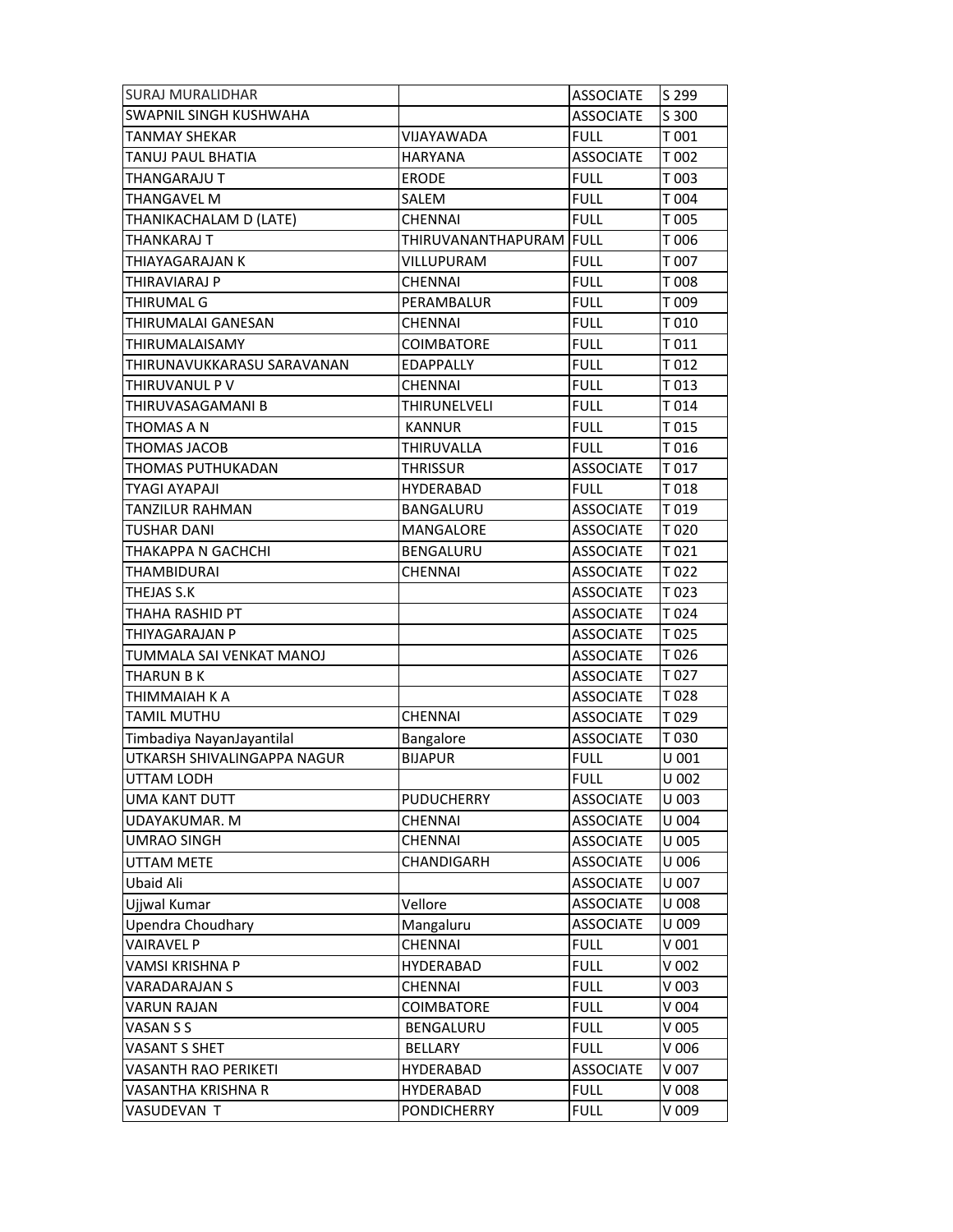| <b>VASUDEVAN S</b>                 | THIRUVANANTHAPURAM  FULL |                  | V 010            |
|------------------------------------|--------------------------|------------------|------------------|
| VASUDEVAN S                        | <b>PONDICHERRY</b>       | <b>FULL</b>      | V <sub>011</sub> |
| VAZE AJIT M                        | <b>DADAR</b>             | AFFILIATE        | V <sub>012</sub> |
| VEDAMURTHY REDDY POGULA            | TIRUPATHI                | FULL             | V <sub>013</sub> |
| VENKAT KARTHEY R                   | <b>MADURAI</b>           | <b>FULL</b>      | V <sub>014</sub> |
| VENKAT REDDY K                     | TELANGANA                | ASSOCIATE        | V 015            |
| VENKATA NAIDU V                    | GUNTUR                   | <b>FULL</b>      | V 016            |
| VENKATA NARENDRA KESANA            | <b>GUNTUR</b>            | <b>ASSOCIATE</b> | V 017            |
| VENKATA RAMANA PAI                 | MANDYA                   | <b>FULL</b>      | V 018            |
| VENKATACHALA M V (LATE)            | <b>BENGALURU</b>         | <b>FULL</b>      | $V$ 019          |
| VENKATARAMAN                       | <b>CHENNAI</b>           | <b>FULL</b>      | V 020            |
| VENKATESH                          | BENGALURU                | <b>FULL</b>      | V <sub>021</sub> |
| <b>VENKATESH G K</b>               | BENGALURU                | <b>FULL</b>      | V <sub>022</sub> |
| <b>VENKATESH KRISHNAMOORTHY</b>    | <b>BENGALURU</b>         | <b>FULL</b>      | $V$ 023          |
| VENKATSUBRAMANIAM D                | <b>CHENNAI</b>           | FULL             | V 024            |
| VENUCHANDRAN                       | PERINTHALMANNA           | <b>FULL</b>      | V 025            |
| VENUGOPAL G                        | THIRUVANANTHAPURAM FULL  |                  | V 026            |
| VENUGOPAL KONANKI                  | <b>MADURAI</b>           | <b>FULL</b>      | V 027            |
| VENUGOPAL P                        | MANGALORE                | <b>FULL</b>      | V 028            |
| VENUGOPALAN AV                     | <b>KOZHIKODE</b>         | <b>FULL</b>      | V 029            |
| VETHACHALAM K                      | <b>CHENNAI</b>           | <b>FULL</b>      | V 030            |
| VETRICHANDAR S                     | CHENNAI                  | <b>FULL</b>      | V <sub>031</sub> |
| VIDYASAGAR                         | HYDERABAD                | <b>FULL</b>      | V 032            |
| VIJAY ANAND                        | <b>CHENNAI</b>           | FULL             | V 033            |
| <b>VIJAY KUMAR</b>                 | <b>NEW DELHI</b>         | AFFILIATE        | V 034            |
| VIJAY RADHAKRISHNAN                | <b>COCHIN</b>            | <b>FULL</b>      | V 035            |
| VIJAY VASANTRAY OZA                | <b>PONDICHERRY</b>       | <b>FULL</b>      | V 036            |
| VIJAYA BHASKAR REDDY G             | <b>KADAPA</b>            | <b>FULL</b>      | V 037            |
| VIJAYA KUMAR REDDY V               | KADAPA                   | FULL             | V 038            |
| <b>VIJAYAKUMAR C S</b>             | <b>BENGALURU</b>         | <b>FULL</b>      | V 039            |
| <b>VIJAYAKUMAR DAMODAR RAGHOJI</b> | <b>SOLAPUR</b>           | AFFILIATE        | V 040            |
| <b>VIJAYAKUMAR P</b>               | TAMILNADU                | <b>FULL</b>      | V <sub>041</sub> |
| <b>VIJAYAKUMAR R</b>               | <b>CHENNAI</b>           | <b>FULL</b>      | V <sub>042</sub> |
| <b>VIJAYAKUMAR R</b>               | <b>BENGALURU</b>         | <b>FULL</b>      | V 043            |
| VIJAYAN R                          | KOCHI                    | <b>FULL</b>      | V 044            |
| VIJAYASANKARAN N                   | <b>PUDUCHERRY</b>        | <b>FULL</b>      | V 045            |
| VIKARAMAN K R                      | THIRUVANANTHAPURAM FULL  |                  | V 046            |
| VIKAS KUMAR                        | THIRUVANANTHAPURAM       | <b>ASSOCIATE</b> | V 047            |
| VIKAS MALLESHAPPA DADDENAVAR       | <b>BAGALKOT</b>          | <b>FULL</b>      | V 048            |
| <b>VIKAS RAMPAL</b>                | AMRITSAR                 | <b>ASSOCIATE</b> | V 049            |
| VIKAS SHARMA                       | <b>BELGAUM</b>           | <b>ASSOCIATE</b> | V 050            |
| VIKRAM AURORA                      |                          | <b>FULL</b>      | V 051            |
| VIKRAM G D                         | BENGALURU                | <b>FULL</b>      | V <sub>052</sub> |
| VIKRAM NIMBOOR                     | <b>BIDAR</b>             | <b>ASSOCIATE</b> | V <sub>053</sub> |
| VIKRAM PRABHA                      | <b>BELGAUM</b>           | <b>ASSOCIATE</b> | V 054            |
| VINAY S KUNDARGI                   | <b>BIJAPUR</b>           | <b>FULL</b>      | V 055            |
| VINISH KUMAR SINGH                 | <b>BANGLORE</b>          | <b>ASSOCIATE</b> | V 056            |
| VINOD K V                          | THIRUVANANTHAPURAM FULL  |                  | V 057            |
| VINOD KHANNA R K                   | THENI                    | <b>FULL</b>      | V 058            |
| VINOD P ABRAHAM                    | KOCHI                    | <b>FULL</b>      | V 059            |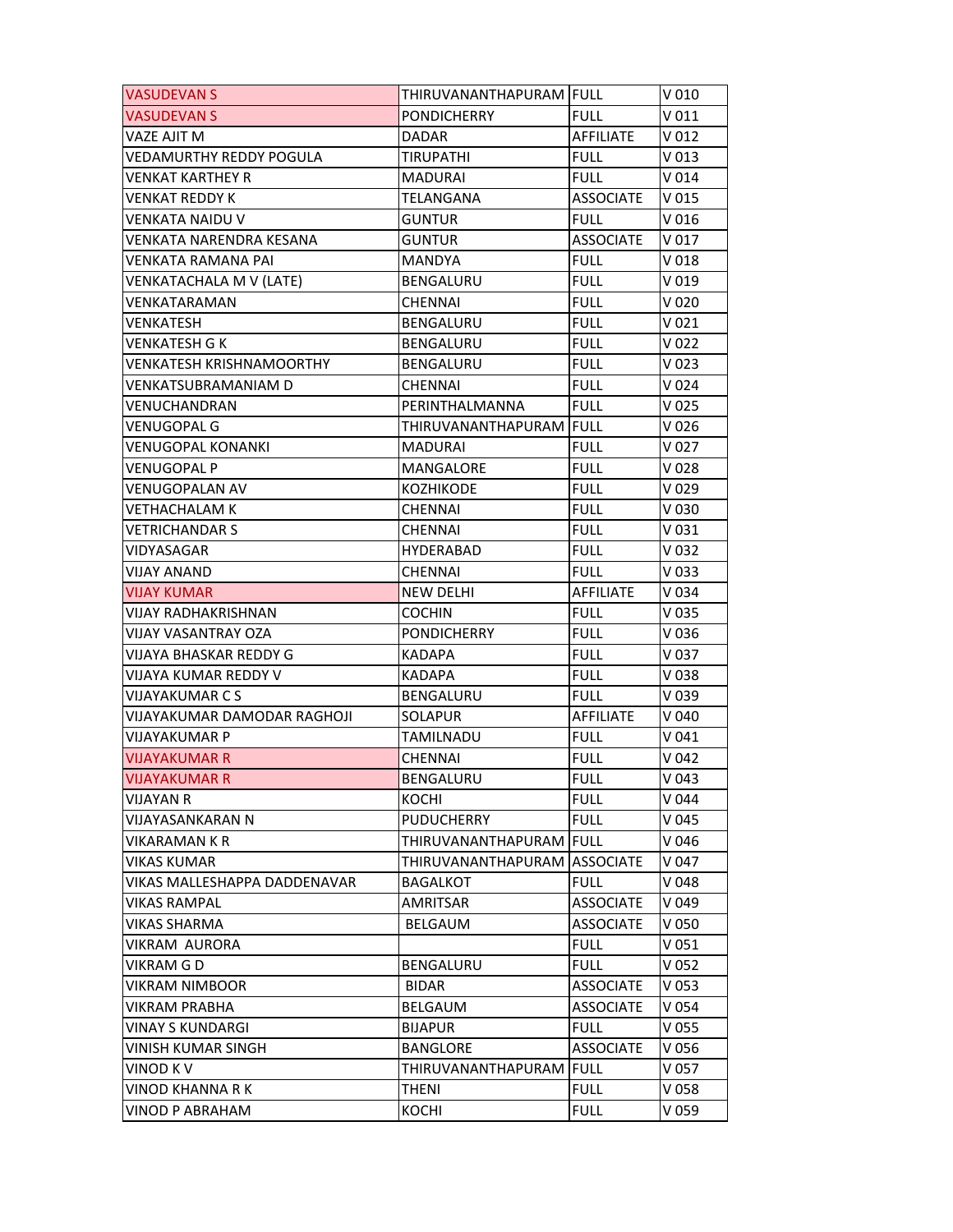| VINODH MURALI             | <b>CHENNAI</b>        | AFFILIATE        | V 060            |
|---------------------------|-----------------------|------------------|------------------|
| VINOTH KUMAR R            | <b>CUDDELORE</b>      | <b>FULL</b>      | V 061            |
| <b>VINU GOPINATH</b>      | KANYAKUMARI           | <b>ASSOCIATE</b> | V <sub>062</sub> |
| VINUKONDAIAHKAKI          | <b>ANDHRA PRADESH</b> | <b>FULL</b>      | V <sub>063</sub> |
| <b>VISHAL C RATKAL</b>    | <b>BENGALURU</b>      | <b>FULL</b>      | V 064            |
| VISHNU VARDHANA REDDY V   | <b>HYDERABAD</b>      | FULL             | V 065            |
| VISHNUVARDHAN A           | HYDERABAD             | <b>FULL</b>      | V 066            |
| VISHRUTH K RAJ            | <b>BENGALURU</b>      | <b>ASSOCIATE</b> | V 067            |
| VISHWAMBAR NATH           |                       | <b>FULL</b>      | V 068            |
| VISWANATHAN C             | TUTICORIN             | <b>FULL</b>      | V 069            |
| VISWESWARA RAO CHEBROLU   | <b>GUNTUR</b>         | <b>FULL</b>      | V 070            |
| VIVEK P O                 | TUMKUR                | <b>ASSOCIATE</b> | V 071            |
| VIVEK VENKATRAMANI        | VELLORE               | <b>ASSOCIATE</b> | V 072            |
| VIVEKANANDAN G            | <b>ERODE</b>          | <b>FULL</b>      | V 073            |
| VEERAPPAN R               | CHENNAI               | <b>ASSOCIATE</b> | V 074            |
| VENKATA CHAITANYA S       | <b>TIRUPATHI</b>      | <b>ASSOCIATE</b> | V 075            |
| VIGNESWARA SRINIVASAN S.V | KOCHI                 | <b>ASSOCIATE</b> | V 076            |
| <b>VIJAY GANAPATHY S</b>  | BANGALURU             | <b>ASSOCIATE</b> | V 077            |
| <b>VIJAYASANKAR S</b>     | <b>CHENNAI</b>        | <b>ASSOCIATE</b> | V 078            |
| VIKRAM SRIDHARAN          | <b>TRICHY</b>         | FULL             | V 079            |
| <b>VINEET SAKHIREDDY</b>  | KOCHI                 | <b>ASSOCIATE</b> | V 080            |
| VINOD KUMAR P             | BANGALORE             | <b>FULL</b>      | V 081            |
| VINODH KUMAR M            | <b>KANCHIPURAM</b>    | <b>ASSOCIATE</b> | V 082            |
| VISHAL                    | <b>PUDUCHERRY</b>     | <b>ASSOCIATE</b> | V 083            |
| <b>VISHNU R</b>           | KOCHI                 | <b>FULL</b>      | V 084            |
| VARINDER SINGH            | <b>BENGALURU</b>      | <b>ASSOCIATE</b> | V 085            |
| VENKATESH. U              | <b>CHENNAI</b>        | <b>ASSOCIATE</b> | V 086            |
| VIJAY KUMAR               | <b>PONDICHERRY</b>    | <b>ASSOCIATE</b> | V 087            |
| VIJAYAKU MAR              |                       | <b>ASSOCIATE</b> | V 088            |
| VEDPRAKASH S MAHAJAN      |                       | <b>ASSOCIATE</b> | V 089            |
| VINAY K                   |                       | <b>ASSOCIATE</b> | V 090            |
| <b>VARUN LADDHA</b>       |                       | <b>ASSOCIATE</b> | V 091            |
| <b>VAIBHAV VISHAL</b>     | MT.ABU                | <b>ASSOCIATE</b> | V 092            |
| <b>VENKATA RAVI TEJA</b>  | <b>GUNTUR</b>         | ASSOCIATE        | V 093            |
| Vaibhav                   |                       | <b>ASSOCIATE</b> | V 094            |
| Vivekananda               | Manipal               | <b>ASSOCIATE</b> | V 095            |
| VENKATA MAHESH NAIK       |                       | <b>ASSOCIATE</b> | V 096            |
| VINOD BABU B              |                       | <b>ASSOCIATE</b> | V 097            |
| VIVEKANAND                |                       | <b>ASSOCIATE</b> | V 098            |
| XAVIER ASSISI D'SOUZA     | <b>MYSURU</b>         | <b>FULL</b>      | X 001            |
| YATEESH S                 | <b>BENGALURU</b>      | <b>ASSOCIATE</b> | Y 001            |
| YELAMMURUGAN P            | CHENNAI               | <b>FULL</b>      | Y 002            |
| YOGESH KARLA              | <b>KANCHIPURAM</b>    | <b>ASSOCIATE</b> | Y 003            |
| YUGESH MUGLIKAR           | SECUNDERABAD          | <b>ASSOCIATE</b> | Y 004            |
| YUNUS K K                 | MALAPPURAM            | <b>ASSOCIATE</b> | Y 005            |
| YUVARAJ K                 | CHENNAI               | <b>ASSOCIATE</b> | Y 006            |
| YUVARAJA T B              |                       | AFFILIATE        | Y 007            |
| YOGESH TANEJA             | PUTTAPARTHI           | <b>ASSOCIATE</b> | Y 008            |
| YOGESHWARAN K             | <b>CHENNAI</b>        | <b>ASSOCIATE</b> | Y 009            |
| Y. YUVARAJU               | CHENNAI               | <b>ASSOCIATE</b> | Y 010            |